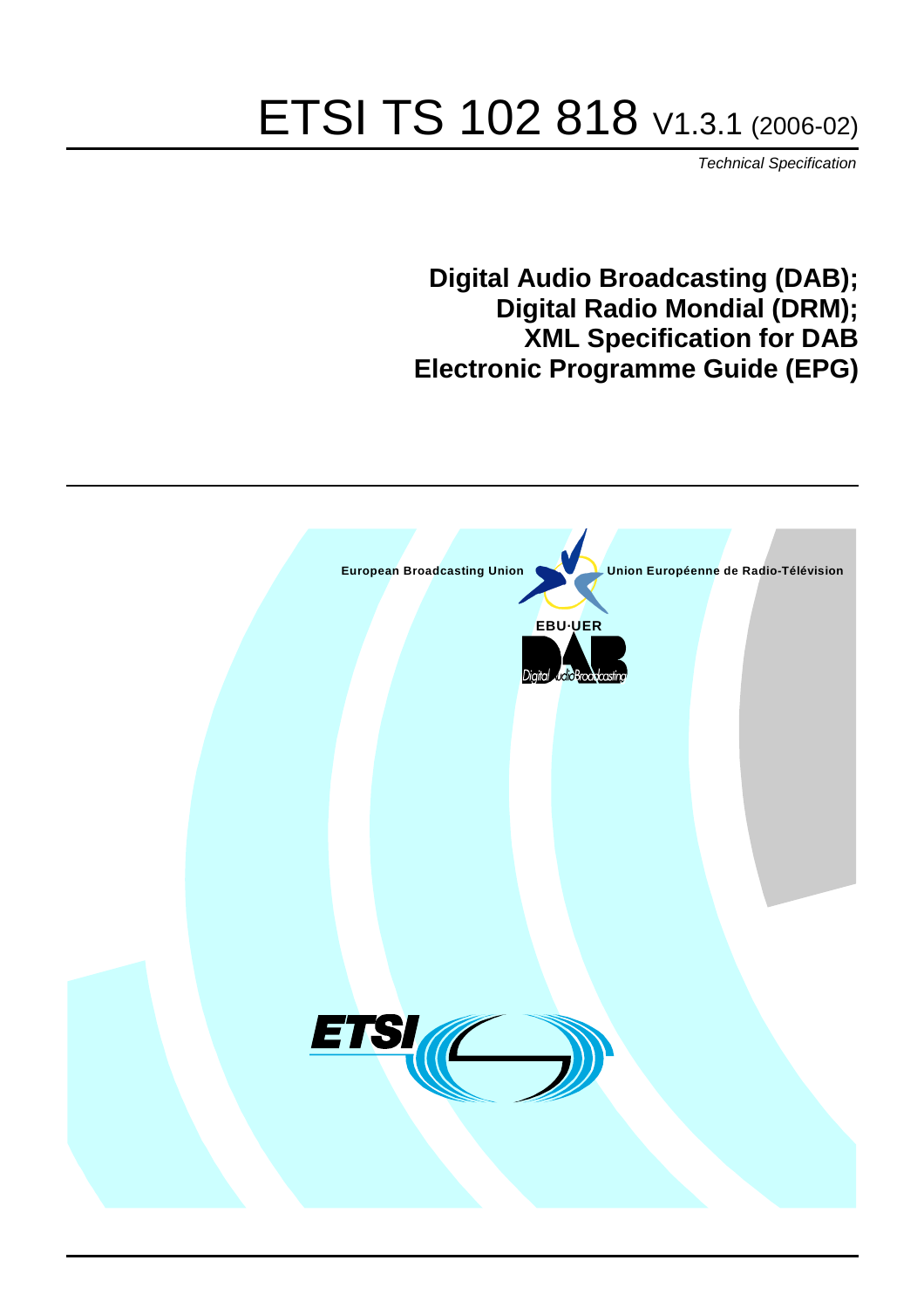Reference RTS/JTC-DAB-48

Keywords audio, broadcasting, DAB, DRM, digital, EPG

#### **ETSI**

#### 650 Route des Lucioles F-06921 Sophia Antipolis Cedex - FRANCE

Tel.: +33 4 92 94 42 00 Fax: +33 4 93 65 47 16

Siret N° 348 623 562 00017 - NAF 742 C Association à but non lucratif enregistrée à la Sous-Préfecture de Grasse (06) N° 7803/88

#### **Important notice**

Individual copies of the present document can be downloaded from: [http://www.etsi.org](http://www.etsi.org/)

The present document may be made available in more than one electronic version or in print. In any case of existing or perceived difference in contents between such versions, the reference version is the Portable Document Format (PDF). In case of dispute, the reference shall be the printing on ETSI printers of the PDF version kept on a specific network drive within ETSI Secretariat.

Users of the present document should be aware that the document may be subject to revision or change of status. Information on the current status of this and other ETSI documents is available at <http://portal.etsi.org/tb/status/status.asp>

If you find errors in the present document, please send your comment to one of the following services: [http://portal.etsi.org/chaircor/ETSI\\_support.asp](http://portal.etsi.org/chaircor/ETSI_support.asp)

### **Copyright Notification**

No part may be reproduced except as authorized by written permission. The copyright and the foregoing restriction extend to reproduction in all media.

> © European Telecommunications Standards Institute 2006. © European Broadcasting Union 2006. All rights reserved.

**DECT**TM, **PLUGTESTS**TM and **UMTS**TM are Trade Marks of ETSI registered for the benefit of its Members. **TIPHON**TM and the **TIPHON logo** are Trade Marks currently being registered by ETSI for the benefit of its Members. **3GPP**TM is a Trade Mark of ETSI registered for the benefit of its Members and of the 3GPP Organizational Partners.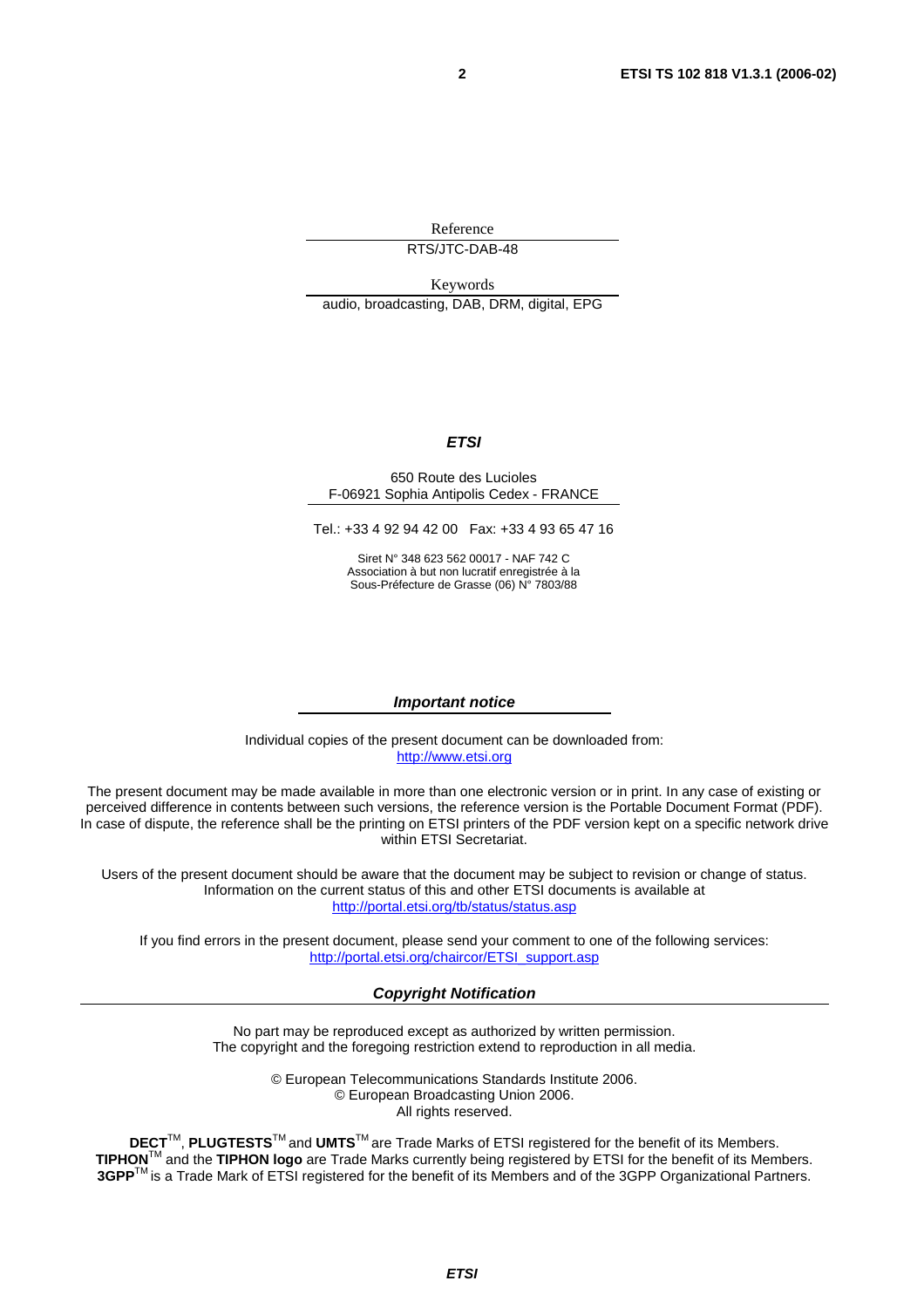## Contents

| $\mathbf{I}$   |  |  |  |  |  |
|----------------|--|--|--|--|--|
| 2              |  |  |  |  |  |
| 3              |  |  |  |  |  |
| 3.1            |  |  |  |  |  |
| 3.2            |  |  |  |  |  |
| $\overline{4}$ |  |  |  |  |  |
| 4.1            |  |  |  |  |  |
| 4.2            |  |  |  |  |  |
| 4.2.1          |  |  |  |  |  |
| 4.2.2          |  |  |  |  |  |
| 4.3            |  |  |  |  |  |
| 4.3.1          |  |  |  |  |  |
| 4.3.2          |  |  |  |  |  |
| 4.3.3          |  |  |  |  |  |
| 5              |  |  |  |  |  |
| 5.1            |  |  |  |  |  |
| 5.2            |  |  |  |  |  |
| 5.2.1          |  |  |  |  |  |
| 5.2.2          |  |  |  |  |  |
| 5.2.3          |  |  |  |  |  |
| 5.2.4          |  |  |  |  |  |
| 5.2.5          |  |  |  |  |  |
| 5.2.6          |  |  |  |  |  |
| 5.2.7          |  |  |  |  |  |
| 5.2.8          |  |  |  |  |  |
| 5.2.9          |  |  |  |  |  |
| 5.2.10         |  |  |  |  |  |
| 5.2.11         |  |  |  |  |  |
| 5.2.12         |  |  |  |  |  |
| 5.2.13         |  |  |  |  |  |
| 5.2.14         |  |  |  |  |  |
| 5.2.15         |  |  |  |  |  |
| 5.3            |  |  |  |  |  |
| 5.3.1          |  |  |  |  |  |
| 5.3.2<br>5.3.3 |  |  |  |  |  |
| 5.3.4          |  |  |  |  |  |
| 5.3.5          |  |  |  |  |  |
| 5.3.6          |  |  |  |  |  |
| 5.3.7          |  |  |  |  |  |
| 5.3.8          |  |  |  |  |  |
| 5.3.9          |  |  |  |  |  |
| 5.3.10         |  |  |  |  |  |
| 5.3.11         |  |  |  |  |  |
| 5.3.12         |  |  |  |  |  |
| 5.3.13         |  |  |  |  |  |
| 5.3.14         |  |  |  |  |  |
| 5.3.15         |  |  |  |  |  |
| 5.4            |  |  |  |  |  |
| 5.4.1          |  |  |  |  |  |
| 5.4.2          |  |  |  |  |  |

 $\mathbf{3}$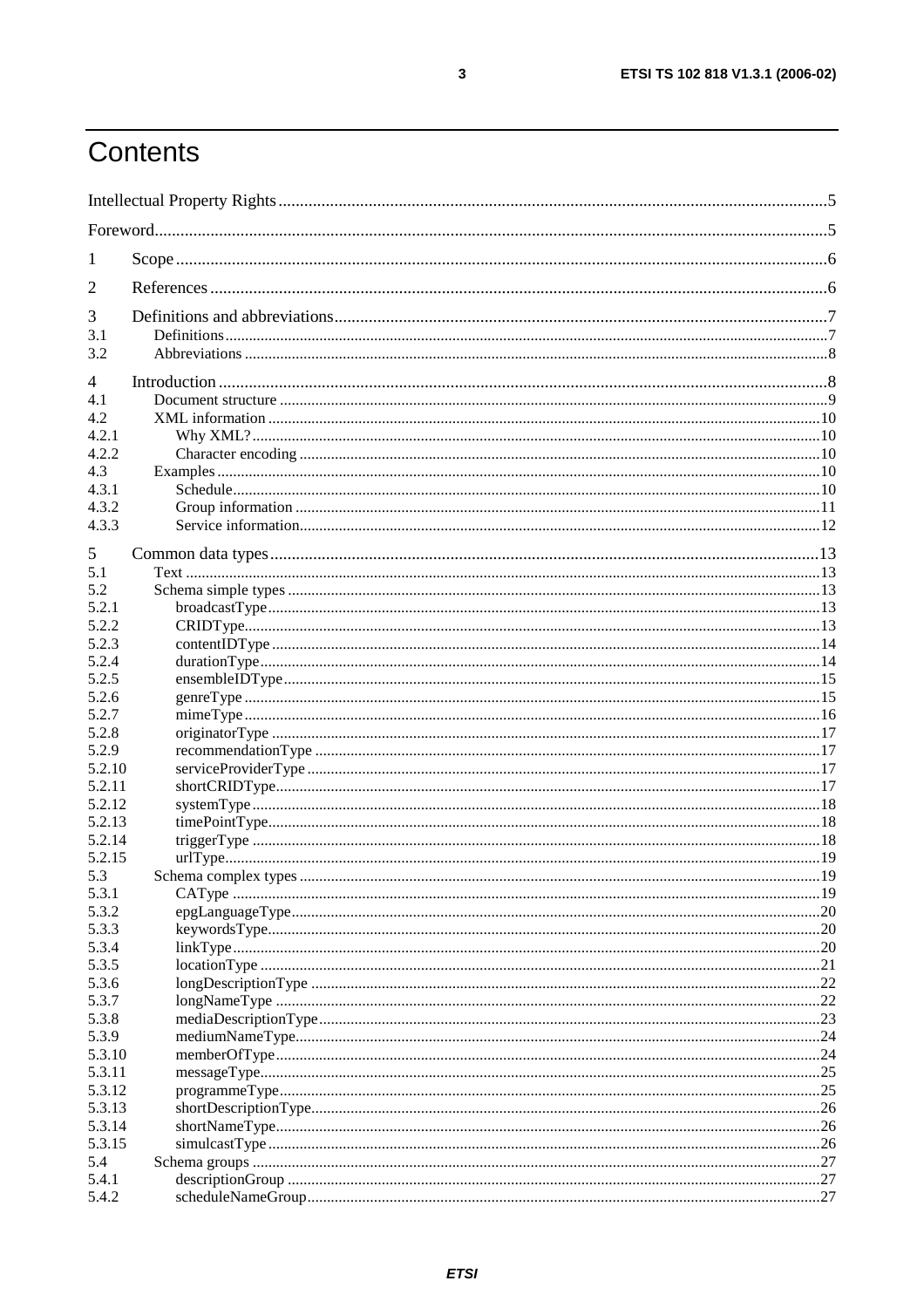| <b>Annex A (normative):</b><br><b>Annex B</b> (normative):<br><b>Annex C</b> (informative):<br><b>Annex D</b> (normative):<br><b>Annex E</b> (normative):<br><b>Annex F</b> (normative):<br><b>Annex G (informative):</b><br><b>Annex H</b> (informative): | Converting DAB and DRM PTy to TV-Anytime genres49 |
|------------------------------------------------------------------------------------------------------------------------------------------------------------------------------------------------------------------------------------------------------------|---------------------------------------------------|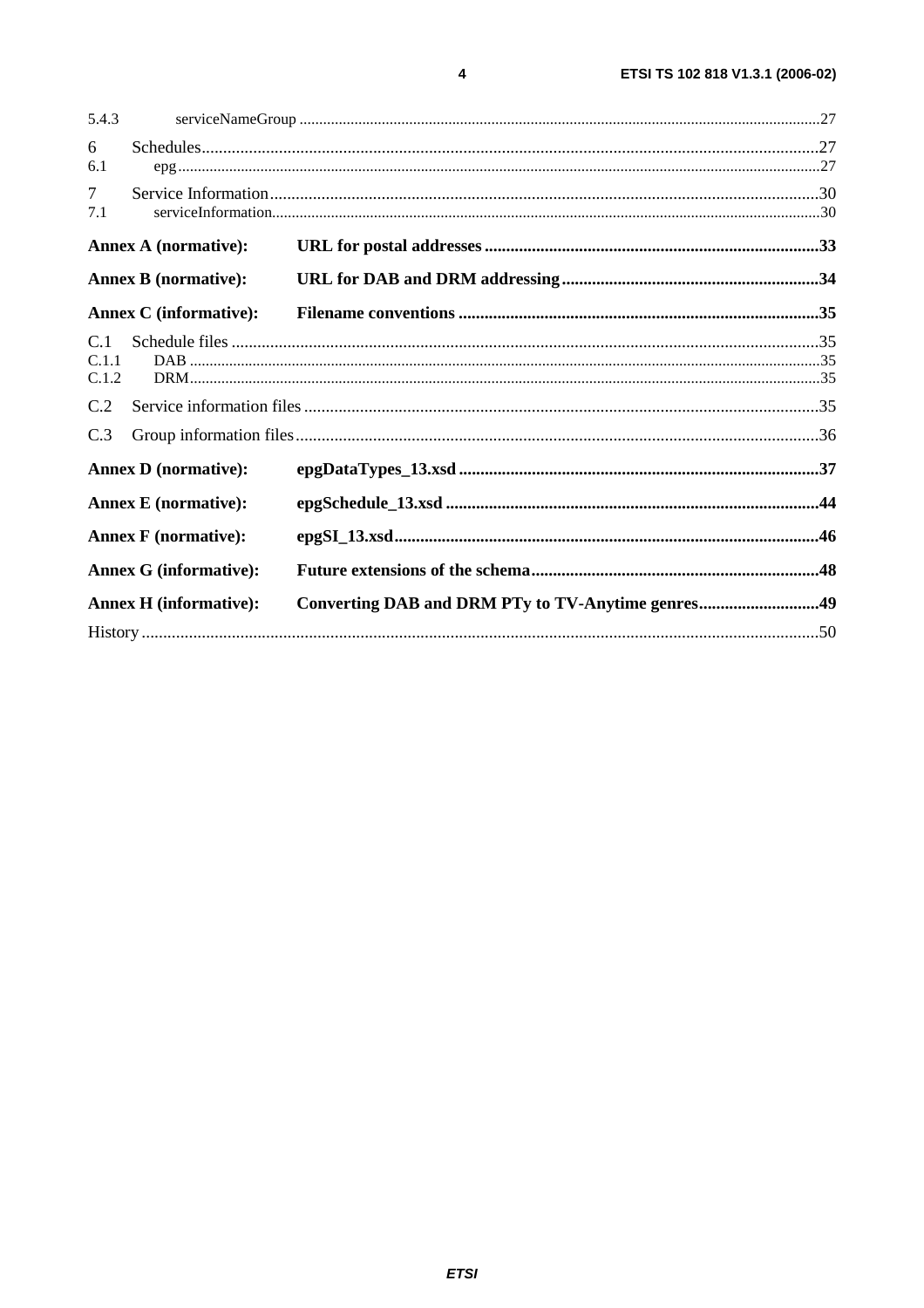## Intellectual Property Rights

IPRs essential or potentially essential to the present document may have been declared to ETSI. The information pertaining to these essential IPRs, if any, is publicly available for **ETSI members and non-members**, and can be found in ETSI SR 000 314: *"Intellectual Property Rights (IPRs); Essential, or potentially Essential, IPRs notified to ETSI in respect of ETSI standards"*, which is available from the ETSI Secretariat. Latest updates are available on the ETSI Web server [\(http://webapp.etsi.org/IPR/home.asp\)](http://webapp.etsi.org/IPR/home.asp).

Pursuant to the ETSI IPR Policy, no investigation, including IPR searches, has been carried out by ETSI. No guarantee can be given as to the existence of other IPRs not referenced in ETSI SR 000 314 (or the updates on the ETSI Web server) which are, or may be, or may become, essential to the present document.

## Foreword

This Technical Specification (TS) has been produced by Joint Technical Committee (JTC) Broadcast of the European Broadcasting Union (EBU), Comité Européen de Normalisation ELECtrotechnique (CENELEC) and the European Telecommunications Standards Institute (ETSI).

NOTE 1: The EBU/ETSI JTC Broadcast was established in 1990 to co-ordinate the drafting of standards in the specific field of broadcasting and related fields. Since 1995 the JTC Broadcast became a tripartite body by including in the Memorandum of Understanding also CENELEC, which is responsible for the standardization of radio and television receivers. The EBU is a professional association of broadcasting organizations whose work includes the co-ordination of its members' activities in the technical, legal, programme-making and programme-exchange domains. The EBU has active members in about 60 countries in the European broadcasting area; its headquarters is in Geneva.

European Broadcasting Union CH-1218 GRAND SACONNEX (Geneva) Switzerland Tel: +41 22 717 21 11 Fax: +41 22 717 24 81

The Eureka Project 147 was established in 1987, with funding from the European Commission, to develop a system for the broadcasting of audio and data to fixed, portable or mobile receivers. Their work resulted in the publication of European Standard, EN 300 401 [18], for DAB (see note 2) which now has worldwide acceptance. The members of the Eureka Project 147 are drawn from broadcasting organizations and telecommunication providers together with companies from the professional and consumer electronics industry.

NOTE 2: DAB is a registered trademark owned by one of the Eureka Project 147 partners.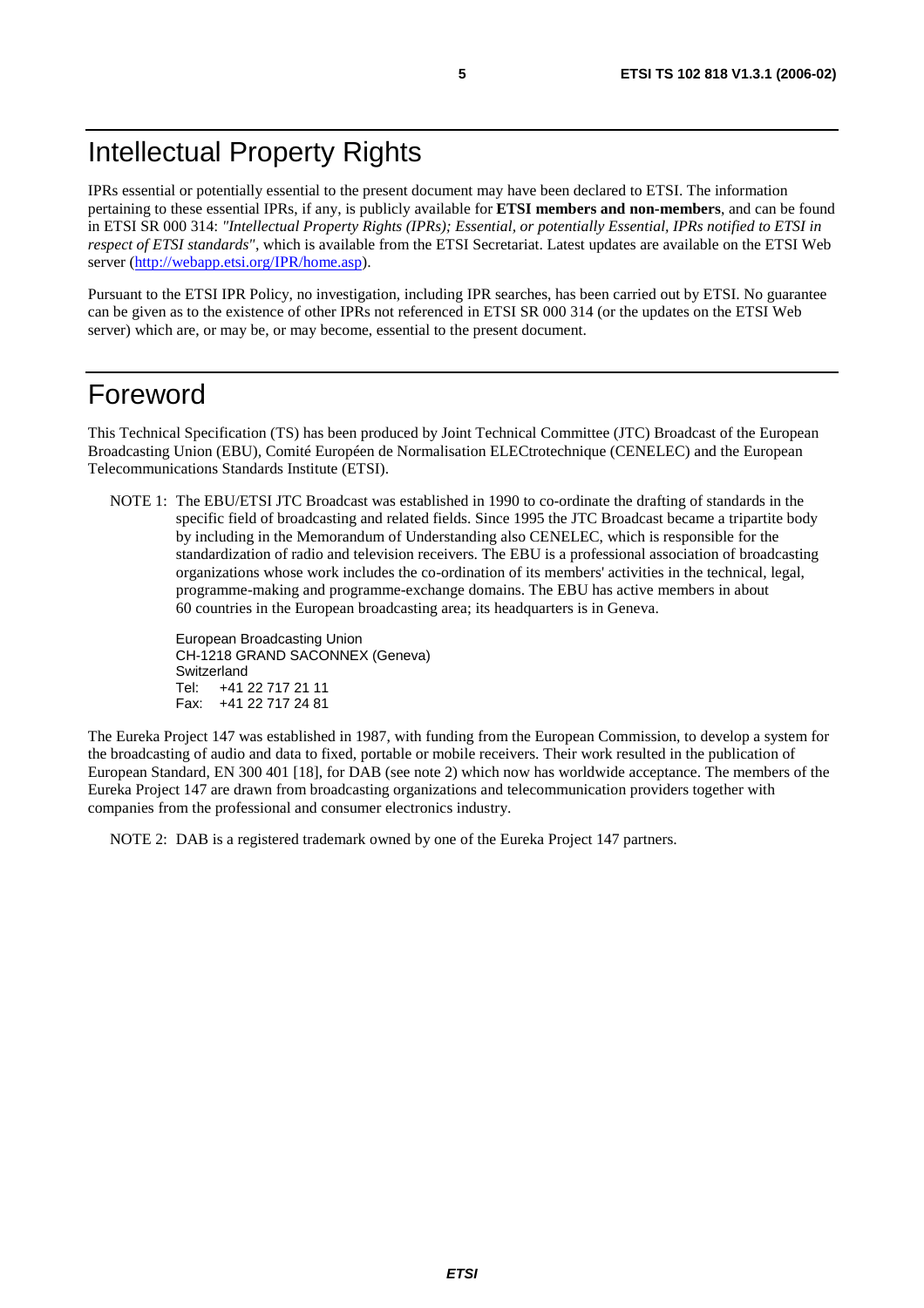## 1 Scope

The present document defines the XML schema data model for an Electronic Programme Guide (EPG) for Eureka-147 Digital Audio Broadcasting (DAB) (EN 300 401 [18]) and Digital Radio Mondiale (DRM) (ES 201 980 [23]). Within the present document the term "DAB" is used to refer to the Eureka-147 Digital Audio Broadcasting standard. It is envisaged that this data format could be used both for transmitting schedule data to EPG applications on receivers and as the basis for exchanging information between broadcasters, network operators and content providers.

## 2 References

The following documents contain provisions which, through reference in this text, constitute provisions of the present document.

- References are either specific (identified by date of publication and/or edition number or version number) or non-specific.
- For a specific reference, subsequent revisions do not apply.
- For a non-specific reference, the latest version applies.

Referenced documents which are not found to be publicly available in the expected location might be found at <http://docbox.etsi.org/Reference>.

- [1] TV-Anytime Forum: "TV-Anytime Specification Series: S-4 on: Content Referencing".
- [2] ISO 8601: "Data elements and interchange formats Information interchange Representation of dates and times".
- [3] IETF RFC 2396: "Uniform Resource Identifiers (URI): Generic Syntax".
- [4] WAP Forum: "Wireless Application Protocol; Wireless Markup Language Specification".
- [5] W3C Recommendation: "Extensible Markup Language (XML) 1.0 (Third Edition)".
- [6] IETF RFC 2045: "Multipurpose Internet Mail Extensions (MIME) Part One: Format of Internet Message Bodies".
- [7] IETF RFC 3066: "Tags for the Identification of Languages".
- [8] PNG Development Group: "Portable Network Graphics (PNG) Specification, Version 1.1".
- [9] IETF RFC 2806: "URLs for Telephone Calls".
- [10] IETF RFC 3191: "Minimal GSTN address format in Internet Mail".
- [11] **IETF RFC 2368: "The mailto URL scheme".**
- [12] WAP Forum: "Wireless Application Protocol; Wireless Application Environment Specification Version 2.0".
- [13] ISO 3166-1: "Codes for the representation of names of countries and their subdivisions - Part 1: Country codes".
- [14] IETF RFC 2046: "Multipurpose Internet Mail Extensions (MIME) Part Two: Media Types".
- [15] IETF RFC 2048: "Multipurpose Internet Mail Extensions (MIME) Part Four: Registration Procedures".
- [16] ISO/IEC 11172-3: "Information technology Coding of moving pictures and associated audio for digital storage media at up to about 1,5 Mbit/s - Part 3: Audio".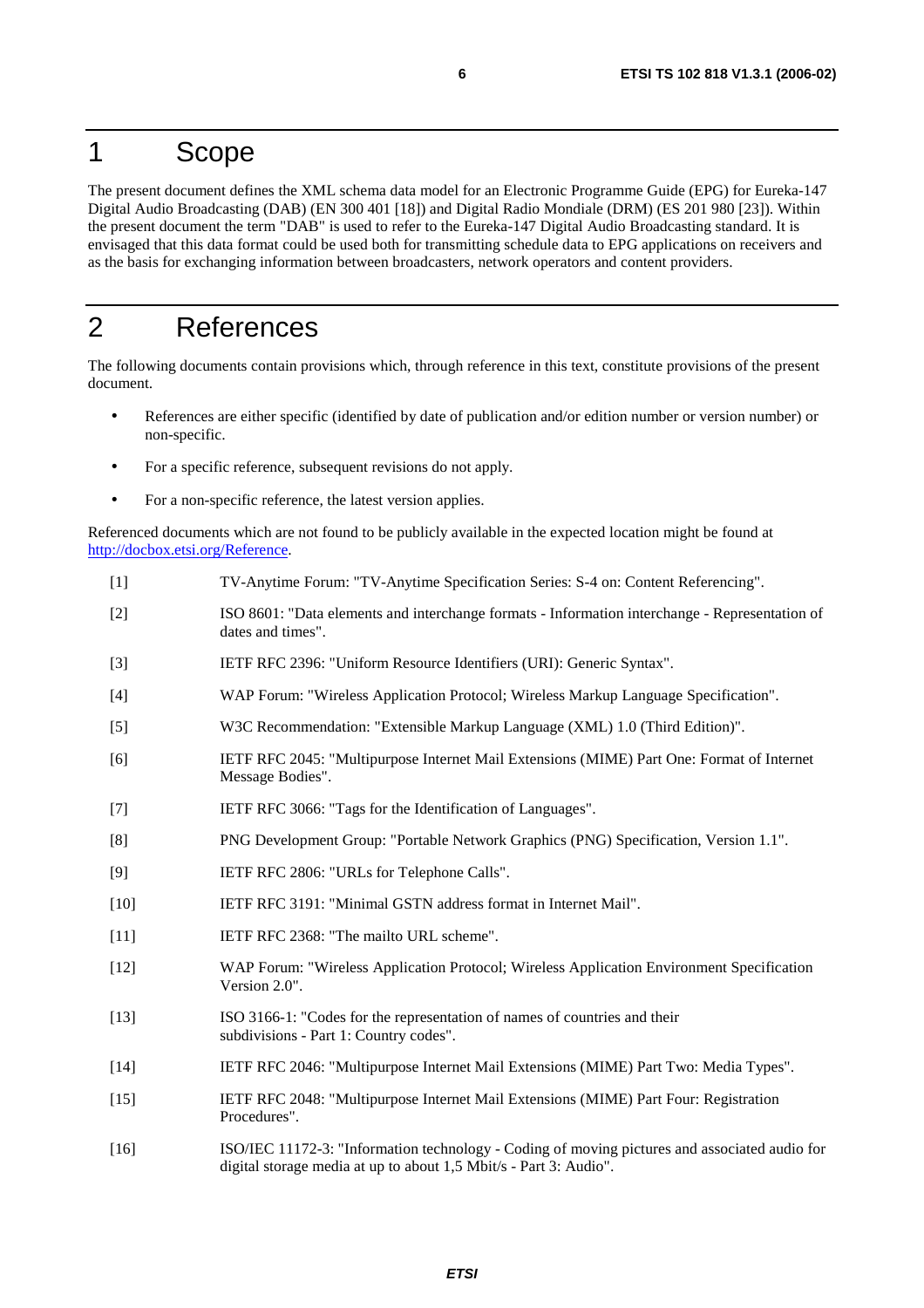- [18] ETSI EN 300 401: "Radio Broadcasting Systems; Digital Audio Broadcasting (DAB) to mobile, portable and fixed receivers".
- [19] ISO/IEC 10646: "Information technology Universal Multiple-Octet Coded Character Set (UCS)".
- [20] ISO 8859-2: "Information technology 8-bit single-byte coded graphic character sets - Part 2: Latin alphabet No. 2".
- [21] ETSI TS 102 822-3-1: "Broadcast and On-line Services: Search, select, and rightful use of content on personal storage systems ("TV-Anytime Phase 1"); Part 3: Metadata; Sub-part 1: Metadata schemas".
- [22] ETSI TS 102 371: "Digital Audio Broadcasting (DAB); Digital Radio Mondiale (DRM); Transportation and Binary Encoding Specification for Electronic Programme Guide (EPG)".
- [23] ETSI ES 201 980: "Digital Radio Mondiale (DRM); System specification".

## 3 Definitions and abbreviations

## 3.1 Definitions

For the purposes of the present document, the following terms and definitions apply:

**Conditional Access (CA):** mechanism by which the user access to service components can be restricted

**data service:** service which comprises a non-audio primary service component and optionally secondary service components

**ensemble:** transmitted signal, comprising a set of regularly and closely-spaced orthogonal carriers

NOTE: The ensemble is the entity that is received and processed. In general, it contains audio and data services.

**Ensemble Identifier (EId):** unique 16-bit code, allocated to an ensemble and intended to allow unambiguous worldwide identification of that ensemble

**eXtended Programme Associated Data (X-PAD):** extended part of the PAD carried towards the end of the DAB audio frame, immediately before the Scale Factor Cyclic Redundancy Check (CRC)

NOTE: Its length is variable.

**Programme Associated Data (PAD):** information that is related to the audio data in terms of contents and synchronization

NOTE: The PAD field is located at the end of the DAB audio frame.

**secondary service component:** in the case where a service contains more than the primary service component, the additional service components are secondary service components

**service:** in TS 102 818 the term "service" is used to refer to a "radio station" such as BBC Radio 4 or Oneword

NOTE: In strict DAB terms this is actually a service component of a service.

**service component:** part of a service which carries either audio (including PAD) or data

NOTE: The service components of a given service are linked together by the Multiplex Configuration Information. Each service component is carried either in a sub-channel or in the Fast Information Data Channel.

**Service Identifier (SId):** 16-bit, 24-bit or 32-bit code used to identify a particular service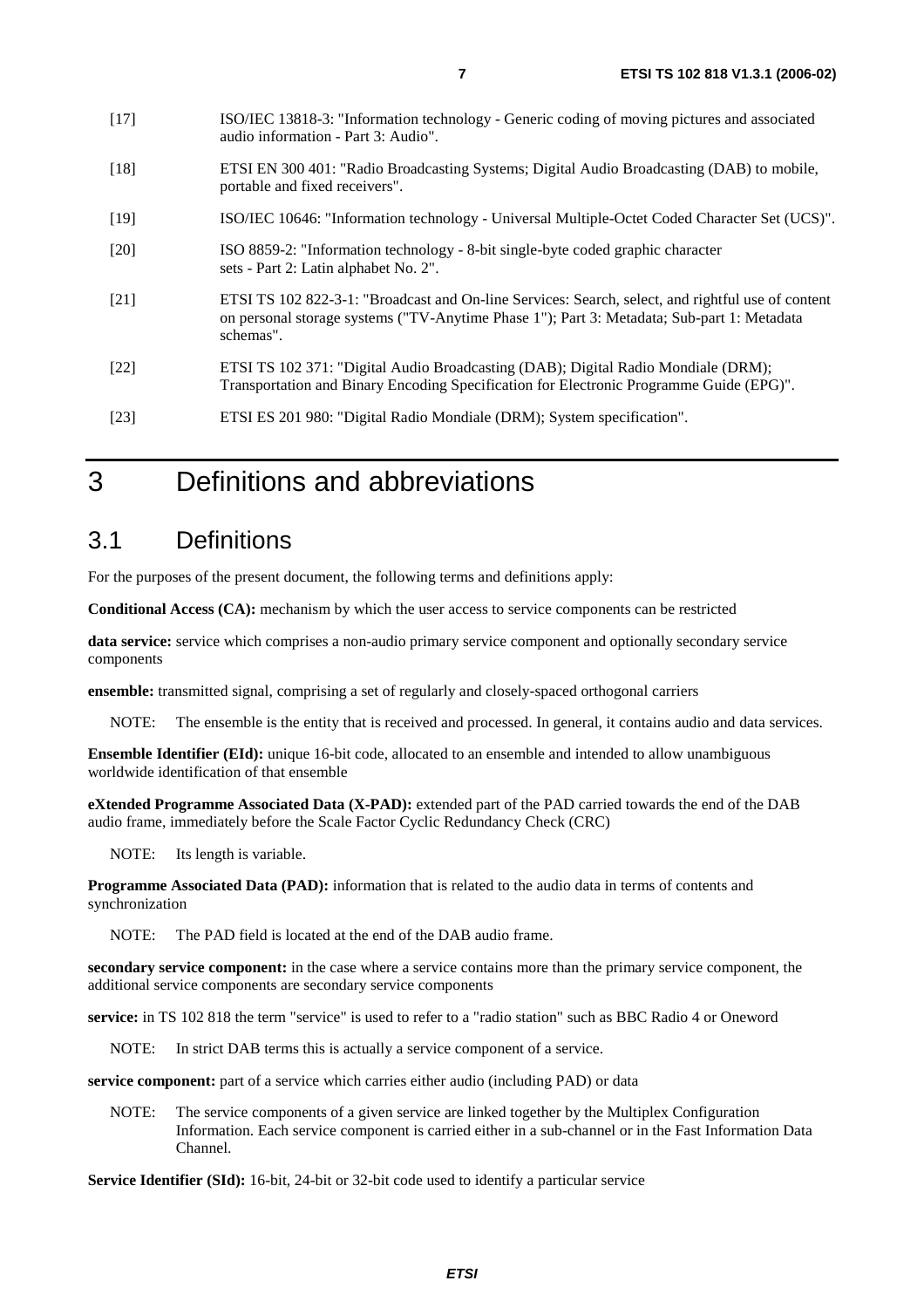## 3.2 Abbreviations

For the purposes of the present document, the following abbreviations apply:

| <b>CA</b>    | <b>Conditional Access</b>                       |
|--------------|-------------------------------------------------|
| <b>CRC</b>   | <b>Cyclic Redundancy Check</b>                  |
| <b>CRID</b>  | <b>Content Reference ID</b>                     |
| CS.          | <b>Classification Schemes</b>                   |
| <b>DAB</b>   | Digital Audio Broadcasting                      |
| <b>DRM</b>   | Digital Radio Mondiale                          |
| ECC          | <b>Extended Country Code</b>                    |
| EId          | Ensemble Identifier                             |
| <b>EPG</b>   | Electronic Programme Guide                      |
| <b>IANA</b>  | <b>Internet Assigned Numbers Authority</b>      |
| <b>ISO</b>   | International Organization for Standardization  |
| <b>MIME</b>  | Multipurpose Internet Mail Extensions           |
| MOT          | Multimedia Object Transfer                      |
| <b>PAD</b>   | Programme Associated Data                       |
| <b>PNG</b>   | Portable Network Graphics                       |
| <b>SCIdS</b> | Service Component Identifier within the Service |
| <b>SDARs</b> | Satellite Digital Audio Radios                  |
| SI           | Service Information                             |
| SId          | Service Identifier                              |
| <b>SMS</b>   | <b>Short Messaging Service</b>                  |
| UATy         | <b>User Application Type</b>                    |
| <b>URI</b>   | Uniform Resource Identifier                     |
| URL          | <b>Uniform Resource Location</b>                |
| <b>UTC</b>   | Co-ordinated Universal Time                     |
| WAP          | Wireless Access Protocol                        |
| <b>WBMP</b>  | Wireless BitMaP                                 |
| <b>WWW</b>   | World Wide Web                                  |
| <b>XML</b>   | eXtensible Markup Language                      |
| X-PAD        | eXtended Programme Associated Data              |
|              |                                                 |

## 4 Introduction

It is intended that the EPG will be used to provide programme listings information for both audio and data services and as a mechanism for the user to select services, programmes and related content. A key requirement is that the EPG must work on a range of receivers with differing display capabilities, resources and back-channel capabilities. To achieve this a flexible structure has been defined, as shown in figure 1. The EPG data is broken down into service information (ensembles and services) and programme information (schedules, programmes, groups and events). Additionally programmes and events can be linked together into groups (e.g. for grouping programmes together into serials or series).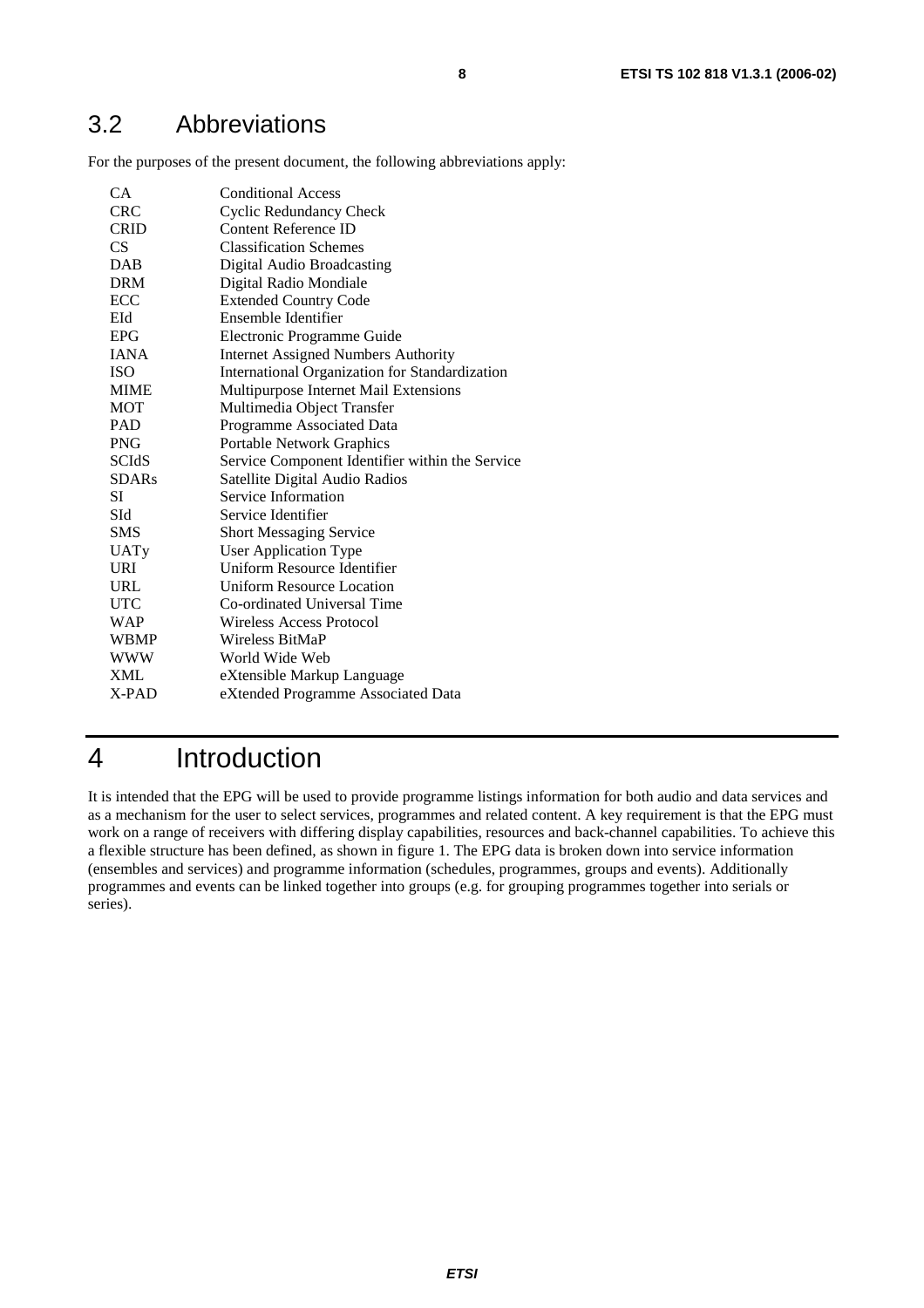Service information



### Schedule information



### Group information



### **Figure 1**

The EPG may be delivered using the DAB or DRM broadcasting systems. The philosophy is that DAB will carry a DAB EPG describing DAB services and DRM will carry a DRM EPG describing DRM services. In general, the DAB and DRM EPGs are the same; however there are slight differences to the format of certain fields to deal with the specific requirements for these two systems and signalling is provided to receivers to ensure there is no confusion.

## 4.1 Document structure

The EPG specification is split into 3 schemas:

- Common data types epgDataTypes 13.xsd.
- Schedules epgSchedule\_13.xsd.
- Service information epgSI\_13.xsd.

The present document is therefore also split into three clauses with the schemas in annexes at the end of the document. Each clause defines and describes each of the entities, elements and attributes in the respective schema.

NOTE: Some of the examples use the representation "…" to indicate possible child elements, this is not valid XML.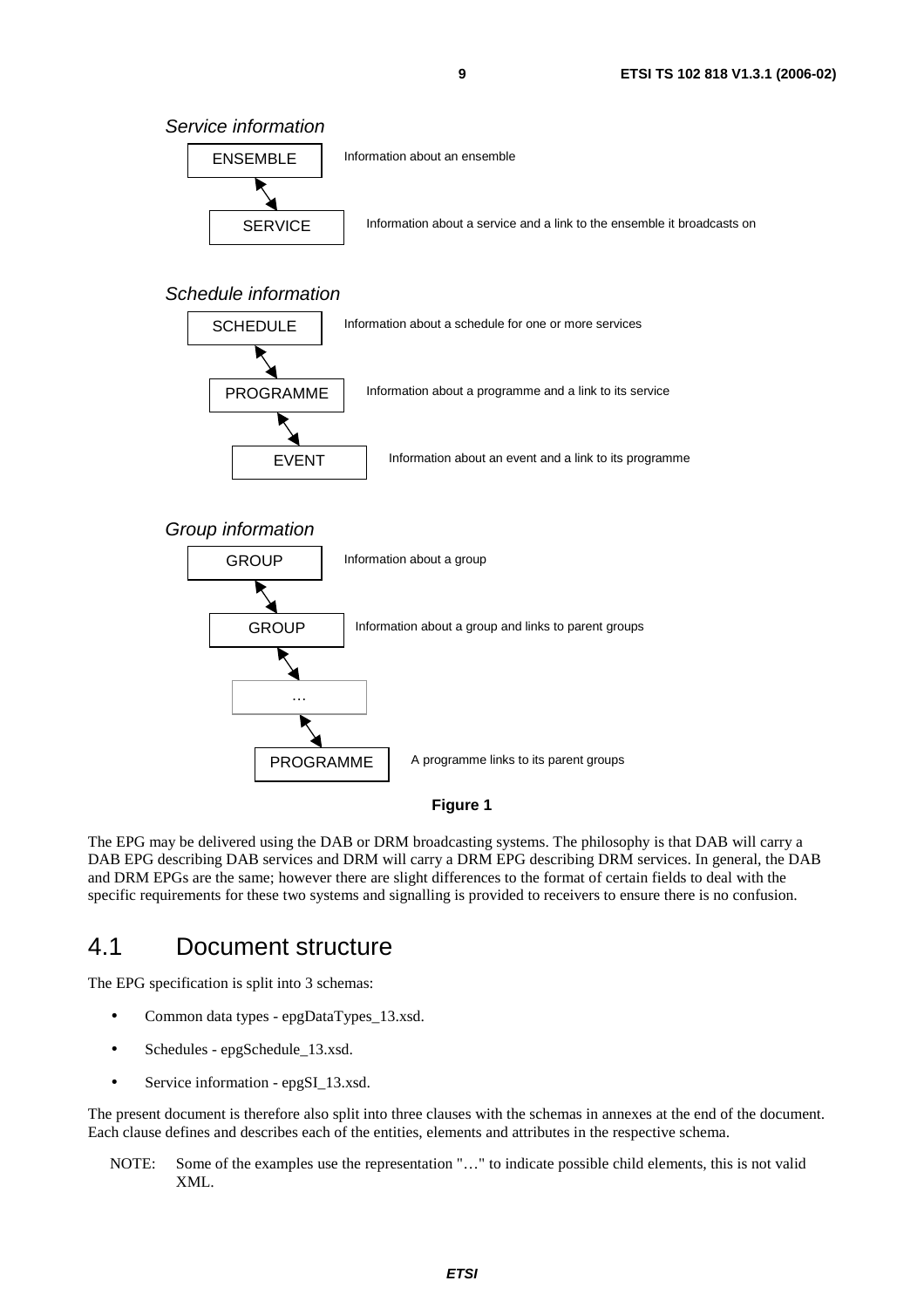### 4.2 XML information

### 4.2.1 Why XML?

**Standards:** XML is a well-established standard for describing structured information.

**Future expandability and backwards-compatibility:** An appropriately designed XML application can be expanded in the future without breaking any previous systems. This is particularly important in this case where we are trying to develop a specification that will be used in a large number of applications, some of which are unknown at this point in time.

**Use of existing tools:** Many applications and APIs already exist for manipulating XML and these would be useful in creating/editing content and writing robust software utilizing EPG documents.

### 4.2.2 Character encoding

The ISO/IEC 10646 [19] character set using UTF-8 character encoding must be used in all EPG XML documents where applicable.

NOTE: The ISO/IEC 10646 [19] character set contains all characters of the DAB character sets (three EBU Latin-based sets, ISO 8859-2 [20] and ISO/IEC 10646 [19] using UTF-8).

### 4.3 Examples

To give an idea of what can be done with this XML definition some simple and complex examples are shown in clauses 4.3.1 to 4.3.3.

### 4.3.1 Schedule

Schedule information describes a schedule and its programmes on one or more services for a defined time period. Programmes can also include programme events.

```
<?xml version="1.0" encoding="UTF-8"?> 
<epg xmlns:epg="http://www.worlddab.org/schemas/epg" xmlns:xsi="http://www.w3.org/2001/XMLSchema-
instance" xsi:schemaLocation="http://www.worlddab.org/schemas/epg/epgSchedule_13.xsd" system="DAB"> 
     <schedule version="1" creationTime="2001-02-28T00:00:00" originator="BBC"> 
         <scope startTime="2001-03-01T00:00:00" stopTime="2001-03-02T18:00:00"> 
             <serviceScope id="e1.ce15.c221.0"/> 
             <serviceScope id="e1.ce15.c224.0"/> 
         </scope> 
 <!-- Comprehensive example --> 
 <programme shortId="213456" id="crid://bbc.co.uk/4969758988" recommendation="yes"> 
             <epg:mediumName>Gilles Peterson:</epg:mediumName> 
             <epg:longName>Gilles Peterson: Worldwide</epg:longName> 
             <epg:location> 
                 <epg:time time="2003-12-18T00:00:00" duration="PT2H0M0S" actualTime="2003-12-
18T00:00:00" actualDuration="PT2H0M0S"/> 
                 <epg:bearer id="e1.ce15.c221.0"/> 
             </epg:location> 
             <epg:mediaDescription> 
                 <epg:shortDescription><![CDATA[Gilles Peterson brings you two hours of global beats 
and the best of cool. Including the Worldwide family. KV5 are live from Maida Vale with special 
guests.]]></epg:shortDescription> 
             </epg:mediaDescription> 
             <epg:genre href="urn:tva:metadata:cs:ContentCS:2002:3.6.7"> 
                 <epg:name><![CDATA[ Rap/Hip Hop/Reggae]]></epg:name> 
             </epg:genre> 
             <epg:genre href="urn:tva:metadata:cs:ContentCS:2002:3.6.8"> 
                 <epg:name><![CDATA[ Electronic/Club/Urban/Dance]]></epg:name> 
             </epg:genre> 
             <epg:genre href="urn:tva:metadata:cs:FormatCS:2002:2.5"> 
                 <epg:name><![CDATA[ ARTISTIC PERFORMANCE]]></epg:name> 
             </epg:genre> 
             <epg:genre href="urn:tva:metadata:cs:IntentionCS:2002:1.1"> 
                 <epg:name><![CDATA[ ENTERTAINMENT]]></epg:name> 
             </epg:genre>
```

```
 <epg:genre href="urn:tva:metadata:cs:ContentCS:2002:3.6.9">
```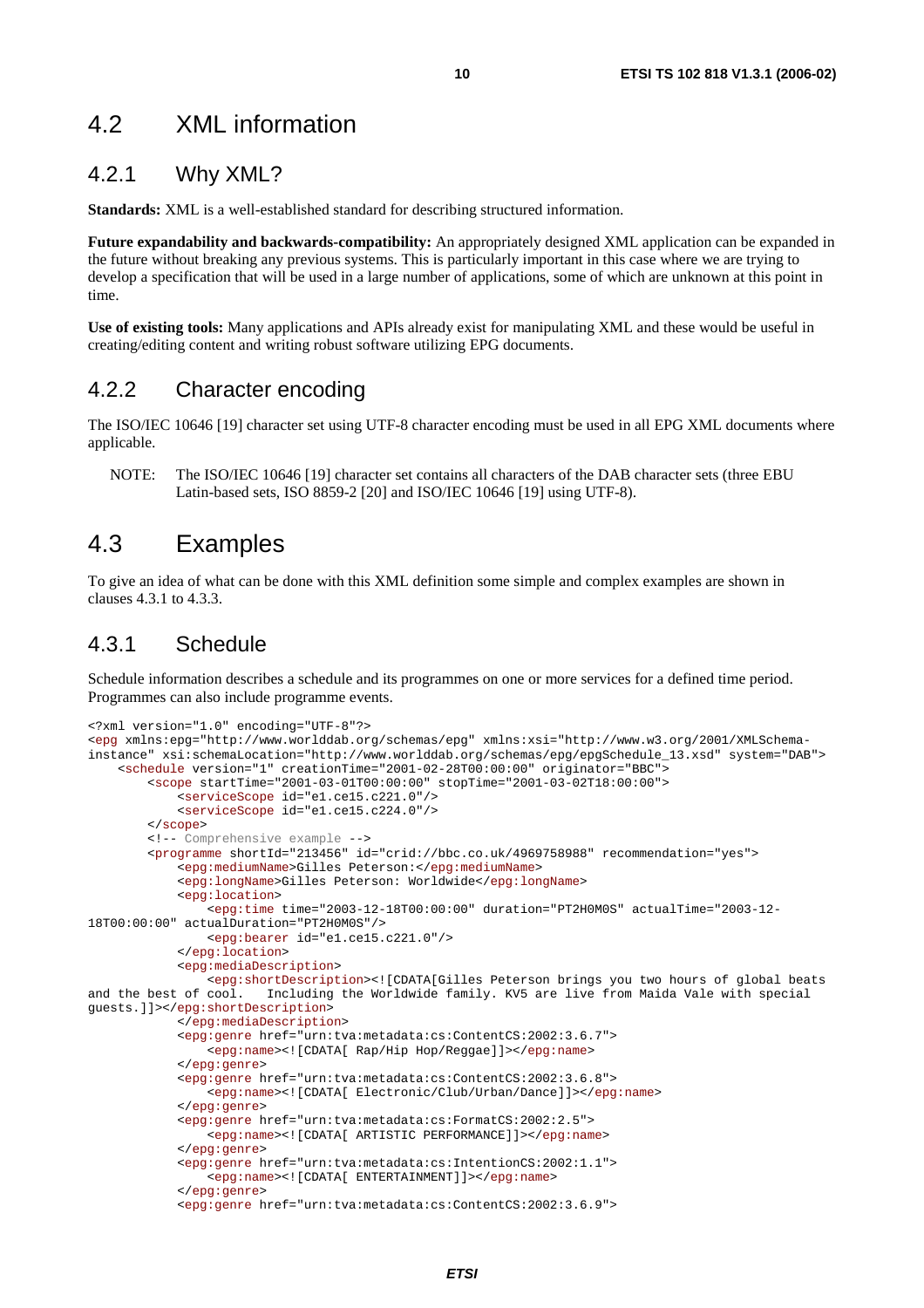```
 <epg:name><![CDATA[ World/Traditional/Ethnic/Folk music]]></epg:name> 
              </epg:genre> 
              <epg:memberOf shortId="1000" id="crid://www.bbc.co.uk/WorldwideGroup"/> 
              <epg:link url="mailto:gilles.peterson@bbc.co.uk" description="Email:"/> 
              <epg:link url="http://www.bbc.co.uk/radio1/urban/peterson/" description="Web:"/> 
              <epg:programmeEvent shortId="6353" id="crid://www.bbc.co.uk;dab/BC81123456a" 
recommendation="yes"> 
                  <epg:shortName xml:lang="en">Herbert</epg:shortName> 
                  <epg:mediumName xml:lang="en">Herbert Live</epg:mediumName> 
                  <epg:longName xml:lang="en">Live session from Herbert</epg:longName> 
                  <epg:location> 
                      <epg:relativeTime time="PT45M" duration="PT15M"/> 
                  </epg:location> 
                  <epg:mediaDescription> 
                      <epg:shortDescription xml:lang="en">Live session from Herbert, recorded at Cargo 
on 24/2/01</epg:shortDescription> 
                  </epg:mediaDescription> 
             </epg:programmeEvent> 
         </programme> 
         <!-- Minimum example --> 
         <programme shortId="59033"> 
              <epg:mediumName>PM</epg:mediumName> 
              <epg:location> 
                  <epg:time time="2003-12-18T17:00:00" duration="PT1H0M0S"/> 
                  <epg:bearer id="e1.ce15.c224.0"/> 
              </epg:location> 
         </programme> 
     </schedule> 
</epg>
```
### 4.3.2 Group information

Group information allows programmes to be put into groups. These may be series, serials or just general themes. A hierarchical approach also allows groups to belong to other groups.

NOTE: This example defines the group that is pointed to by the first programme in the previous example. This group also belongs to another group, "Radio1\_Series" that is not defined here.

```
<?xml version="1.0" encoding="UTF-8"?> 
<epg xmlns:epg="http://www.worlddab.org/schemas/epg" xmlns:xsi="http://www.w3.org/2001/XMLSchema-
instance" xsi:schemaLocation="http://www.worlddab.org/schemas/epg/epgSchedule_13.xsd" system="DAB"> 
     <programmeGroups version="1" creationTime="2001-02-28T00:00:00" originator="BBC"> 
         <programmeGroup shortId="1000" id="crid://www.bbc.co.uk/WorldwideGroup" version="1" 
type="show" numOfItems="206"> 
             <epg:mediumName xml:lang="en">Gilles Peterson</epg:mediumName> 
             <epg:longName xml:lang="en">Gilles Peterson: Worldwide</epg:longName> 
             <mediaDescription> 
                 <epg:shortDescription xml:lang="en">Worldwide: Global beats.</epg:shortDescription> 
             </mediaDescription> 
             <mediaDescription> 
                 <epg:longDescription xml:lang="en">Worldwide: Music from the back room of Club Radio 
1.</epg:longDescription> 
             </mediaDescription> 
             <genre href="urn:tva:metadata:cs:ContentCS:2002:3.6.7"> 
                 <epg:name><![CDATA[ Rap/Hip Hop/Reggae]]></epg:name> 
             </genre> 
              <genre href="urn:tva:metadata:cs:ContentCS:2002:3.6.8"> 
                 <epg:name><![CDATA[ Electronic/Club/Urban/Dance]]></epg:name> 
             </genre> 
              <genre href="urn:tva:metadata:cs:FormatCS:2002:2.5"> 
                 <epg:name><![CDATA[ ARTISTIC PERFORMANCE]]></epg:name> 
              </genre> 
             <genre href="urn:tva:metadata:cs:IntentionCS:2002:1.1"> 
                 <epg:name><![CDATA[ ENTERTAINMENT]]></epg:name> 
             </genre> 
             <genre href="urn:tva:metadata:cs:ContentCS:2002:3.6.9"> 
                 <epg:name><![CDATA[ World/Traditional/Ethnic/Folk music]]></epg:name> 
             </genre> 
             <memberOf shortId="100" id="crid://www.bbc.co.uk/Radio1_Series"/> 
         </programmeGroup> 
     </programmeGroups> 
</epg>
```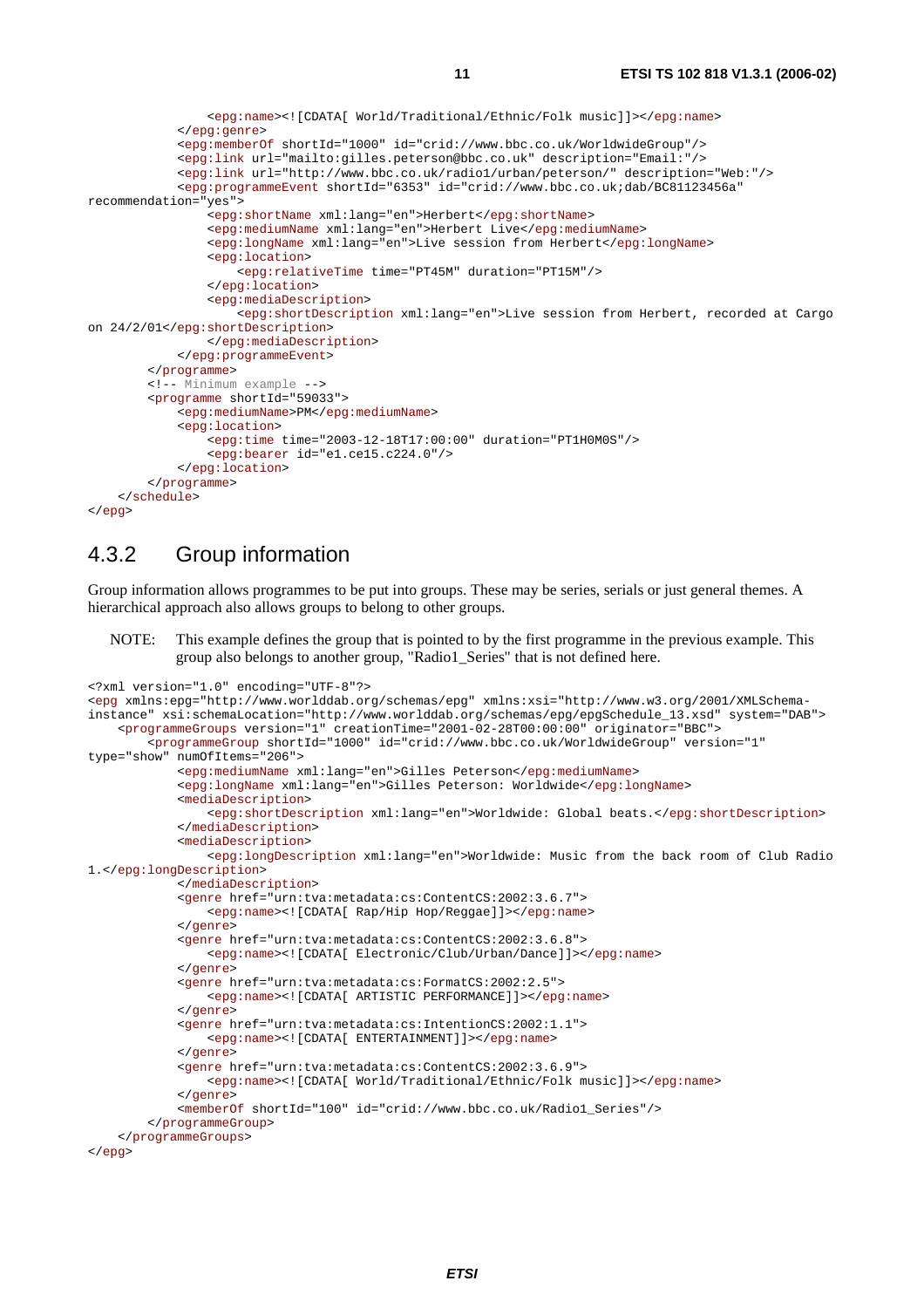### 4.3.3 Service information

Service information includes the structure of and information about the broadcast channel and its associated services.

```
<?xml version="1.0" encoding="UTF-8"?> 
<serviceInformation xmlns:epg="http://www.worlddab.org/schemas/epg" 
xmlns:xsi="http://www.w3.org/2001/XMLSchema-instance" 
xsi:schemaLocation="http://www.worlddab.org/schemas/epg/epgSI_13.xsd" version="1" 
creationTime="2001-02-28T00:00:00" originator="BBC" serviceProvider="BBC" system="DAB"> 
     <!-- Comprehensive example --> 
     <ensemble id="e1.ce15"> 
         <epg:shortName xml:lang="en">BBC</epg:shortName> 
         <epg:mediumName xml:lang="en">BBC National</epg:mediumName> 
         <frequency type="primary" kHz="225648"/> 
         <mediaDescription> 
             <epg:shortDescription xml:lang="en">Digital Radio from the BBC</epg:shortDescription> 
         </mediaDescription> 
         <mediaDescription> 
             <epg:multimedia url="http://www.bbc.co.uk/radio1/images/bbclogo.png" 
type="logo_colour_rectangle"/> 
         </mediaDescription> 
         <mediaDescription> 
             <epg:multimedia mimeValue="image/png" url="http://www.bbc.co.uk/radio/bbclogo_large.png" 
type="logo_unrestricted" height="200" width="200"/> 
         </mediaDescription> 
         <CA type="none"/> 
         <keywords xml:lang="en">Radio1, Radio2, Radio3, Radio4, Radio5,Live</keywords> 
         <link url="http://www.bbc.co.uk/radio/" mimeValue="text/html" description="BBC Radio 
homepage"/> 
         <service format="audio" bitrate="160" version="1"> 
             <serviceID id="e1.ce15.c221.0" type="primary"/> 
             <epg:shortName xml:lang="en">Radio 1</epg:shortName> 
             <epg:mediumName xml:lang="en">BBC Radio 1</epg:mediumName> 
             <mediaDescription> 
                  <epg:shortDescription xml:lang="en">Rock and pop music from the 
BBC.</epg:shortDescription> 
             </mediaDescription> 
             <mediaDescription> 
                  <epg:multimedia url="http://www.bbc.co.uk/radio1/images/r1logo.png" 
type="logo_colour_square"/> 
             </mediaDescription> 
             <genre href="urn:tva:metadata:cs:ContentCS:2002:3.6.7"> 
                  <epg:name><![CDATA[ Rap/Hip Hop/Reggae]]></epg:name> 
             </genre> 
             <genre href="urn:tva:metadata:cs:ContentCS:2002:3.6.8"> 
                 <epg:name><![CDATA[ Electronic/Club/Urban/Dance]]></epg:name> 
             </genre> 
             <genre href="urn:tva:metadata:cs:FormatCS:2002:2.5"> 
                 <epg:name><![CDATA[ ARTISTIC PERFORMANCE]]></epg:name> 
             </genre> 
             <genre href="urn:tva:metadata:cs:IntentionCS:2002:1.1"> 
                  <epg:name><![CDATA[ ENTERTAINMENT]]></epg:name> 
             </genre> 
             <epgLanguage xml:lang="en"/> 
             <keywords xml:lang="en"> music, pop, rock, dance, hip-hop, soul </keywords> 
             <link url="http://www.bbc.co.uk/radio1/" mimeValue="text/html" xml:lang="en"/> 
         </service> 
     </ensemble> 
     <!-- Minimum example --> 
     <ensemble id="e1.ce15"> 
         <epg:shortName xml:lang="en">BBC</epg:shortName> 
         <epg:mediumName xml:lang="en">BBC National</epg:mediumName> 
         <service> 
              <serviceID id="e1.ce15.c221.0"/> 
             <epg:shortName xml:lang="en">Radio 1</epg:shortName> 
             <epg:mediumName xml:lang="en">BBC Radio 1</epg:mediumName> 
         </service> 
         <service> 
              <serviceID id="e1.ce15.c222.0"/> 
             <epg:shortName xml:lang="en">BBCR2 </epg:shortName> 
             <epg:mediumName xml:lang="en">BBC Radio 2</epg:mediumName> 
         </service> 
         <service> 
              <serviceID id="e1.ce15.c223.0"/> 
             <epg:shortName xml:lang="en">BBCR3</epg:shortName> 
             <epg:mediumName xml:lang="en">BBC Radio 3</epg:mediumName> 
         </service>
```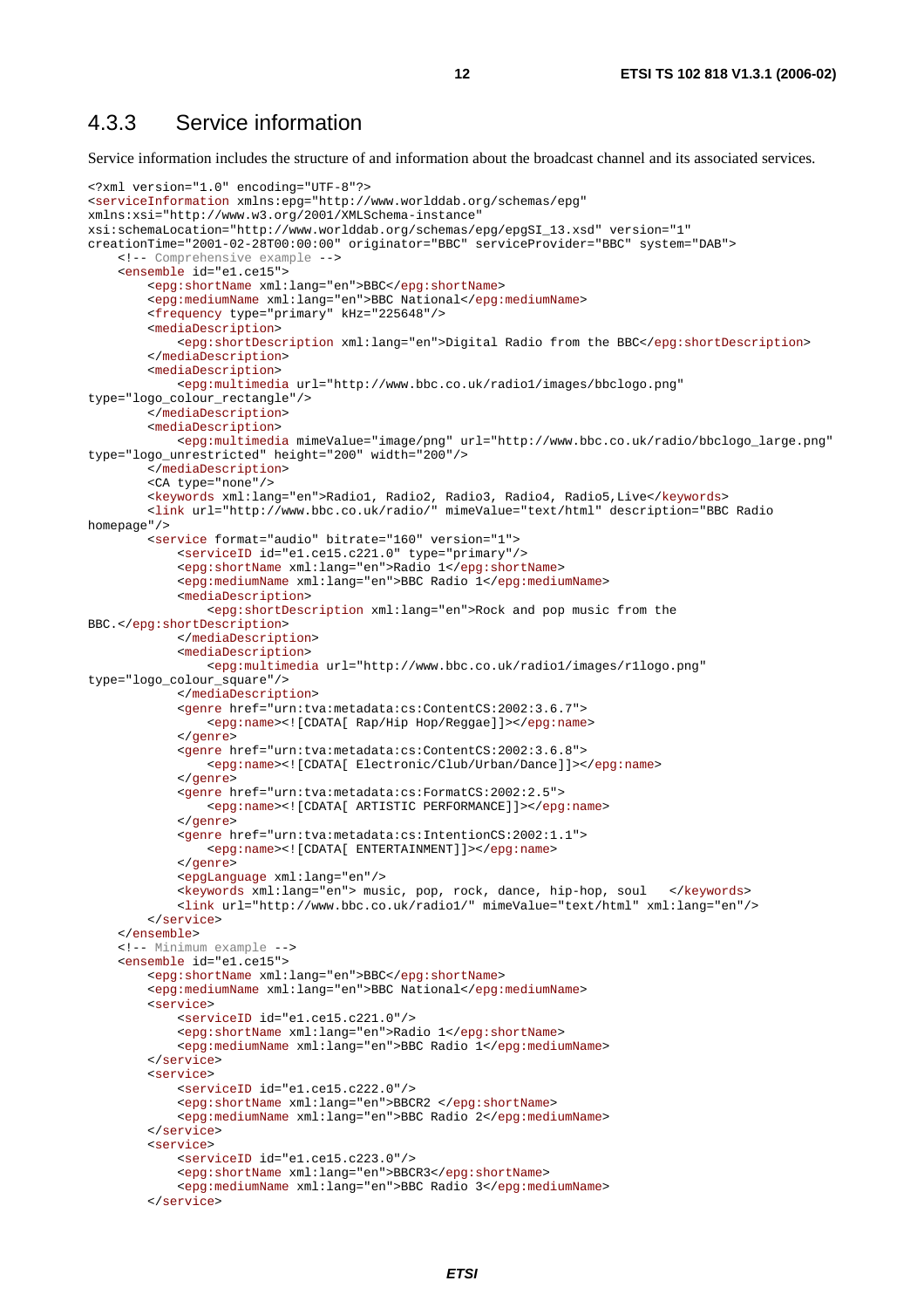```
 <service> 
             <serviceID id="e1.ce15.c224.0"/> 
             <epg:shortName xml:lang="en">BBCR4</epg:shortName> 
             <epg:mediumName xml:lang="en">BBC Radio 4</epg:mediumName> 
         </service> 
         <service> 
              <serviceID id="e1.ce15.c225.0"/> 
             <epg:shortName xml:lang="en">BBC5L</epg:shortName> 
             <epg:mediumName xml:lang="en">BBC Radio Five Live</epg:mediumName> 
         </service> 
     </ensemble> 
</serviceInformation>
```
## 5 Common data types

This clause describes common data types (simple and complex types) that are used throughout this XML specification.

## 5.1 Text

Any text sections in attributes or elements should be careful to avoid using any of the reserved XML characters:

 $\&$  < > " '

These characters should be encoded using the predefined entity references ( $\&$ amp;  $\&$ lt;  $\&$ gt;  $\&$ quot;  $\&$ apos;) or enclosed in a CDATA section (e.g.  $\langle$ ![CDATA[Some text including an &]]>.

## 5.2 Schema simple types

### 5.2.1 broadcastType

```
<!-- ##################################################################### --> 
<!-- Definition of broadcastType--> 
<!-- ##################################################################### --> 
<xs:simpleType name="broadcastType"> 
     <xs:restriction base="xs:NMTOKEN"> 
         <xs:enumeration value="on-air"/> 
         <xs:enumeration value="off-air"/> 
     </xs:restriction> 
</xs:simpleType>
```
This indicates, for the duration of this programme or event, whether the parent service is being broadcast (i.e. "on-air") or not (i.e. "off-air"). At times when a service is not being broadcast the broadcaster can use this facility to include "dummy" EPG entries that promote the service.

### 5.2.2 CRIDType

```
<!-- ########################################## --> 
<!-- Definition of CRIDType --> 
<!-- ########################################## --> 
<simpleType name="CRIDType"> 
     <restriction base="xs:anyURI"> 
         <whiteSpace value="collapse"/> 
        \mathsf{b} <pattern value="(c|C)(r|R)(i|I)(d|D)://.*/.*"/>
     </restriction> 
</simpleType>
```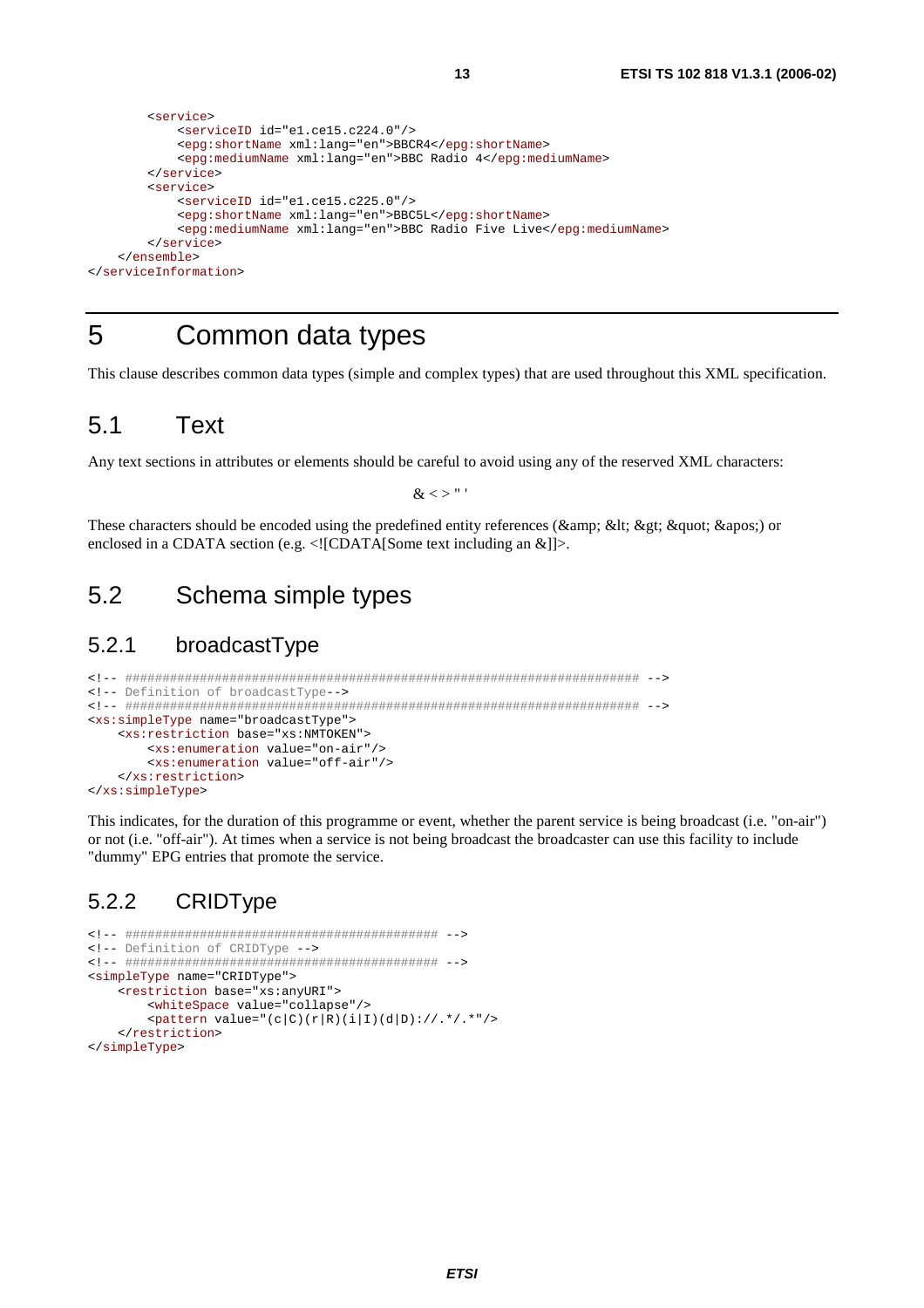A unique identifier for a programme, programme event or programme group in the format of a Content Reference ID as defined in the TV-Anytime specification [1]. This CRID (Content Reference ID) should be in the form of *crid://<authority>/<data>*. Where *<authority>* is a registered Internet domain name that the CRID author has permission to use. The *<authority>* string is case insensitive. *<data>* is a free format string (URI compliant and case insensitive) that is meaningful to the given authority and should uniquely identify the content within that authority. Also see the shortCRIDType in clause 5.2.11.

E.g.

 crid://www.bbc.co.uk/811200000256129 crid://broadcaster.co.uk/foobar

### 5.2.3 contentIDType

```
 <!-- ##################################################################### --> 
      <!-- Definition of contentIDType--> 
      <!-- ##################################################################### --> 
      <xs:simpleType name="contentIDType"> 
            <xs:restriction base="xs:string"> 
                 <xs:whiteSpace value="collapse"/> 
                \langle x \rangle <xs:pattern value="(([0-9a-fA-F]{2}\.[0-9a-fA-F]{4}\.)?[0-9a-fA-F]{4,8}\.[0-9a-fA-
F\,]\,\{\,1\,\}\,(\,\mathcal{\mathcal{N}}\,.\,\,[\,0-9a-fA-F\,]\,\{\,2\,\}\,)\,\,\gamma\,) \,\,\big|\,\,(\,[\,0-9a-fA-F\,]\,\{\,6\,\}\,)\,\text{''}\,\,\mathcal{\mathcal{N}} </xs:restriction> 
      </xs:simpleType>
```
This is used to identify content elements.

For DAB, this is the content of the DAB ensemble. It shall be a string of the form:

$$
<\!\!ECC\!\!>.<\!\!EId\!\!>.<\!\!SId\!\!>.<\!\!SCHdS\!\!>.<\!\!X\!\!-\!\!PAD\!\!>in hex
$$

The Eureka-147 [18] Ensemble Identifier (<EId>) and the Extended Country Code (ECC) are optional. The SId (Service ID) is either a 16-bit service identifier (for audio services) or a 32-bit service identifier (for data services). The X-PAD application type (<X-PAD>) is optional.

NOTE: ECC = Extended Country Code, EId = Ensemble Id, SId = Service Id, SCIdS = Service component Id within Service,  $X-PAD = X-PAD$  application type.

E.g.

```
 e1.ce15.c221.0.1 
 c224.0
```
For DRM, this is the content of the DRM channel. It shall be a string of the form:

*<SId> in hex* 

The SId (Service ID) is the 24-bit service identifier.

#### E.g.

e1c238

### 5.2.4 durationType

```
 <!-- ######################################### --> 
 <!-- Definition of durationType --> 
 <!-- ######################################### --> 
 <!-- restrictions: no leading minus sign, no year/month/day, no fractional seconds --> 
 <!-- Note: maximum of 18 hours is not enforced --> 
 <xs:simpleType name="durationType"> 
     <xs:restriction base="xs:duration"> 
         <xs:pattern value="PT[^\.]+"/> 
     </xs:restriction> 
 </xs:simpleType>
```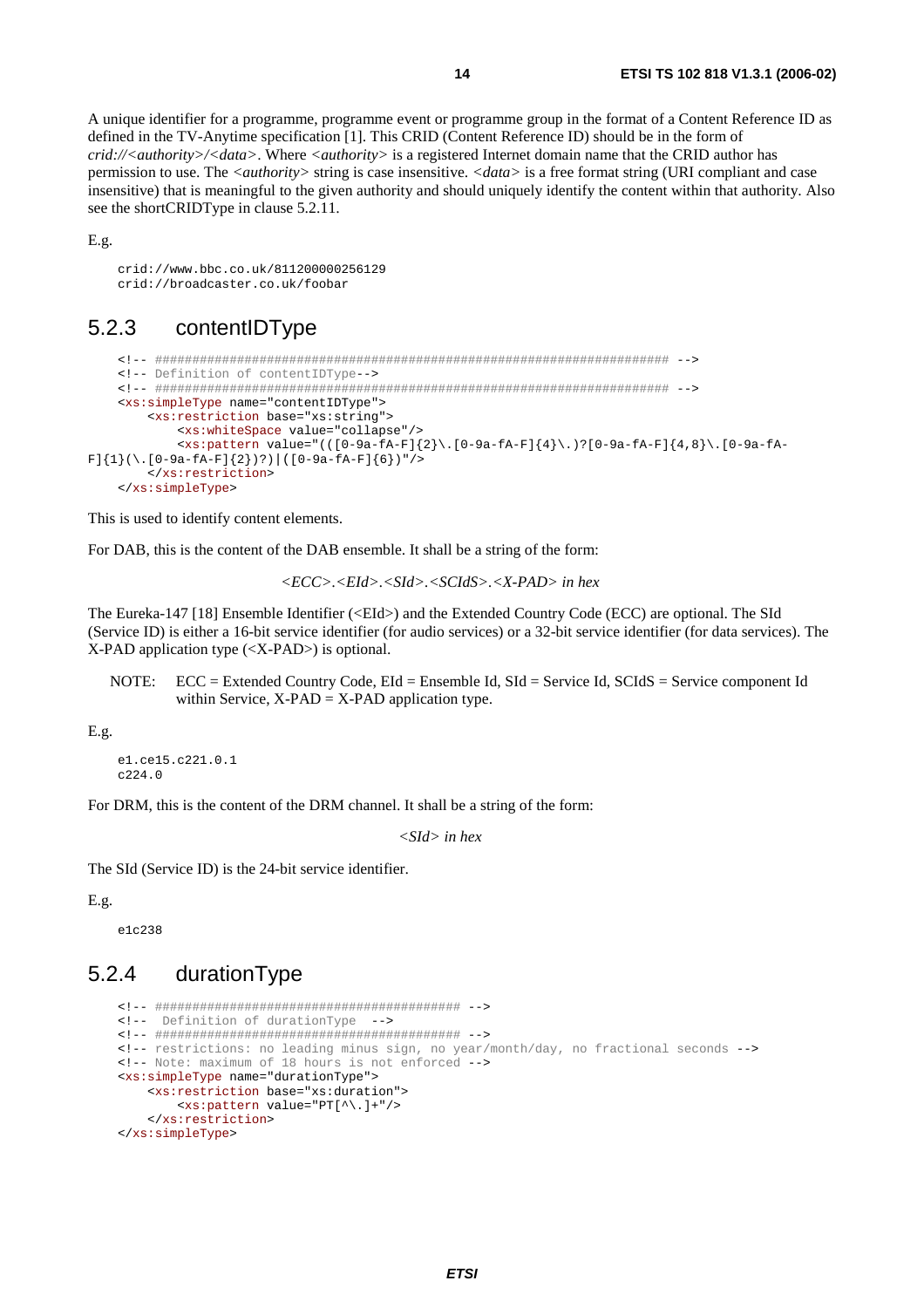Duration is based on the ISO 8601 [2] extended format: PTnHnMnS, where "T" represents the date/time separator, "nH" the number of hours, "nM" the number of minutes and "nS" the number of seconds. The values of the Hour, Minutes and Seconds components are not restricted but allow an arbitrary integer. Reduced precision and truncated representations of this format are allowed provided they conform to the following:

- The lowest order items may be omitted. If omitted their value is assumed to be zero.
- If the number of hours, minutes or seconds in any expression equals zero, the number and its corresponding designator may be omitted. However, at least one number and its designator must be present.

The designator "PT" must always be present.

NOTE: The value of the duration may be restricted by the binary encoding that is used when broadcasting an EPG. See TS 102 371 [22] for more information.

E.g.

 PT2H PT2H30M PT15M

### 5.2.5 ensembleIDType

```
<!-- ##################################################################### --> 
<!-- Definition of ensembleIDType --> 
<!-- ##################################################################### --> 
<xs:simpleType name="ensembleIDType"> 
     <xs:restriction base="xs:string"> 
         <xs:whiteSpace value="collapse"/> 
        \langle x, x : \text{pattern value} = "([0-9a-fA-F]\{2\}, [0-9a-fA-F]\{4\}) | ([0-9a-fA-F]\{6\})" \rangle </xs:restriction> 
</xs:simpleType>
```
For DAB, this is a string in the form  $\langle ECC \rangle$ . EId> in hex representing the Extended Country Code and Ensemble Identifier as defined in Eureka-147 [18].

E.g.

e1.ce15

For DRM, this is a string in the form <SId> in hex representing the Service Identifier of one of the services in this DRM channel.

E.g.

e1c238

### 5.2.6 genreType

```
 <!-- ##################################################################### --> 
 <!-- Definition of genreType --> 
 <!-- ##################################################################### --> 
 <xs:complexType name="genreType"> 
     <xs:sequence> 
         <xs:element name="name" minOccurs="0"> 
             <xs:complexType> 
                  <xs:simpleContent> 
                      <xs:extension base="messageType"> 
                          <xs:attribute name="preferred" type="xs:boolean" use="optional"/> 
                      </xs:extension> 
                  </xs:simpleContent> 
             </xs:complexType> 
         </xs:element> 
         <xs:element name="definition" type="messageType" minOccurs="0"/> 
     </xs:sequence> 
     <xs:attribute name="href" type="termReferenceType" use="required"/> 
     <xs:attribute name="type" use="optional" default="main"> 
         <xs:simpleType> 
              <xs:restriction base="xs:string"> 
                  <xs:enumeration value="main"/> 
                  <xs:enumeration value="secondary"/>
```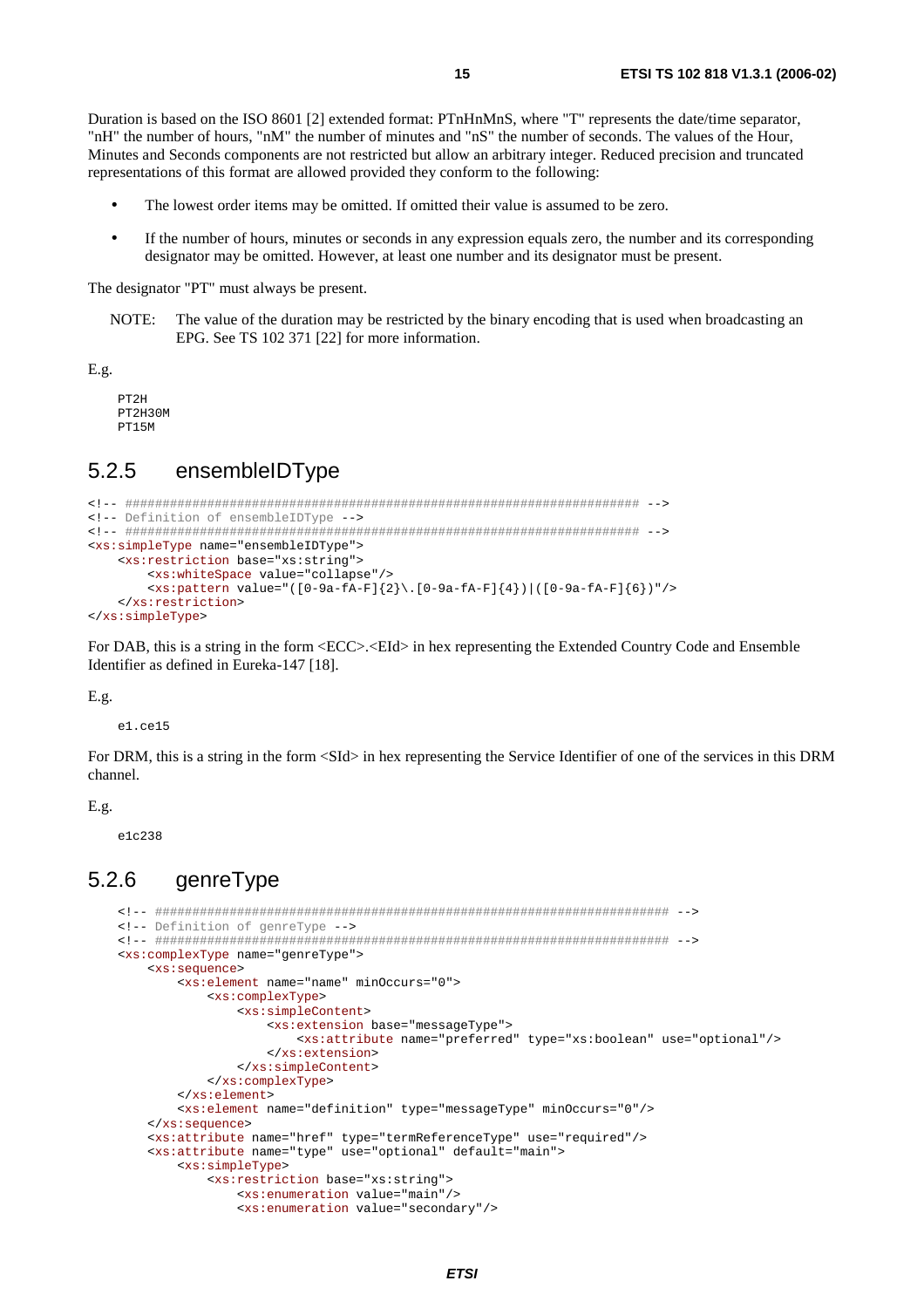```
 <xs:enumeration value="other"/> 
              </xs:restriction> 
         </xs:simpleType> 
     </xs:attribute> 
 </xs:complexType>
```
This indicates the genre of a programme, group or service (audio or data). The genre scheme is based on that used by TV-Anytime [21] and Appendix A of this reference should be referred to for details of the Classification Schemes (CS). The supported classification schemes are:

- IntentionCS.
- FormatCS.
- ContentCS.
- OriginationCS.
- Intended Audience CS.
- ContentAlertCS.
- MediaTypeCS.
- AtmosphereCS.

The href is the only required element and this specifies the genre, the Classification Scheme (CS) and the genre scheme used. The name element, if used, should contain the name of the genre. The definition element, if used, should contain a description of the genre. Both of these elements are intended to make the element more readable for humans. The type attribute indicates the type of the genre. The types of genres are defined as follows:

- **main:** The specified genre is the main, or primary. This is the default value.
- **secondary:** The specified genre is a secondary genre, such as a subgenre.
- **other:** The specified genre is an alternative genre, such as one defined or used by 3<sup>rd</sup> parties.

E.g.

```
<epg:genre href="urn:tva:metadata:cs:ContentCS:2002:3.6.9"> 
     <epg:name><![CDATA[World/Traditional/Ethnic/Folk music]]></epg:name> 
</epg:genre>
```
## 5.2.7 mimeType

```
<!-- ##################################################################### --> 
<!-- Definition of mimeType (Multipurpose Internet Mail Extension --> 
<!-- ##################################################################### --> 
<xs:simpleType name="mimeType"> 
     <xs:restriction base="xs:string"> 
         <xs:whiteSpace value="collapse"/> 
        \langle x \rangle <xs:pattern value="([!-\.0-~]{1,}/[!-\.0-~]{1,})+"/>
     </xs:restriction> 
</xs:simpleType>
```
This indicates the MIME type (RFC 2045 [6]) of some data and must be used where it is applicable. The registered list of MIME types is available from the IANA list of Mime Types (RFC 2046 [14] and RFC 2048 [15]). However, an application is permitted to use values not in this list as long as they conform to the requirements set out in RFC 2046 [14]. For example, an application may use the private MIME type "application/x-myapplication", even if this is not a registered MIME type.

E.g

text/shtml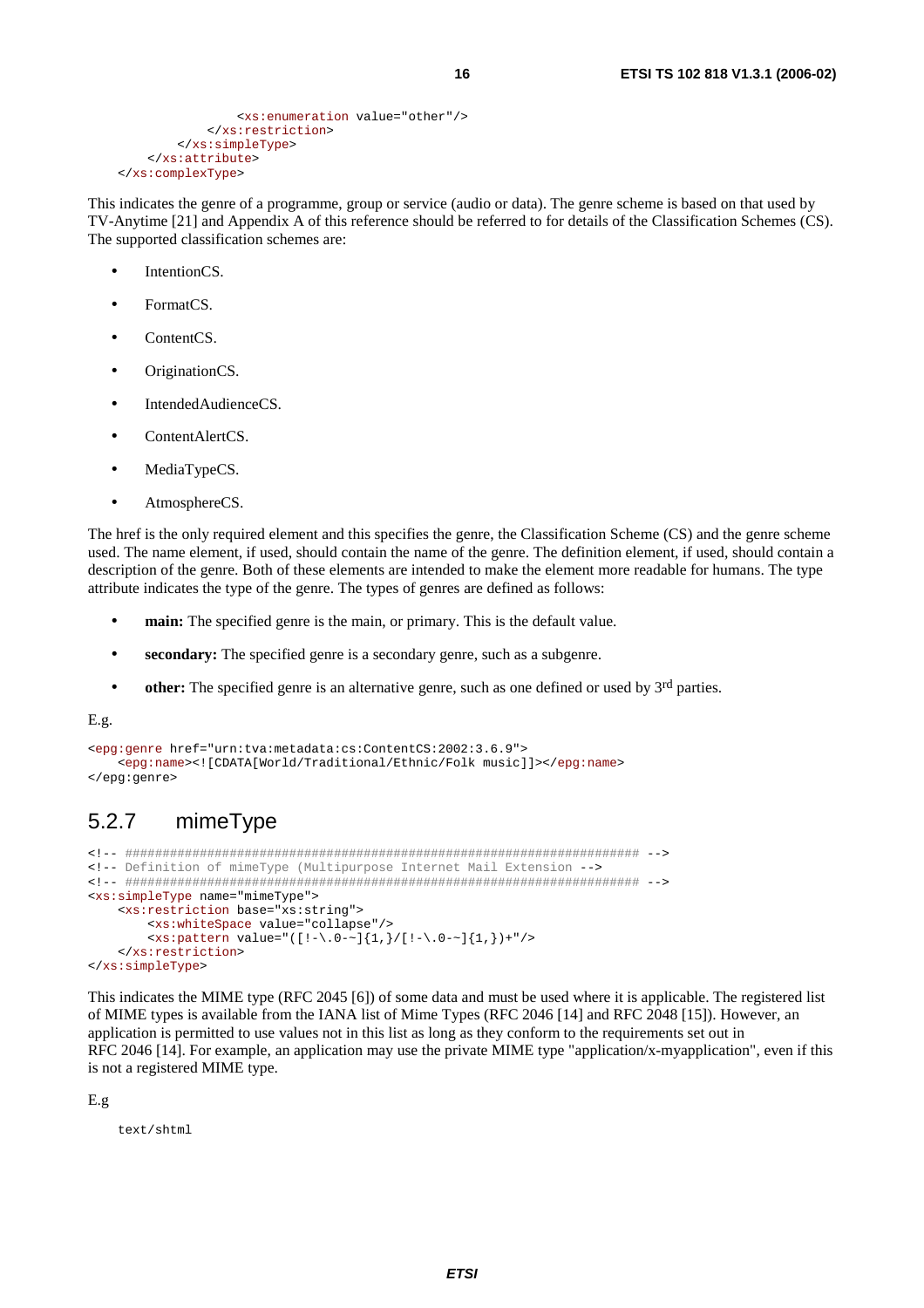#### 5.2.8 originatorType

```
<!-- Definition of originatorType -->
<xs:simpleType name="originatorType">
  <xs:restriction base="xs:string">
   <xs:maxLength value="128"/>
  </xs:restriction>
</xs:simpleType>
```
This is used to indicate the originator of an EPG schedule.

#### 5.2.9 recommendationType

```
<!-- Definition of recommendationType-->
<xs:simpleType name="recommendationType">
  <xs:restriction base="xs:NMTOKEN">
    <xs:enumeration value="yes"/>
    <xs:enumeration value="no"/>
  </xs:restriction>
</xs:simpleType>
```
This is used by the broadcaster to indicate a recommended programme or programme event.

#### 5.2.10 serviceProviderType

```
<!-- Definition of serviceProviderType -->
<xs:simpleType name="serviceProviderType">
  <xs:restriction base="xs:string">
    <xs:maxLength value="128"/>
  </xs:restriction>
</xs:simpleType>
```
This is used to indicate the service provider of the services contained in an EPG schedule.

#### 5.2.11 shortCRIDType

```
<!-- Definition of shortCRIDType -->
<xs:simpleType name="shortCRIDType">
  <xs:restriction base="xs:integer">
     <xs:minInclusive value="0"/>
     <xs:maxInclusive value="16777215"/>
  </xs:restriction>
</xs:simpleType>
```
An identifier for a programme, programme event or programme group. Unlike a full Content Reference ID (CRID - see clause 5.2.2) this is designed to be more appropriate for limited bandwidth data channels and for basic EPG receivers. The short CRID (sCRID) is a 24-bit integer, expressed as a decimal value, with a range of 0 to 16,777,215 inclusive. The following rules should be applied whenever short CRIDs are used in an EPG service.

- The sCRID shall only be unique within a single EPG Service (see note), therefore a receiver must process it in some way on decoding to ensure that it is globally unique.
- The sCRID must not be re-used within that EPG service for a minimum of six months.
- NOTE: An "EPG service" is defined as EPG data for one or more services, broadcast in a single (EPG) data channel.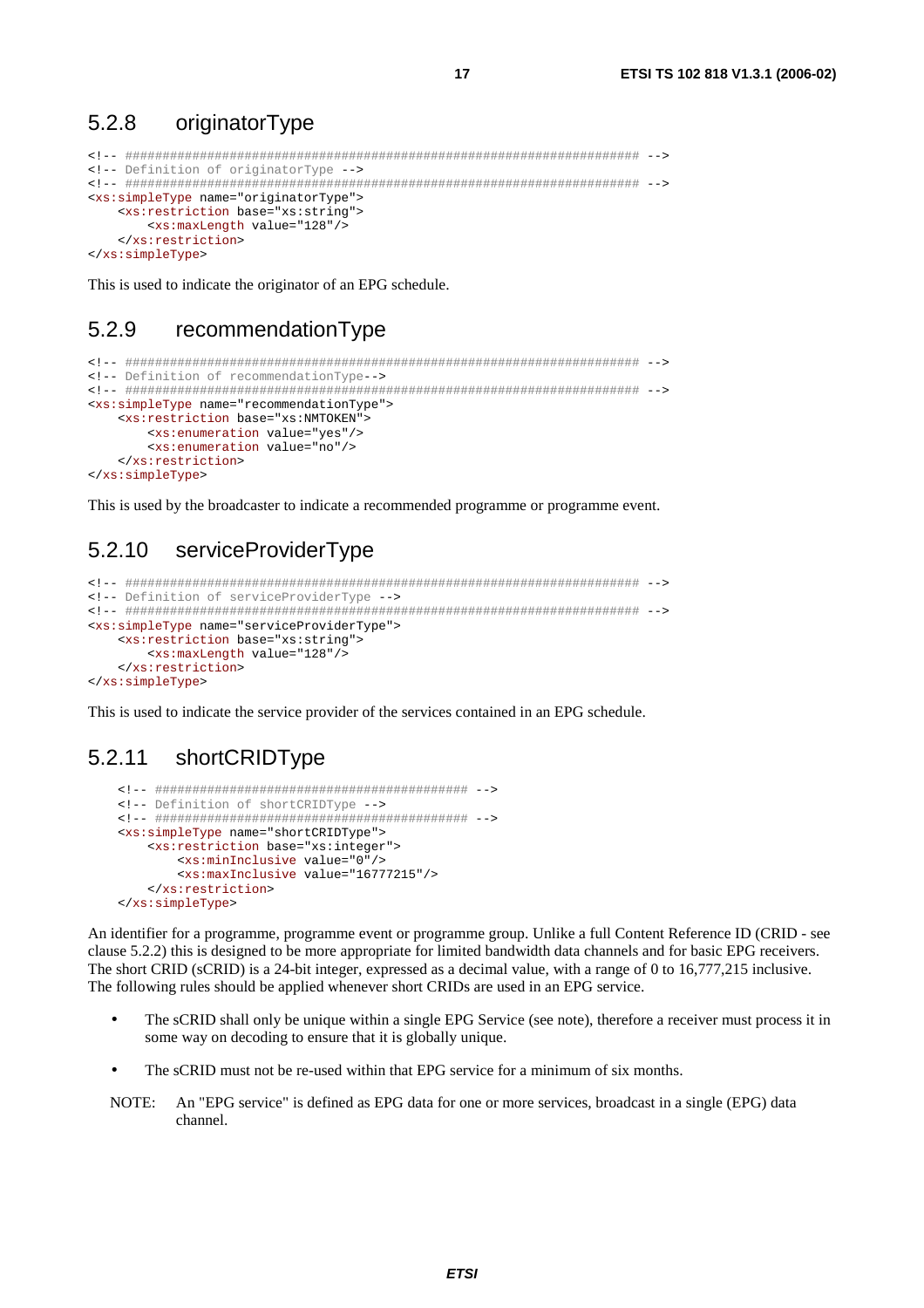#### 5.2.12 systemType

```
<!-- Definition of systemType -- >
<xs:simpleType name="systemType">
  <xs:restriction base="xs:NMTOKEN">
    <xs:enumeration value="DAB"/>
    <xs:enumeration value="DRM"/>
  </xs:restriction>
</xs:simpleType>
```
This specifies the broadcast system that this EPG data supports. This may be extended in the future to include other systems in addition to DAB and DRM, e.g. Satellite Digital Audio Radios (SDARs).

#### 5.2.13 timePointType

```
<!-- Definition of timePointType
                        - - -<!-- restrictions: no leading minus sign, no fractional seconds -->
<xs:simpleType name="timePointType">
   <xs:restriction base="xs:dateTime">
     <xs:pattern value="[^-].+T[^\.]+"/>
  </xs:restriction>
</xs:simpleType>
```
This is a time field in local time. It is based on the ISO 8601 [2] extended format: YYYY-MM-DDThh:mm:ss where "YYYY" is the year, "MM" the month and "DD" the date. The letter "T" is the date/time separator and "hh", "mm" and "ss" represent the hour, minute and second respectively. To indicate the time zone, i.e. the difference between the local time and UTC, the difference immediately follows the time and consists of a sign, + or -, followed by hh:mm. If this is not present then the difference between local time and UTC is 0.

- NOTE 1: For future compatibility the representation may be immediately followed by a "Z" to indicate Co-ordinated Universal Time (UTC).
- NOTE 2: The valid values of date may be restricted by the binary encoding that is used when broadcasting an EPG. See TS 102 371 [22] for more information.

#### $E.g.$

```
2001 - 06 - 07T15:05:00+01:002001 - 02 - 03T23:00:00
```
#### 5.2.14 triggerType

```
<!-- Definition of triggerType -->
<xs:simpleType name="triggerType">
  <xs:restriction base="xs:string">
    <xs:whiteSpace value="collapse"/>
    <xs:pattern value="[0-9a-fA-F]{8}"/>
  </xs:restriction>
</xs:simpleType>
```
This represents a trigger found in the broadcast stream that indicates when a programme is being broadcast. For the purposes of the present document this is the two SId and two Pnum bytes from the DAB FIG0/16 Programme Number. The triggerType requires a complete set of 8 hexadecimal characters. Hence, in some cases leading zeros will be required as place-holders.

 $E.g.$ 

 $02213201$ 0b74ff10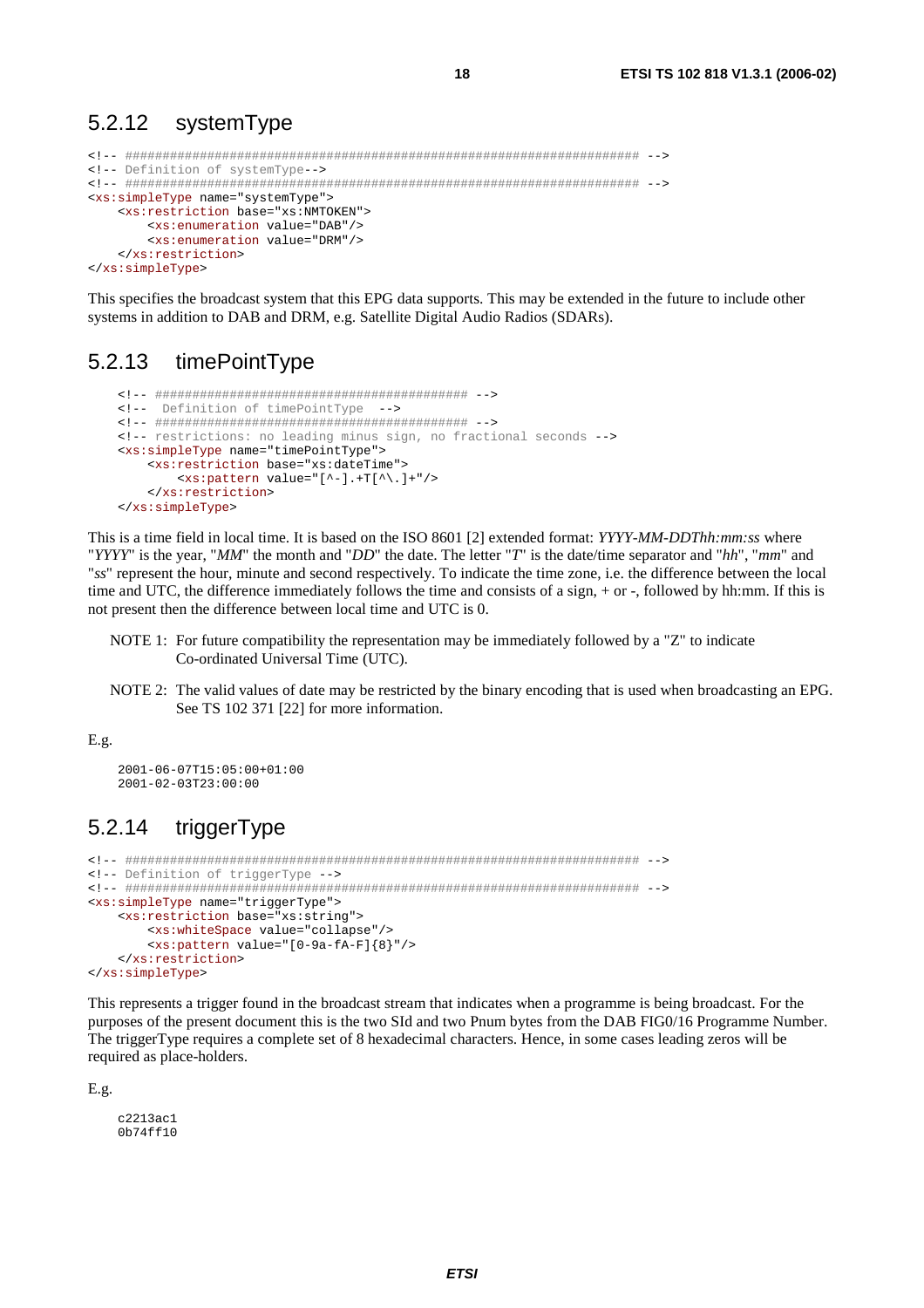### 5.2.15 urlType

```
<!-- ##################################################################### --> 
<!-- Definition of urlType--> 
<!-- ##################################################################### --> 
<xs:simpleType name="urlType"> 
     <xs:restriction base="xs:anyURI"> 
         <xs:whiteSpace value="collapse"/> 
        <xs:pattern value="
        ((\text{crid}|CRID|tel|mailto|postal|http|dab|drm):///\ |+|SMS=)??([a-zA-Z0-9]|\.|@|%|\-
        |/||\+|\?|=|;){1,} "/>
     </xs:restriction> 
</xs:simpleType>
```
This is a string describing the address and protocol of a resource, in the URL format defined in RFC 2396 [3]. Where URL schemes have previously been defined these should be used. The following schemes are supported in this version:

- **Telephone and fax:** Defined in RFC 2806 [9].
- **SMS:** Address defined using RFC 3191 [10] combined with the protocol defined in RFC 2368 [11].
- **Postal addresses:** Defined in annex A.
- **Email:** Defined in RFC 2368 [11].
- **WWW and WAP:** Defined in RFC 2396 [3] and WAP Forum [4].
- **DAB and DRM:** Defined in annex B.
- **Programme:** A CRID as defined in clause 5.2.2, or a short CRID as defined in clause 5.2.11 but prefixed with "crid://".

NOTE: The "CRID" prefix does not support mixed case, i.e. it must be either all lower-case or all upper-case.

E.g.

```
 tel:+44-1737-839500 
 mailto:SMS=+44-7788-123456?body=more%20info 
 postal:Kingswood%20Warren/Tadworth/Surrey/KT20%206NP/United%20Kingdom/ 
 mailto:gilles.peterson@bbc.co.uk 
 http://www.bbc.co.uk/ 
 data/logo.png 
 crid://www.bbc.co.uk/BC81123456 
 crid://25336
```
## 5.3 Schema complex types

## 5.3.1 CAType

```
<!-- ##################################################################### --> 
<!-- Definition of CAType --> 
<!-- ##################################################################### --> 
<xs:complexType name="CAType"> 
     <xs:attribute name="type" default="none"> 
         <xs:simpleType> 
             <xs:restriction base="xs:NMTOKEN"> 
                 <xs:enumeration value="unspecified"/> 
                 <xs:enumeration value="none"/> 
             </xs:restriction> 
         </xs:simpleType> 
     </xs:attribute> 
</xs:complexType>
```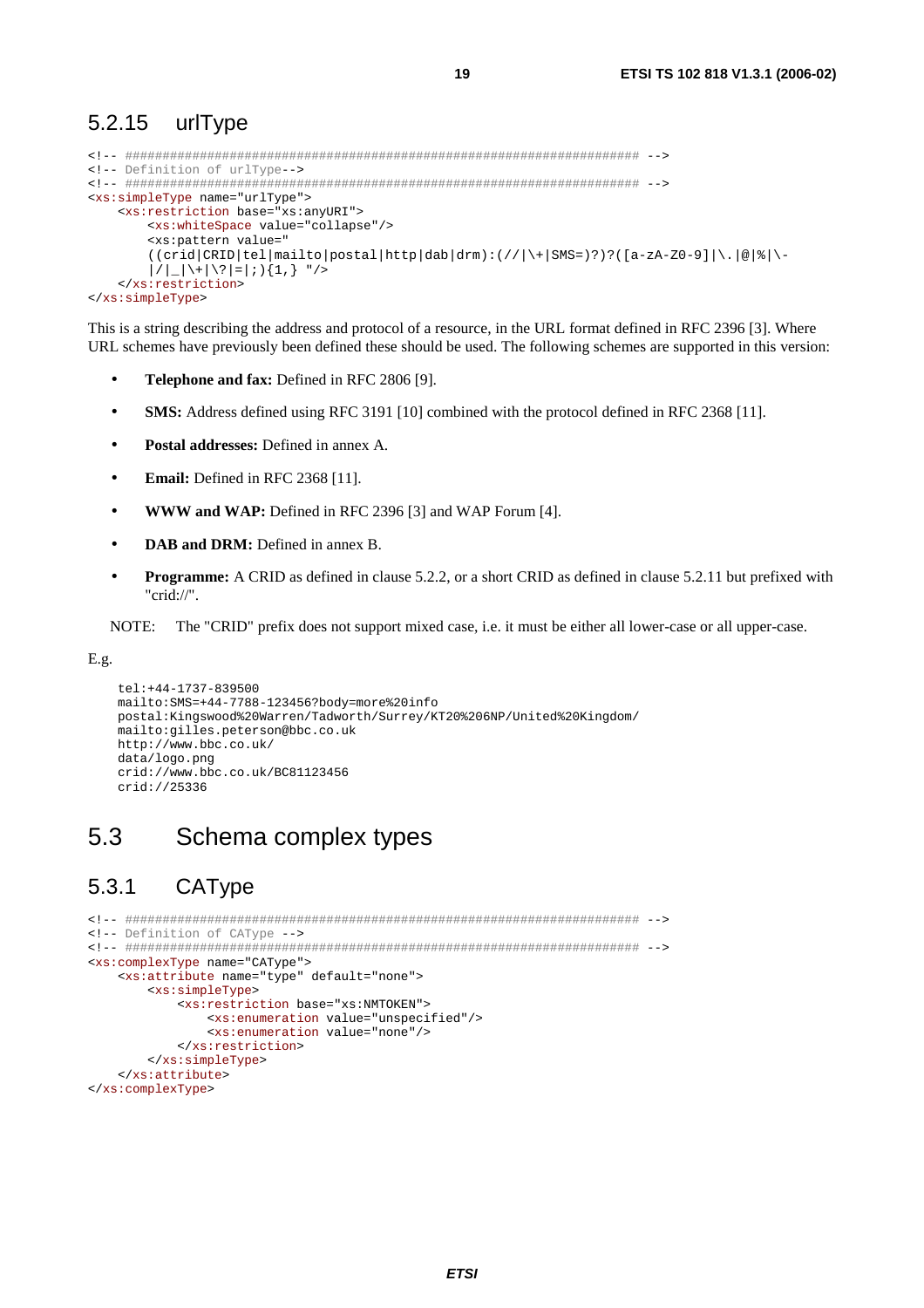This defines Conditional Access (CA) information. The "type" attribute indicates which CA system is in use (see note); "unspecified" indicates that an unspecified or proprietary CA system is in use and "none" explicitly states that no CA system is in use.

NOTE: There will be additions to this list when CA systems are defined and further information may also be added

 $E.g.$ 

<CA type="unspecified"/>

#### epgLanguageType  $5.3.2$

```
<!-- Definition of element epgLanguageType -- >
<xs:complexType name="epgLanguageType">
  <xs:attribute ref="xml:lang" default="en"/>
</xs:complexType>
```
This indicates the language for an element. This is in the form of an xml: lang attribute [5] and RFC 3066 [7].

 $E.g.$ 

xml:lang="en"

#### $5.3.3$ keywordsType

```
<!-- Definition of keywordsType -->
<xs:complexType name="keywordsType">
  \xixs: simpleContent>
    <xs:extension base="messageType">
    </xs:extension>
  </xs:simpleContent>
</xs:complexType>
```
This contains a comma-separated list of keywords. The language attribute indicates the language of the keyword list and is in the form of an xml:lang attribute [5] and RFC 3066 [7]. The keywords must be separated by commas. The comma-separated list may have leading and trailing spaces, but these are not considered to contain information.

 $E.g.$ 

<keywords xml:lang="en">music, dance, hip-hop, jazz, soul</keywords>

#### $5.3.4$ linkType

```
<!-- Definition of linkType -->
<xs:complexType name="linkType">
  <xs:attribute name="url" type="epg:urlType" use="required"/>
  <xs:attribute name="mimeValue" type="mimeType"/>
  <xs:attribute ref="xml:lang" default="en"/>
  <xs:attribute name="description">
      <xs:simpleType>
        <xs:restriction base="xs:string">
            <xs:maxLength value="180"/>
        </xs:restriction>
      </xs:simpleType>
   </xs:attribute>
  <xs:attribute name="expiryTime" type="timePointType"/>
</xs:complexType>
```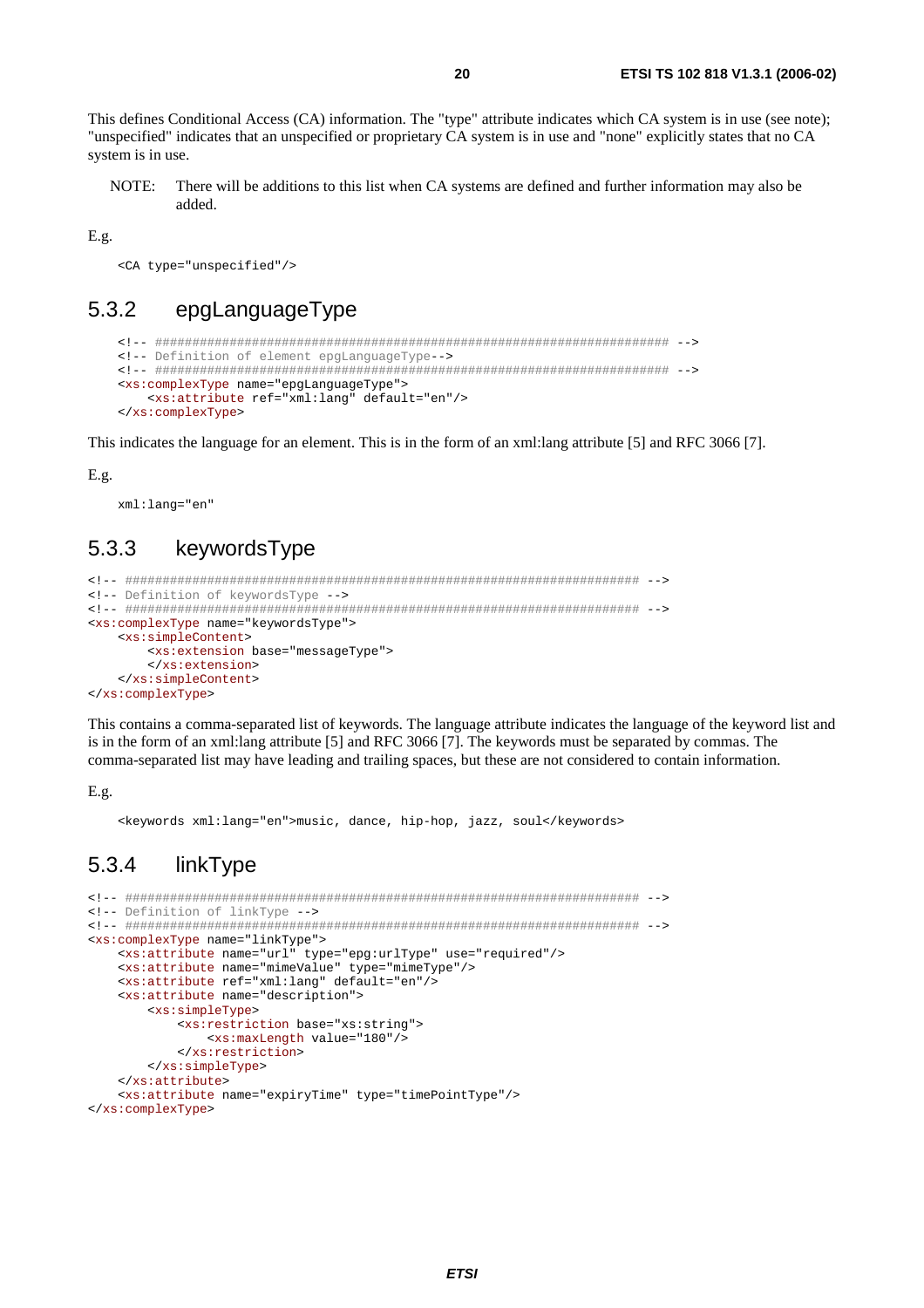This is used to link to additional information or content. The "url" attribute gives the protocol and address of the link. The "mimeValue" attribute indicates the MIME type (RFC 2045 [6]) of any data linked to and must be used where it is applicable. The language attribute indicates the language of the descriptive information and is in the form of an xml:lang attribute [5] and RFC 3066 [7]. The "description" attribute is used to describe the link. The "expiryTime" attribute indicates when a link will expire.

```
E.g.
```

```
 <link url="http://www.bbc.co.uk/radio1/urban/peterson_tracklistings_archive.shtml" 
     mimeValue="text/shtml" 
     xml:lang="en" 
     description="Track listing" 
     expiryTime="2001-07-09T23:59:59+01:00" 
/
```
## 5.3.5 locationType

```
 <!-- ##################################################################### --> 
 <!-- Definition of locationType --> 
 <!-- ##################################################################### --> 
 <xs:complexType name="locationType"> 
     <xs:sequence> 
         <xs:choice> 
             <xs:element name="time" maxOccurs="unbounded"> 
                  <xs:complexType> 
                      <xs:attribute name="time" type="timePointType" use="required"/> 
                      <xs:attribute name="duration" type="durationType" use="required"/> 
                      <xs:attribute name="actualTime" type="timePointType"/> 
                      <xs:attribute name="actualDuration" type="durationType"/> 
                  </xs:complexType> 
             </xs:element> 
              <xs:element name="relativeTime" maxOccurs="unbounded"> 
                  <xs:complexType> 
                      <xs:attribute name="time" type="durationType" use="required"/> 
                      <xs:attribute name="duration" type="durationType" use="required"/> 
                      <xs:attribute name="actualTime" type="durationType"/> 
                      <xs:attribute name="actualDuration" type="durationType"/> 
                  </xs:complexType> 
             </xs:element> 
         </xs:choice> 
         <xs:element name="bearer" minOccurs="0" maxOccurs="unbounded"> 
             <xs:complexType> 
                  <xs:attribute name="id" type="contentIDType" use="required"/> 
                  <xs:attribute name="trigger" type="triggerType"/> 
             </xs:complexType> 
         </xs:element> 
     </xs:sequence> 
 </xs:complexType>
```
This describes the time information and the location in the DAB or DRM channel of a programme. There may be:

- One time element and one bearer element.
- One time element and multiple bearer elements.
- One bearer element and multiple time elements.

"Multiple time elements and multiple bearer elements" is ambiguous and must not be used. If the "bearer" element for a "programmeEvent" is not present, the "bearer" element from the parent "programme" defines the bearer for that "programmeEvent". If the EPG data service is associated with an audio service (i.e. PAD within DAB) and the "bearer" element is not present for the "programme", then the programme information relates to that associated audio service.

The "time" element describes the time information for a programme. The "time" attribute is the billed start time of the programme (i.e. the time advertised to the public as the programme start time) and the "duration" attribute is the billed duration. The "actualTime" attribute is the actual start time of the programme and the "actualDuration" is the actual duration of the programme. For example, a programme may be billed to start at 18:00 and last 30 minutes but is actually scheduled to start at 18:03 after a 3 minute news bulletin, and will therefore last only 27 minutes.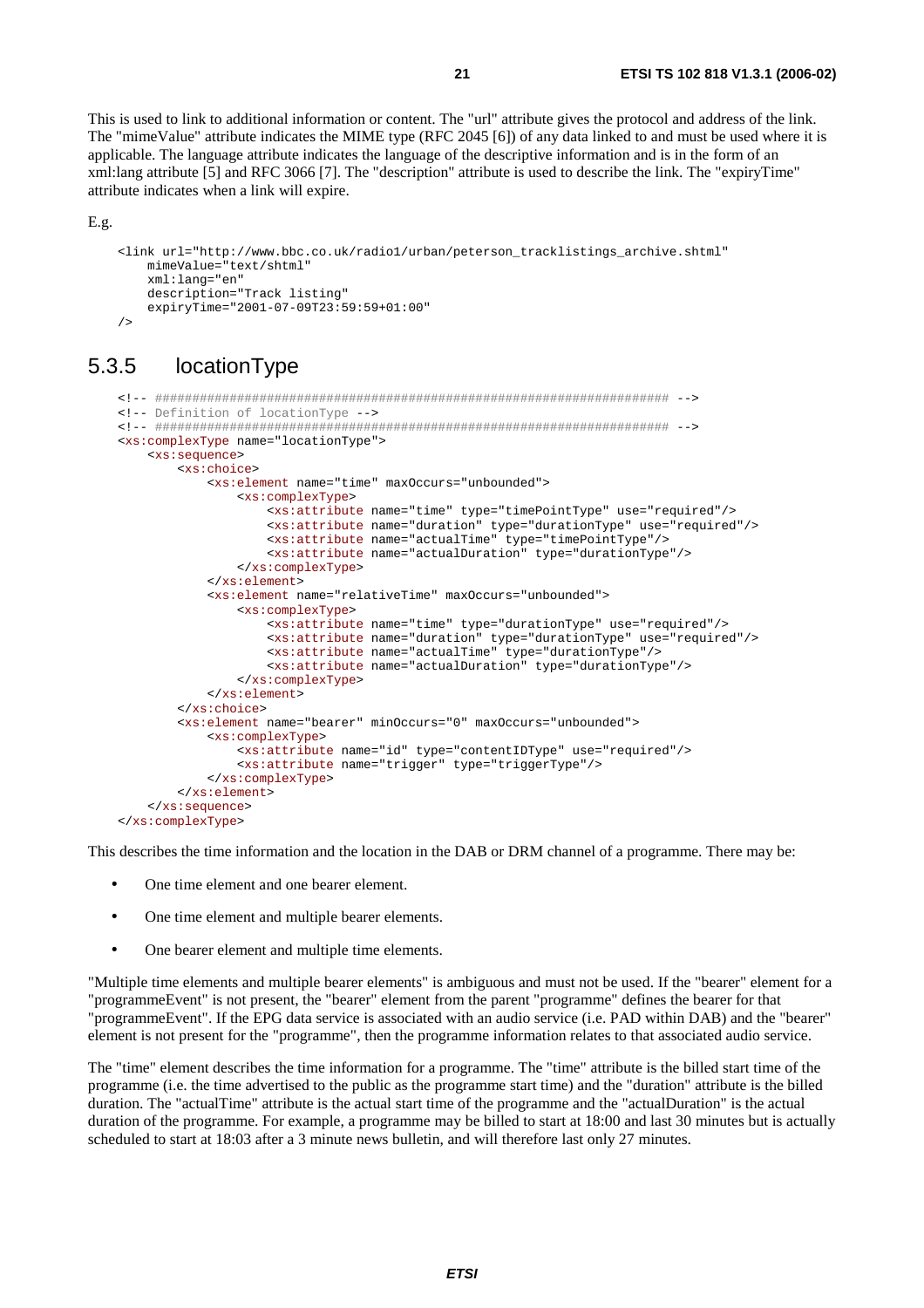The "relativeTime" element should be used where a start time is relative to another element. This element shall only be used for "programmeEvent" elements that are occurring within programmes. The "time" attribute uses the durationType to represent the time since the start of the "parent" element (i.e. an event starting at the beginning of the programme would have a relativeTime of 0).

- NOTE 1: A programme starting at 18:00:00 with a duration of 30 minutes will finish at 18:30:00. The next programme in a contiguous sequence starts at 18:30:00.
- NOTE 2: If a programme has more than one "time" element associated with it then the first "time" element chronologically is the first broadcast of the programme. Future "time" elements are repeats of the same programme. If the next programme in, for example, a series has exactly the same programme details, then a separate programme entry should be generated, and the programmes linked together into the same Group.

The "bearer" element describes the location of a programme in the DAB or DRM channel.

#### Example 1 (DAB)

```
 <location> 
     <time time="2001-03-01T00:00:00" 
         duration="PT2H" 
         actualTime="2001-03-01T00:00:03" 
         actualDuration="PT1H55M"/> 
     <bearer id="e1.ce15.c221.0" trigger="c2213ac1"/> 
 </location>
```
#### Example 2 (DRM)

```
 <location> 
     <relativeTime time="PT15M" 
         duration="PT1H" 
          actualTime="PT15M15S" 
         actualDuration="PT55M"/> 
     <bearer id="e1c238"/> 
 </location>
```
### 5.3.6 longDescriptionType

```
<!-- ##################################################################### --> 
<!-- Definition of longDescriptionType --> 
<!-- ##################################################################### --> 
<xs:complexType name="longDescriptionType"> 
     <xs:simpleContent> 
         <xs:restriction base="messageType"> 
             <xs:maxLength value="1200"/> 
         </xs:restriction> 
     </xs:simpleContent> 
</xs:complexType>
```
This element is a string that represents a long description.

### 5.3.7 longNameType

```
<!-- ##################################################################### --> 
<!-- Definition of longNameType --> 
<!-- ##################################################################### --> 
<xs:complexType name="longNameType"> 
     <xs:simpleContent> 
         <xs:restriction base="messageType"> 
             <xs:maxLength value="128"/> 
         </xs:restriction> 
     </xs:simpleContent> 
</xs:complexType>
```
This element is a string that represents a long name.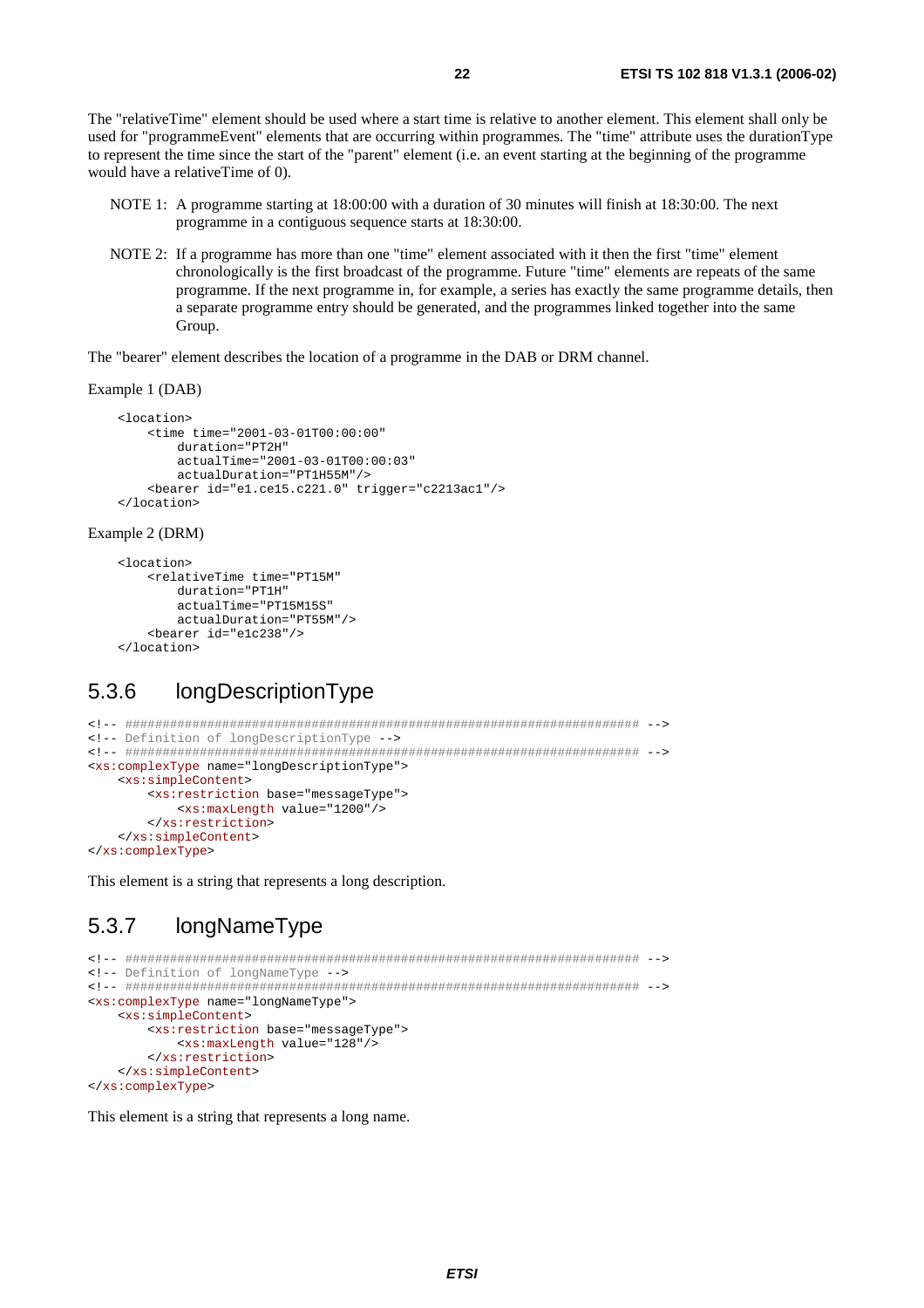### 5.3.8 mediaDescriptionType

```
<!-- ##################################################################### --> 
<!-- Definition of mediaDescriptionType --> 
<!-- ##################################################################### --> 
<xs:complexType name="mediaDescriptionType"> 
     <xs:choice> 
         <xs:group ref="descriptionGroup"/> 
         <xs:element name="multimedia"> 
             <xs:complexType> 
                  <xs:attribute name="mimeValue" type="mimeType" use="optional"/> 
                  <xs:attribute ref="xml:lang" default="en"/> 
                  <xs:attribute name="url" type="urlType"/> 
                  <xs:attribute name="type" use="optional"> 
                      <xs:simpleType> 
                          <xs:restriction base="xs:string"> 
                              <xs:enumeration value="logo_unrestricted"/> 
                               <xs:enumeration value="logo_mono_square"/> 
                              <xs:enumeration value="logo_colour_square"/> 
                               <xs:enumeration value="logo_mono_rectangle"/> 
                               <xs:enumeration value="logo_colour_rectangle"/> 
                          </xs:restriction> 
                      </xs:simpleType> 
                  </xs:attribute> 
                  <xs:attribute name="width" type="xs:nonNegativeInteger"/> 
                  <xs:attribute name="height" type="xs:nonNegativeInteger"/> 
             </xs:complexType> 
         </xs:element> 
     </xs:choice> 
</xs:complexType>
```
This element represents an aggregation of all other descriptive elements (text and multimedia). The "multimedia" element links to a multimedia resource for this element. The optional "mimeValue" attribute indicates the MIME type of the resource. The language attribute indicates the language of the source information and is in the form of an xml:lang attribute [5] and RFC 3066 [7]. The "url" attribute points to the multimedia resource. The optional "type" attribute indicates the type of multimedia resource and is intended to support the correct presentation of the resource by the EPG decoder. The enumerated types allowed are defined here:

- **logo\_unrestricted:** An ensemble/service/programme/programme group/programme event logo. This image format is unrestricted and must be signalled with the "mimeValue", "width" and "height" attributes.
- **logo\_mono\_square:** An ensemble/service/programme/programme group/programme event logo. This image must be in Wireless Bitmap (WBMP) format and must be  $32 \times 32$  pixels. The "mimeValue", "width" and "height" attributes should not be used. The intended use of this type of logo is as part of a list of available services on a receiver with limited display capabilities.
- **logo** colour square: An ensemble/service/programme/programme group/programme event logo. This image must be in PNG v1.1 format and must be  $32 \times 32$  pixels at a colour depth of 256. The "mimeValue" , "width" and "height" attributes should not be used. The intended use of this type of logo is as part of a list of available services.
- **logo** mono rectangle: An ensemble/service/programme/programme group/programme event logo. This image must be in Wireless Bitmap (WBMP) format and must be 32 pixels high and between 33 pixels and 112 pixels (inclusive) wide. The "mimeValue", "width" and "height" attributes should not be used. The intended use of this type of logo is to display at the top of a page for a particular service listing the programmes and can be used in place of the textual name for this service on a receiver with limited display capabilities.
- **logo** colour rectangle: An ensemble/service/programme/programme group/programme event logo. This image must be in PNG v1.1 format and must be must be 32 pixels high and between 33 pixels and 112 pixels (inclusive) wide. The "mimeValue", "width" and "height" attributes should not be used. The intended use of this type of logo is to display at the top of a page for a particular service listing the programmes and can be used in place of the textual name for this service on a receiver with limited display capabilities.
- NOTE: The context of the logo (i.e. is it related to an ensemble or a service or a programme etc.) is defined by the parent elements of the multimedia element.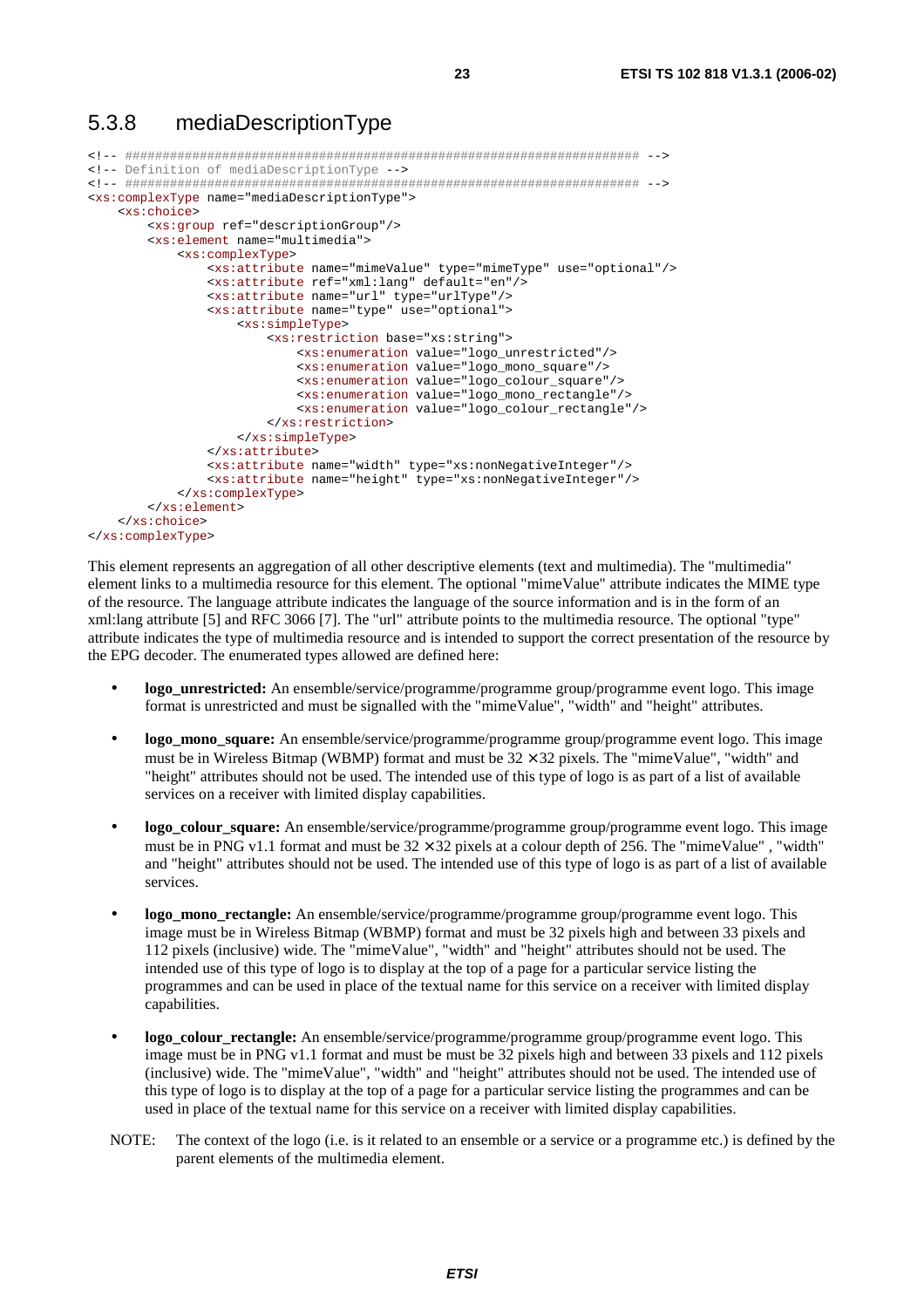The optional "width" and "height" attributes define the size of the logo in pixels.

It is recommended that receivers with graphical capabilities should support one or more of the following formats:

- Wireless Bitmap (WBMP): This format is suitable for small, monochrome images for display on receivers with limited displays. The minimum image specification supported by WBMP-compatible receivers should be  $32 \times 32$  pixels [12].
- PNG v1.1: This format is suitable for colour images for display on more capable receivers. The minimum image specification supported by PNG-compatible receivers should be  $32 \times 32$  pixels at a colour depth of 256 [8].

It is recommended that receivers with the capability to play audio files should support the following formats:

- The native "system" audio format. For DAB the native audio format is MPEG-1 audio layer II (ISO/IEC 11172-3 [16]) and MPEG-2 audio layer II (ISO/IEC 13818-3 [17]). For DRM the native audio formats are specified in ES 201 980 [23].
- MPEG-1 layer 3 audio playback.

#### E.g.

```
 <mediaDescription> 
     <shortDescription xml:lang="en">Rock and pop music from the BBC.</shortDescription> 
     <multimedia type="logo_colour_square" url="http://www.bbc.co.uk/radio1/r1logo.png"/> 
 </mediaDescription>
```
## 5.3.9 mediumNameType

```
<!-- ##################################################################### --> 
<!-- Definition of mediumNameType --> 
<!-- ##################################################################### --> 
<xs:complexType name="mediumNameType"> 
     <xs:simpleContent> 
         <xs:restriction base="messageType"> 
             <xs:maxLength value="16"/> 
         </xs:restriction> 
     </xs:simpleContent> 
</xs:complexType>
```
This element is a string that represents a medium name.

### 5.3.10 memberOfType

```
<!-- ##################################################################### --> 
<!-- Definition of memberOfType --> 
<!-- ##################################################################### --> 
<xs:complexType name="memberOfType"> 
     <xs:attribute name="id" type="CRIDType" use="required"/> 
     <xs:attribute name="index" type="xs:positiveInteger" use="optional"/> 
</xs:complexType>
```
This indicates which group this element belongs to. The "id" attribute refers to the id of a group element (see clause 5.2.2). The "index" attribute is an index for the item within the specified group. This would be used, for example, to specify an episode number for a programme in a series

E.g.

<memberOf id="crid://www.bbc.co.uk/G123456" index="206"/>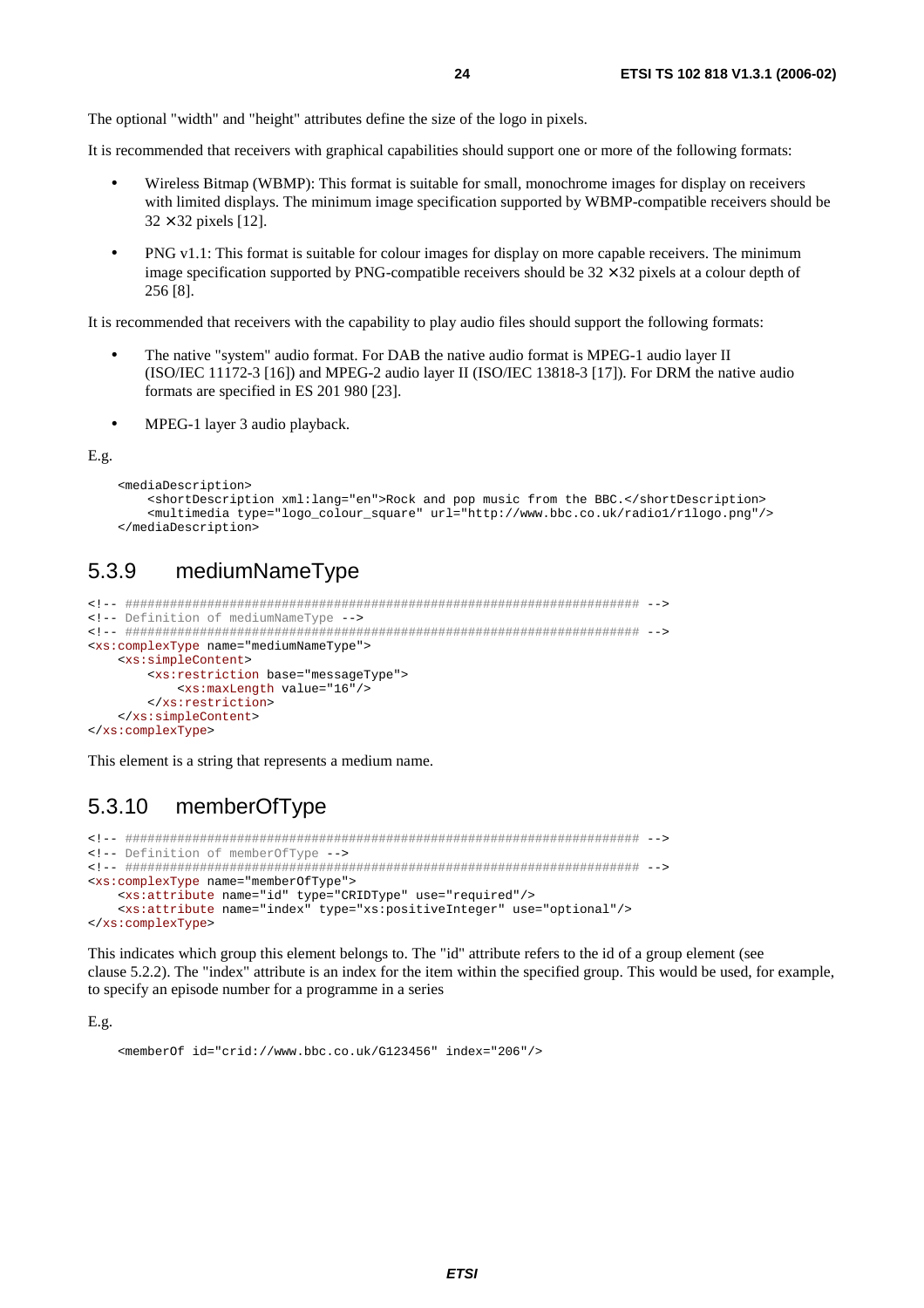#### 5.3.11 messageType

```
<!-- Definition of messageType -->
<xs:complexType name="messageType" abstract="true">
  <xs:simpleContent>
    <xs:extension base="xs:string">
       <xs:attribute ref="xml:lang" use="optional" default="en"/>
    </xs:extension>
  </xs:simpleContent>
</xs:complexType>
```
This is an abstract element for textual elements that have an optional language attribute.

#### 5.3.12 programmeType

```
<!-- Definition of programmeType -->
   <xs:complexType name="programmeType">
       <xs:sequence>
           <xs:group ref="scheduleNameGroup" maxOccurs="unbounded"/>
           <xs:element name="location" type="locationType" maxOccurs="unbounded"/>
           <xs:element name="mediaDescription" type="mediaDescriptionType" minOccurs="0"
maxOccurs="unbounded"/>
           <xs:element name="genre" type="genreType" minOccurs="0" maxOccurs="unbounded"/>
           <xs:element name="CA" type="CAType" minOccurs="0"/>
           <xs:element name="keywords" type="keywordsType" minOccurs="0"/>
           <xs:element name="member0f" type="member0fType" min0ccurs="0" max0ccurs="unbounded"/>
           <xs:element name="link" type="linkType" minOccurs="0" maxOccurs="unbounded"/>
           <xs:element name="programmeEvent" minOccurs="0" maxOccurs="unbounded">
               <xs:complexType>
                   <xs:sequence>
                      <xs:group ref="scheduleNameGroup" maxOccurs="unbounded"/>
                       <xs:element name="location" type="locationType" maxOccurs="unbounded"/>
                       <xs:element name="mediaDescription" type="mediaDescriptionType"
minOccurs="0" maxOccurs="unbounded"/>
                       <xs:element name="genre" type="genreType" minOccurs="0"
maxOccurs="unbounded"/>
                       <xs:element name="CA" type="CAType" minOccurs="0"/>
                       <xs:element name="keywords" type="keywordsType" minOccurs="0"
maxOccurs="unbounded"/>
                      <xs:element name="memberOf" type="memberOfType" minOccurs="0"
maxOccurs="unbounded"/>
                      <xs:element name="link" type="linkType" minOccurs="0"
maxOccurs="unbounded"/>
                   </xs:sequence>
                   <xs:attribute name="shortId" type="ShortCRIDType" use="required"/>
                   <xs:attribute name="id" type="CRIDType" use="optional"/>
                   <xs:attribute name="version" type="xs:integer"/>
                   <xs:attribute name="recommendation" type="recommendationType" default="no"/>
                   <xs:attribute name="broadcast" type="broadcastType" default="on-air"/>
                   <xs:attribute ref="xml:lang" use="optional" default="en"/>
               </xs:complexType>
           \langle x s :element>
       </xs:sequence>
       <xs:attribute name="shortId" type="ShortCRIDType" use="required"/>
       <xs:attribute name="id" type="CRIDType" use="optional"/>
       <xs:attribute name="version" type="xs:integer"/>
       <xs:attribute name="recommendation" type="recommendationType" default="no"/>
        <xs:attribute name="broadcast" type="broadcastType" default="on-air"/>
       <xs:attribute name="bitrate" type="xs:nonNegativeInteger"/>
       <xs:attribute ref="xml:lang" use="optional" default="en"/>
   </xs:complexType>
```
This is used to describe and locate a programme. Where individual programmes vary from the default service bitrate, the highest bitrate that the programme broadcasts at can be indicated in the "bitrate" attribute. The "broadcast" flag can be set to "off-air" to generate "dummy" programmes for when a service is not being broadcast, by default this flag is "on-air" and should not be set. The "xml:lang" indicates the language of the programme, this should normally be used if this is different to the parent service language. The "CA" defines the Conditional Access for the programme, this should normally be used if this is different to the parent service CA.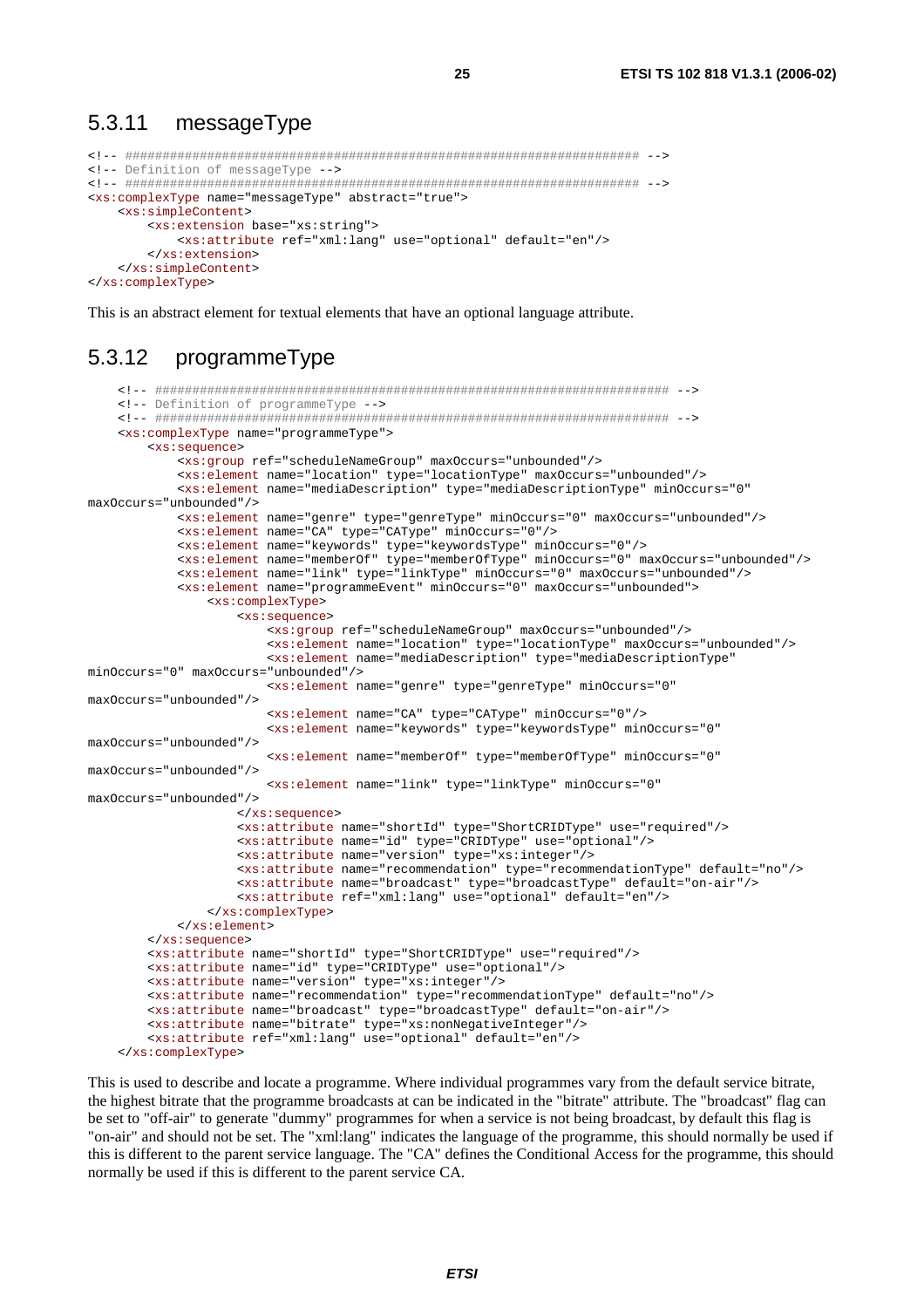The "programmeEvent" element describes an event within a programme, this can be used to break a programme into sections or to highlight particular sections of the programme.

The recommended practice for describing repeated programmes is to have a programme element with  $NOTF.$ more than one location element, each location element specifies one of the programme's instances in time (and/or service).

 $E.g.$ 

```
<programme shortId="23456" id="crid://www.bbc.co.uk/81123456"
    version="1"
   recommendation="yes"
   bitrate="160">
```
</programme>

#### 5 3 1 3 shortDescriptionType

```
<!-- Definition of shortDescriptionType -->
<xs:complexType name="shortDescriptionType">
  <xs:simpleContent>
     <xs:restriction base="messageType">
       <xs:maxLength value="180"/>
     </xs:restriction>
  \frac{2}{x} </xs:simpleContent>
</xs:complexType>
```
This element is a string that represents a short description.

#### shortNameTvpe 5 3 14

```
<!-- Definition of shortNameType -->
<xs:complexType name="shortNameType">
  <xs:simpleContent>
    <xs:restriction base="messageType">
      <xs:maxLength value="8"/>
    </xs:restriction>
  </xs:simpleContent>
</xs:complexType>
```
This element is a string that represents a short name.

#### 5.3.15 simulcastType

```
<!-- Definition of simulcastType -->
<xs:complexType name="simulcastType">
  <xs:attribute name="system" type="epg:systemType" use="required"/>
  <xs:attribute name="id" type="contentIDType" use="required"/>
</xs:complexType>
```
This is used to indicate simulcast services on other broadcast systems. The "system" attribute gives the other broadcast system and the "id" attribute the service reference.

 $E.g.$ 

```
<simulcast system="DAB"
    id="e1.ce15.c238.0"
\sqrt{ }<simulcast system="DRM"
    id="ele1c238"\sqrt{2}
```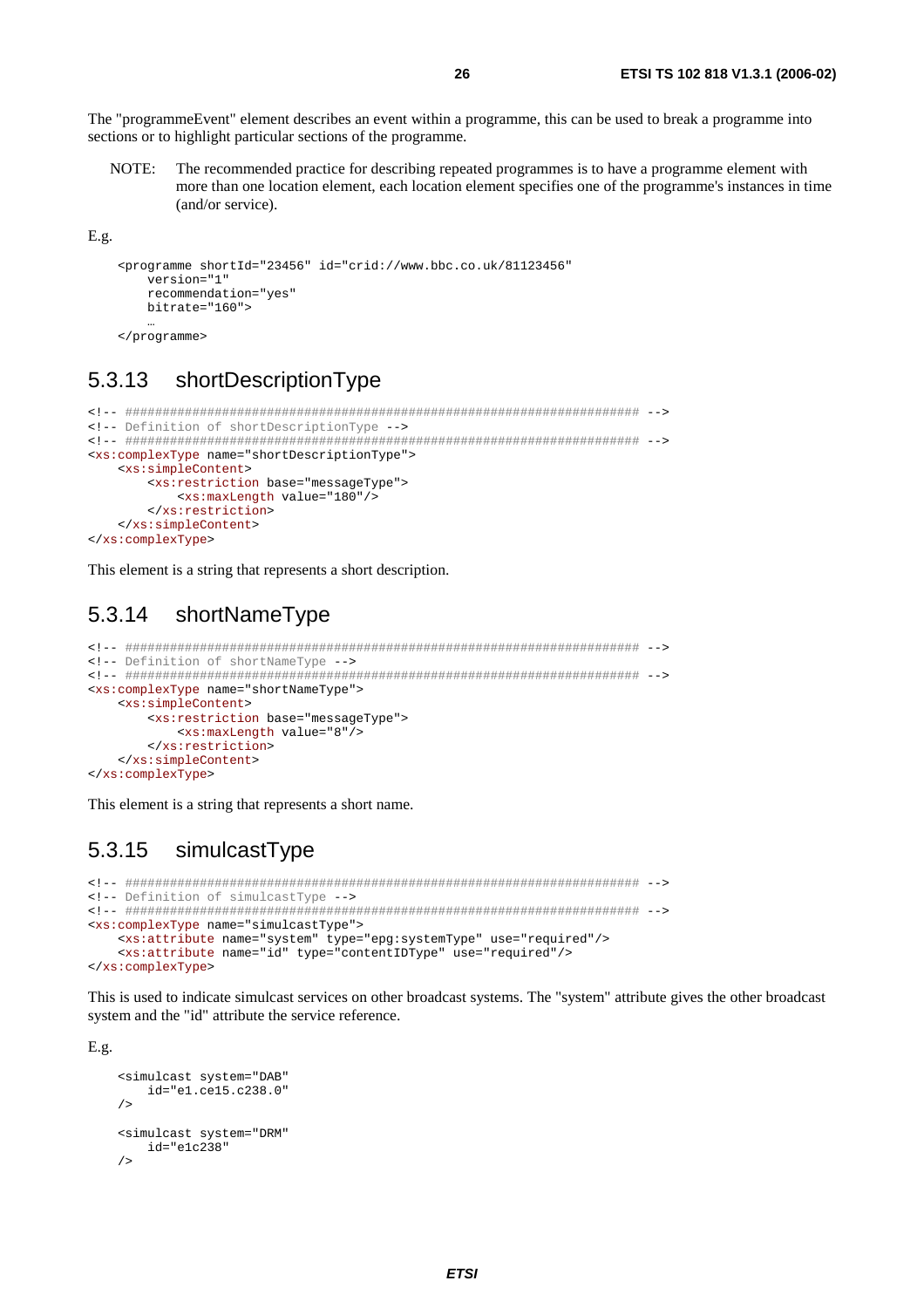#### $5.4$ Schema groups

#### $5.4.1$ descriptionGroup

```
<!-- Definition of descriptionGroup -->
<xs: group name="descriptionGroup">
  <xs:sequence>
     <xs:element name="shortDescription" type="shortDescriptionType" minOccurs="0"
     maxOccurs="unbounded"/>
     <xs:element name="longDescription" type="longDescriptionType" minOccurs="0"
     maxOccurs="unbounded"</xs:sequence>
</xs:group>
```
The represents shortDescription and/or longDescription elements.

#### 542 scheduleNameGroup

```
<!-- Definition of scheduleNameGroup -->
<xs:group name="scheduleNameGroup">
  <xs:sequence>
    <xs:element name="shortName" type="shortNameType" minOccurs="0" maxOccurs="unbounded"/>
    <xs:element name="mediumName" type="mediumNameType" maxOccurs="unbounded"/>
    <xs:element name="longName" type="longNameType" minOccurs="0" maxOccurs="unbounded"/>
  \langle x s : \text{sequence} \rangle</xs:group>
```
This represents shortName, mediumName, and longName elements where mediumName must occur at least once.

#### 543 serviceNameGroup

```
<!-- Definition of serviceNameGroup -->
<xs:group name="serviceNameGroup">
  <xs:sequence>
    <xs:element name="shortName" type="shortNameType" maxOccurs="unbounded"/>
    <xs:element name="mediumName" type="mediumNameType" maxOccurs="unbounded"/>
    <xs:element name="longName" type="longNameType" minOccurs="0" maxOccurs="unbounded"/>
  </xs:sequence>
</xs:group>
```
This represents shortName, mediumName, and longName elements where both shortName and mediumName must occur at least once.

#### **Schedules** 6

#### $6.1$ epg

```
<!-- Declaration of element epq -->
<xs:element name="epg">
  <xs:complexType>
     <xs:choice minOccurs="0" maxOccurs="unbounded">
        <xs:element name="programmeGroups" minOccurs="0" maxOccurs="unbounded">
           <xs:complexType>
              <xs:sequence>
                <xs:element name="programmeGroup" maxOccurs="unbounded">
                   <xs:complexType>
                      <xs:sequence>
                         <xs:group ref="epg:scheduleNameGroup"
```

```
maxOccurs="unbounded"/>
```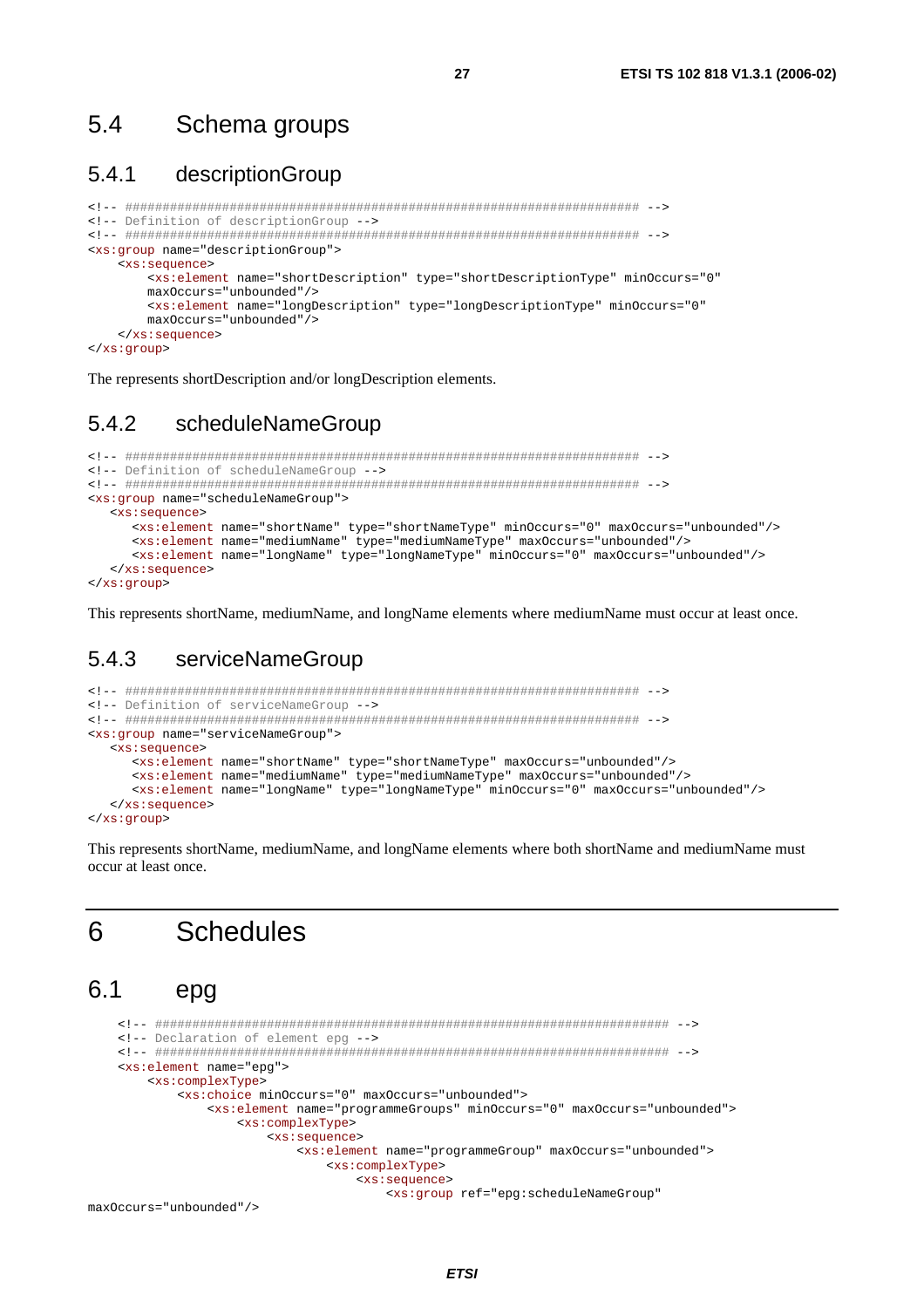<xs:element name="mediaDescription" type="epg:mediaDescriptionType" minOccurs="0" maxOccurs="unbounded"/> <xs:element name="genre" type="epg:genreType" minOccurs="0" maxOccurs="unbounded"/> <xs:element name="keywords" type="epg:keywordsType" minOccurs="0"/> <xs:element name="memberOf" type="epg:memberOfType" minOccurs="0" maxOccurs="unbounded"/> <xs:element name="link" type="epg:linkType" minOccurs="0" maxOccurs="unbounded"/> </xs:sequence> <xs:attribute name="shortId" type="epg:ShortCRIDType" use="required"/> <xs:attribute name="id" type="epg:CRIDType" use="optional"/> <xs:attribute name="version" type="xs:integer"/> <xs:attribute name="type"> <xs:simpleType> <xs:restriction base="xs:NMTOKEN"> <xs:enumeration value="series"/> <xs:enumeration value="show"/> <xs:enumeration value="programConcept"/> <xs:enumeration value="magazine"/> <xs:enumeration value="programCompilation"/> <xs:enumeration value="otherCollection"/> <xs:enumeration value="otherChoice"/> <xs:enumeration value="topic"/> </xs:restriction> </xs:simpleType> </xs:attribute> <xs:attribute name="numOfItems" type="xs:positiveInteger"/> </xs:complexType> </xs:element> </xs:sequence> <xs:attribute name="version" type="xs:integer"/> <xs:attribute name="creationTime" type="epg:timePointType"/> <xs:attribute name="originator" type="epg:originatorType"/> </xs:complexType> </xs:element> <xs:element name="schedule" minOccurs="0" maxOccurs="unbounded"> <xs:complexType> <xs:sequence> <xs:element name="scope" minOccurs="0"> <xs:complexType> <xs:sequence> <xs:element name="serviceScope" minOccurs="0" maxOccurs="unbounded"> <xs:complexType> <xs:attribute name="id" type="epg:contentIDType" use="required"/> </xs:complexType> </xs:element> </xs:sequence> <xs:attribute name="startTime" type="epg:timePointType" use="required"/> <xs:attribute name="stopTime" type="epg:timePointType" use="required"/> </xs:complexType> </xs:element> <xs:element name="programme" type="epg:programmeType" maxOccurs="unbounded"/> </xs:sequence> <xs:attribute name="version" type="xs:integer"/> <xs:attribute name="creationTime" type="epg:timePointType"/> <xs:attribute name="originator" type="epg:originatorType"/> </xs:complexType> </xs:element> <xs:element name="programme" type="epg:programmeType" minOccurs="0" maxOccurs="unbounded"/> <xs:element name="alternateSource" minOccurs="0" maxOccurs="unbounded"> <xs:complexType> <xs:attribute name="protocol" default="URL"> <xs:simpleType> <xs:restriction base="xs:NMTOKEN"> <xs:enumeration value="DAB"/> <xs:enumeration value="DRM"/> <xs:enumeration value="URL"/> </xs:restriction>

</xs:simpleType>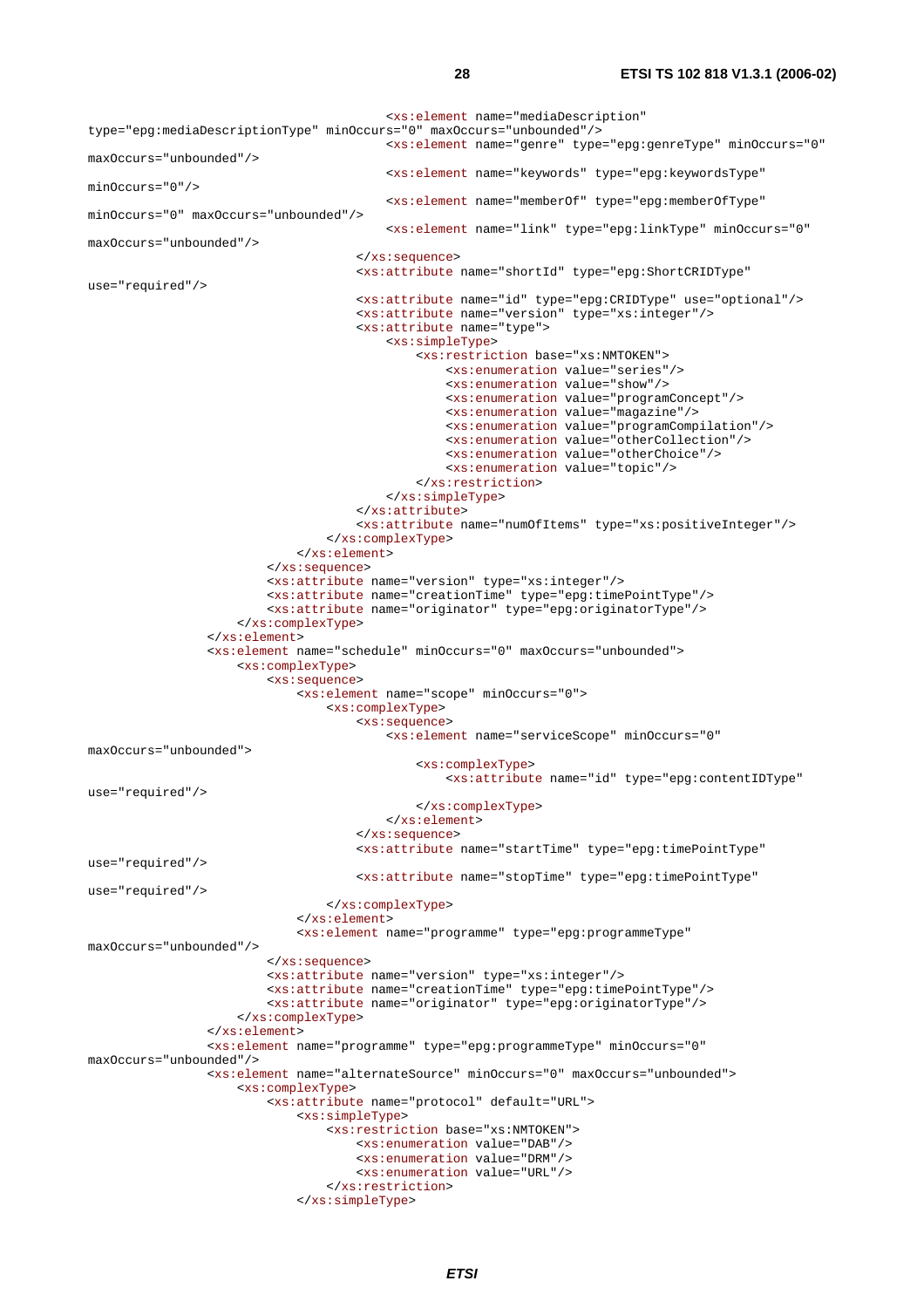```
 </xs:attribute> 
                       <xs:attribute name="type" default="identical"> 
                           <xs:simpleType> 
                                <xs:restriction base="xs:NMTOKEN"> 
                                    <xs:enumeration value="more"/> 
                                    <xs:enumeration value="less"/> 
                                    <xs:enumeration value="similar"/> 
                                    <xs:enumeration value="identical"/> 
                                </xs:restriction> 
                           </xs:simpleType> 
                       </xs:attribute> 
                       <xs:attribute name="url" type="epg:urlType" use="required"/> 
                  </xs:complexType> 
              </xs:element> 
         </xs:choice> 
         <xs:attribute name="system" type="epg:systemType" default="DAB"/> 
     </xs:complexType> 
 </xs:element>
```
The "epg" element is the root element of an EPG schedule. It may contain schedule, programme or group information elements in any order.

The "programmeGroups" element is used as a container for group elements. The "creationTime" attribute indicates the time at which this group was generated and the "originator" attribute is used to indicate the originator of the group.

The "programmeGroup" element is used to describe a grouping of programmes, programme events or other groups. The "numOfItems" is a positive integer field that indicates the total number of items in this group. The "type" attribute indicates the type of the grouping.

- **series:** an ordered or unordered collection of programmes that is shown in a sequence (e.g. "The News Quiz" season 1).
- **show:** a programme theme that is typically associated with a collection of series (e.g. all episodes of "The News Quiz").
- **programConcept:** the editorial concept for a programme from which specific programme versions have been derived (e.g. the concept of "Blood Runner" as opposed to "Blood Runner - The Director's Cut" as a specific version of that concept).
- **magazine:** a collection of individual programmes that are shown as a group because they are editorially coherent (e.g. a general sports programme with individual sub-programmes covering different events).
- **topic:** a collection of programmes on a particular topic or theme.
- **programCompilation:** a collection of programmes that is used to allow segments from multiple programmes to be combined in segment groups.
- **otherCollection:** can be used for any group not defined in the preceding list where all members of the group should be acquired if the group is selected. For example, a group of channel highlights or recommendations.
- **otherChoice:** can be used for any group not defined in the list above where only one member of the group should be acquired if the group is selected.

Programme, programmeEvent and group elements all point "upwards" to their parent group/s using the memberOf element. The "numOfItems" attribute of a group element can be used by a client-side application to determine when all the items in a group have been found.

The "schedule" element allows programmes to be identified within a given time period. The "scope" element is used to indicate the time period covered by this schedule, from the billed start time of the first programme to the billed end time of the last programme. The "serviceScope" element is used to indicate the services covered by this schedule. The "time" data type indicates the time at which this schedule was generated and the "originator" attribute is used to indicate the originator of the schedule.

NOTE: For contiguous schedules the stop time of a schedule should be equal to the start time of the next schedule.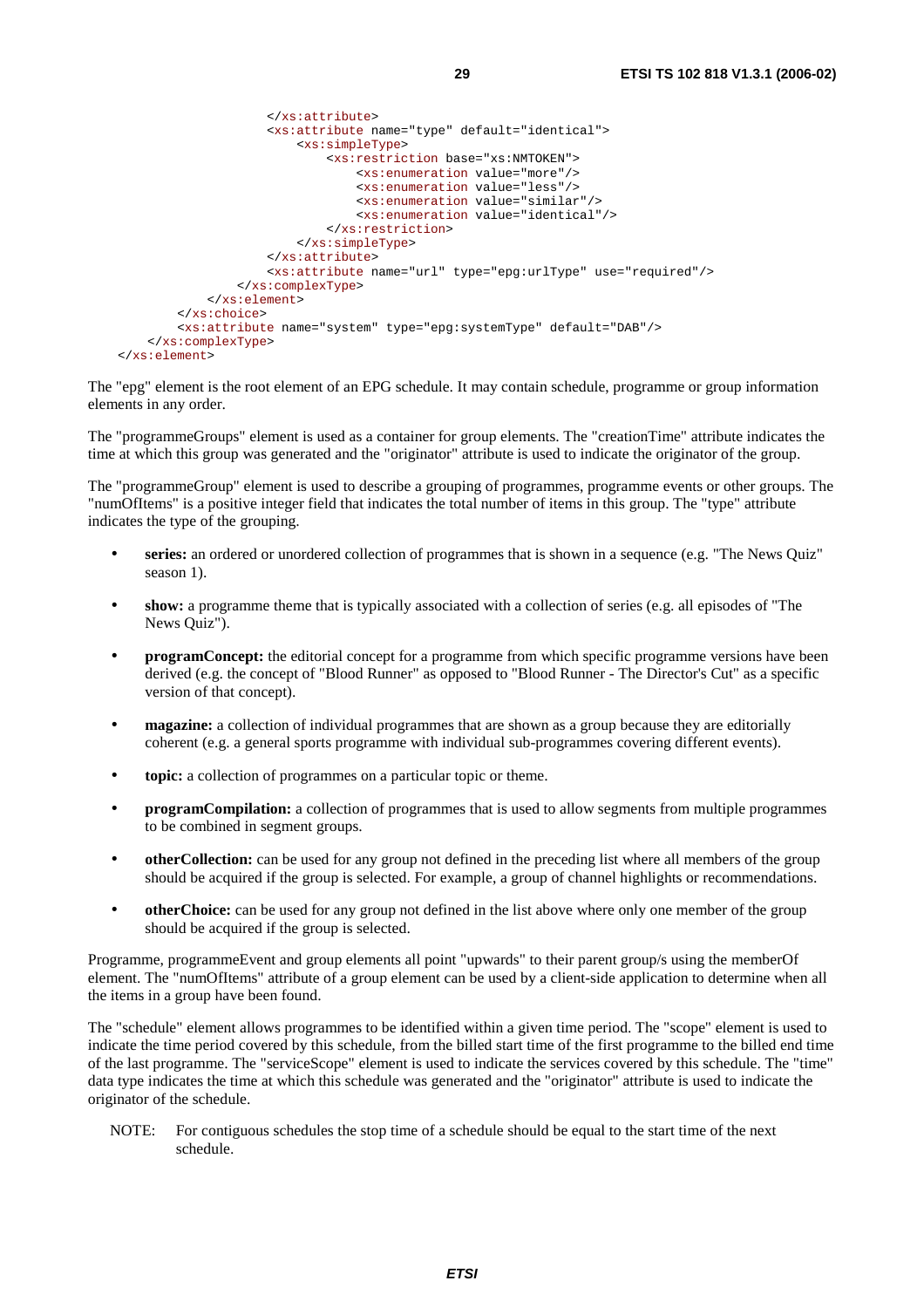The "alternateSource" element is used to indicate whether this or related EPG data is available elsewhere. The "url" attribute identifies the location of this data and the "type" attribute indicates if there is more, less, equivalent or identical schedule information at the alternate location.

#### E.g.

```
<epg system=DAB"> 
     <groups version="1" creationTime="2001-02-28T00:00:00" originator="BBC"> 
         <group shortId="100" id="crid://www.bbc.co.uk/WomansHour" 
             version="1" 
             type="magazine" 
             numOfItems="5"> 
 … 
         </group> 
     </groups> 
     <schedule version="1" creationTime="2001-02-28T00:00:00" originator="BBC"> 
         <scope startTime="2001-03-01T00:00:00" stopTime="2001-03-02T00:00:00"> 
             <serviceScope id="e1.ce15.c221.0"/> 
         </scope> 
 … 
     </schedule>
```
 <alternateSource type="more" url="http://www.bbc.co.uk/whatson/radio4/xml/"/> </epg>

## 7 Service Information

## 7.1 serviceInformation

```
 <xs:element name="serviceInformation"> 
         <xs:complexType> 
              <xs:sequence> 
                  <xs:element name="ensemble" maxOccurs="unbounded"> 
                      <xs:complexType> 
                           <xs:sequence> 
                               <xs:group ref="epg:serviceNameGroup" maxOccurs="unbounded"/> 
                               <xs:element name="frequency" minOccurs="0" maxOccurs="unbounded"> 
                                   <xs:complexType> 
                                        <xs:attribute name="type" default="primary"> 
                                            <xs:simpleType> 
                                                <xs:restriction base="xs:NMTOKEN"> 
                                                     <xs:enumeration value="primary"/> 
                                                    <xs:enumeration value="alternative"/> 
                                                </xs:restriction> 
                                            </xs:simpleType> 
                                        </xs:attribute> 
                                        <xs:attribute name="kHz" type="xs:nonNegativeInteger"/> 
                                   </xs:complexType> 
                               </xs:element> 
                               <xs:element name="mediaDescription" type="epg:mediaDescriptionType" 
minOccurs="0" maxOccurs="unbounded"/> 
                               <xs:element name="CA" type="epg:CAType" minOccurs="0"/> 
                               <xs:element name="keywords" type="epg:keywordsType" minOccurs="0"/> 
                               <xs:element name="link" type="epg:linkType" minOccurs="0" 
maxOccurs="unbounded"/> 
                               <xs:element name="service" minOccurs="0" maxOccurs="unbounded"> 
                                   <xs:complexType> 
                                        <xs:sequence> 
                                            <xs:element name="serviceID" maxOccurs="unbounded"> 
                                                <xs:complexType> 
                                                     <xs:attribute name="id" type="epg:contentIDType" 
use="required"/> 
                                                    <xs:attribute name="type" default="primary"> 
                                                         <xs:simpleType> 
                                                             <xs:restriction base="xs:NMTOKEN"> 
                                                                  <xs:enumeration value="primary"/> 
                                                                 <xs:enumeration value="secondary"/> 
                                                             </xs:restriction> 
                                                         </xs:simpleType> 
                                                     </xs:attribute> 
                                                </xs:complexType>
```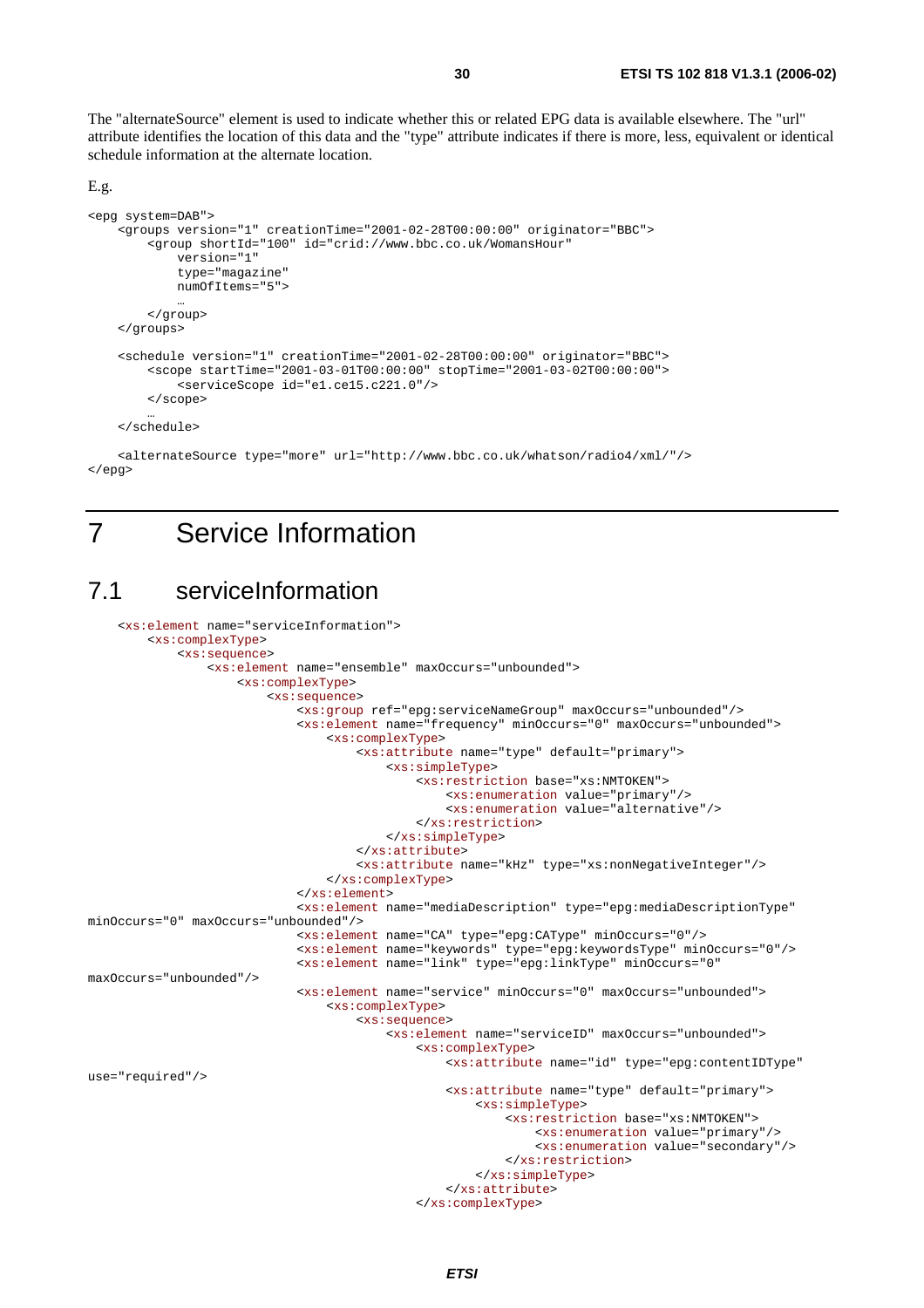```
 </xs:element> 
                                            <xs:element name="simulcast" type="simulcastType" 
minOccurs="0" maxOccurs="unbounded"/> 
                                           <xs:group ref="epg:serviceNameGroup" maxOccurs="unbounded"/> 
                                           <xs:element name="mediaDescription" 
type="epg:mediaDescriptionType" minOccurs="0" maxOccurs="unbounded"/> 
                                           <xs:element name="genre" type="epg:genreType" minOccurs="0" 
maxOccurs="unbounded"/> 
                                           <xs:element name="epgLanguage" type="epg:epgLanguageType" 
minOccurs="0" maxOccurs="unbounded"/> 
                                           <xs:element name="CA" type="epg:CAType" minOccurs="0"/> 
                                           <xs:element name="keywords" type="epg:keywordsType" 
minOccurs="0"/> 
                                           <xs:element name="link" type="epg:linkType" minOccurs="0" 
maxOccurs="unbounded"/> 
                                       </xs:sequence> 
                                       <xs:attribute name="version" type="xs:integer"/> 
                                       <xs:attribute name="format" default="audio"> 
                                           <xs:simpleType> 
                                                <xs:restriction base="xs:NMTOKEN"> 
                                                    <xs:enumeration value="audio"/> 
                                                    <xs:enumeration value="DLS"/> 
                                                    <xs:enumeration value="MOTSlideshow"/> 
                                                    <xs:enumeration value="MOTBWS"/> 
                                                    <xs:enumeration value="TPEG"/> 
                                                    <xs:enumeration value="DGPS"/> 
                                                    <xs:enumeration value="proprietary"/> 
                                                </xs:restriction> 
                                           </xs:simpleType> 
                                       </xs:attribute> 
                                       <xs:attribute name="bitrate" type="xs:nonNegativeInteger"/> 
                                   </xs:complexType> 
                              </xs:element> 
                          </xs:sequence> 
                          <xs:attribute name="id" type="epg:ensembleIDType" use="required"/> 
                          <xs:attribute name="version" type="xs:integer"/> 
                      </xs:complexType> 
                  </xs:element> 
             </xs:sequence> 
              <xs:attribute name="version" type="xs:integer"/> 
              <xs:attribute name="creationTime" type="epg:timePointType"/> 
             <xs:attribute name="originator" type="epg:originatorType"/> 
             <xs:attribute name="serviceProvider" type="epg:serviceProviderType"/> 
             <xs:attribute name="system" type="epg:systemType" default="DAB"/> 
         </xs:complexType> 
     </xs:element>
```
The "serviceInformation" element is used as a container for ensemble elements. The "creationTime" attribute indicates the time at which this schedule was generated and the "originator" attribute is used to indicate the originator of the schedule. The "serviceProvider" attribute is used to indicate the service provider of the services contained in the EPG.

The "ensemble" element is used to describe and locate a DAB ensemble or a DRM channel.

The "frequency" element is used to indicate primary and alternate frequencies for an ensemble or channel. When used, there must be a maximum of 1 primary frequency element per ensemble/channel. The "kHz" attribute gives the frequency in kHz.

The "service" element is used to describe a service. The "format" attribute indicates whether the service is audio or alternatively gives the User Application Type (UATy) for data services (carried in FIG 0/13 in DAB and SDC data entity type 5 in DRM). The "type" attribute indicates whether it is a primary or secondary service component. The "bitrate" is only an indication of the bitrate of the service and the actual value may differ from the one here. For services that broadcast at a variety of bitrates, the highest bitrate that they broadcast at should be indicated here. The "epgLanguage" element may be used to describe the language used by the service. The "simulcast" element may be used to provide the equivalent service reference on the same or another broadcast system.

E.g.

```
 <serviceInformation version="1" 
    creationTime="2001-02-28T00:00:00" 
     originator="BBC" 
     serviceProvider="BBC" 
     system="DAB"> 
     <ensemble id="e1.ce15" version="1">
```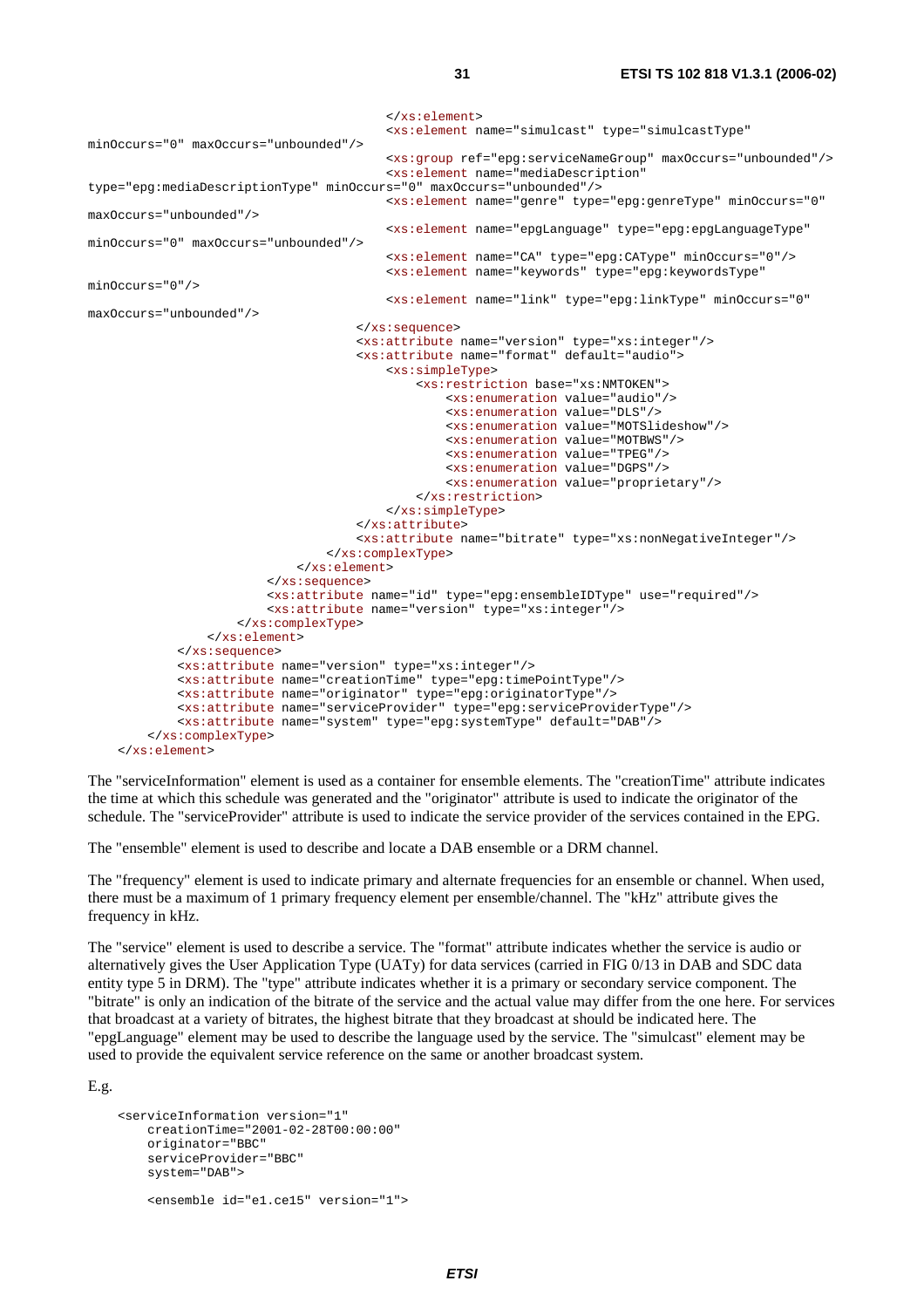```
 <frequency type="primary" kHz="225648"/> 
 <service version="1" 
 format="audio" 
             bitrate="64"> 
             <serviceID id="e1.ce15.c238.0" 
 type="primary"/> 
 <simulcast system="DRM" id="e1c238"/> 
man and the contract of the con-
 </service>
```
</ensemble>

</serviceInformation>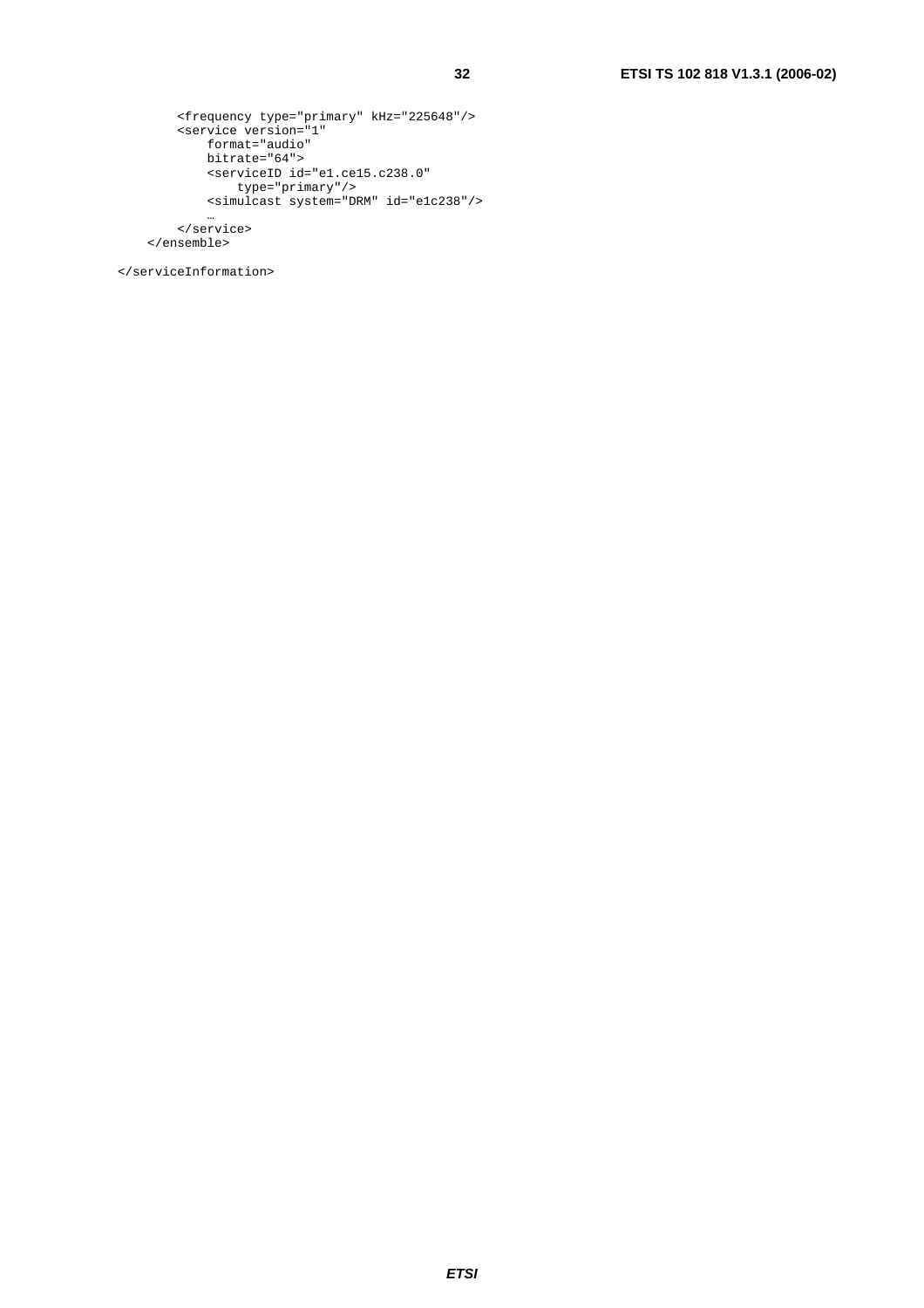## Annex A (normative): URL for postal addresses

This clause defines a URL scheme for defining postal addresses. The format is a URI-compliant and case insensitive string in the form:

 addressuri = "postal:" addressdata addressdata = segment \*("/" segment)  $\begin{array}{rcl}\n\text{segment} & = & * \text{urlchar} \\
\text{urlchar} & = & \text{unreserv}\n\end{array}$ = unreserved | escaped

Either the most generalized part OR the most localized part of the address should come first (depending on the postal scheme practices of the target country), separating each main fragment with a slash ("/"), through the hierarchy until the most localized/generalized resource is reached. unreserved and escaped are defined in RFC 2396 [3].

NOTE: Where "/" is needed as a character in the address (e.g. "20/22 High St") it should be encoded as the hex equivalent (i.e. "%2F").

E.g.

 postal:BBC%20Research%20and%20Development/Kingswood%20Warren/Tadworth/Surrey/KT20%206NP/United%2 0Kingdom/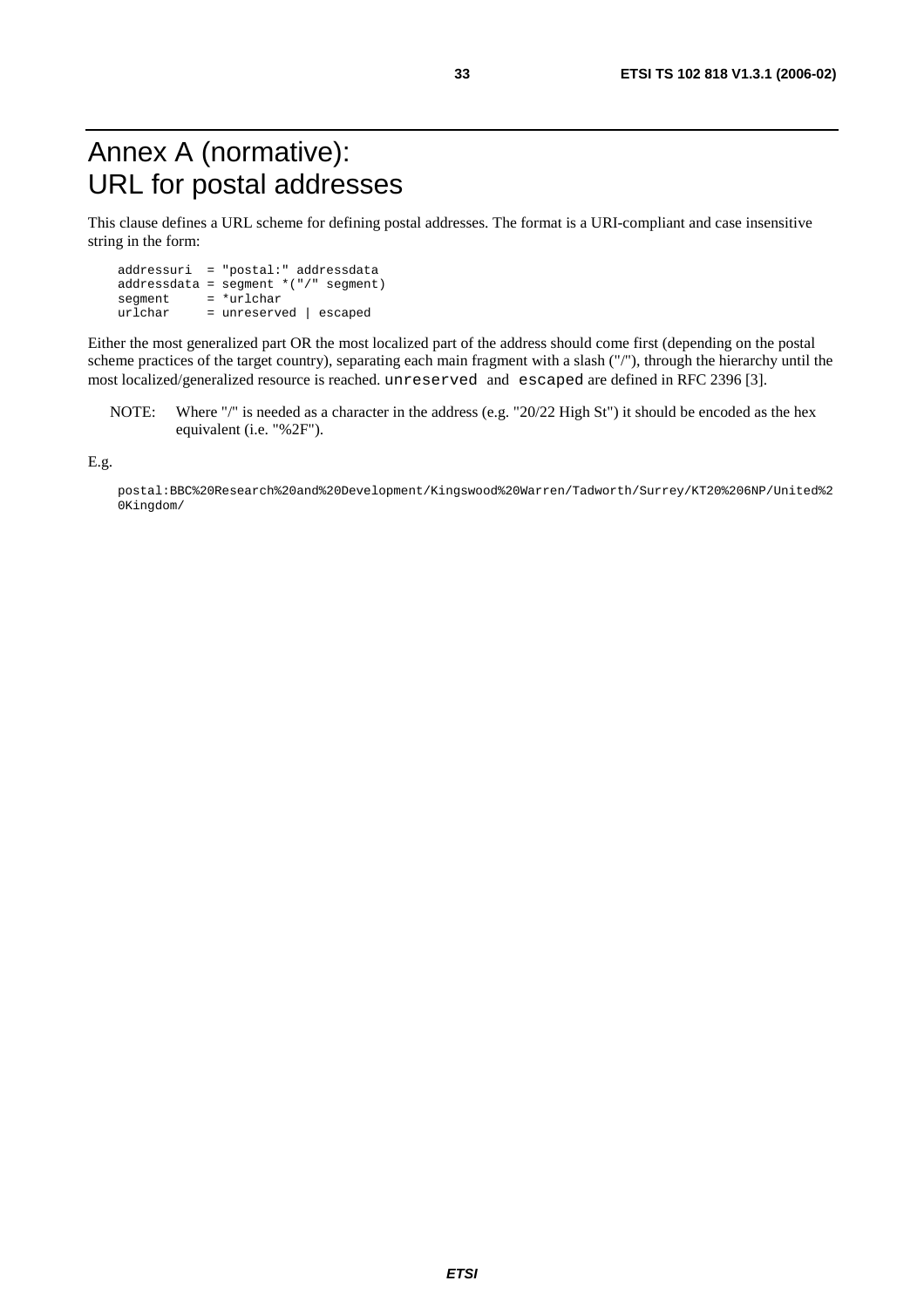## Annex B (normative): URL for DAB and DRM addressing

URLs for other content carried within a DAB or DRM channel shall be restricted to other objects in the same MOT carousel as the current EPG service. The URL shall consist of the value of the MOT ContentName parameter, excluding the initial 8 bits (i.e. the character data and not the character set indicator). Receivers shall ignore a URL if it does not match a filename within the EPG's MOT carousel.

NOTE: This section may, in the future, be replaced by a reference to a universal DAB and/or DRM URL specification if and when such a specification is released.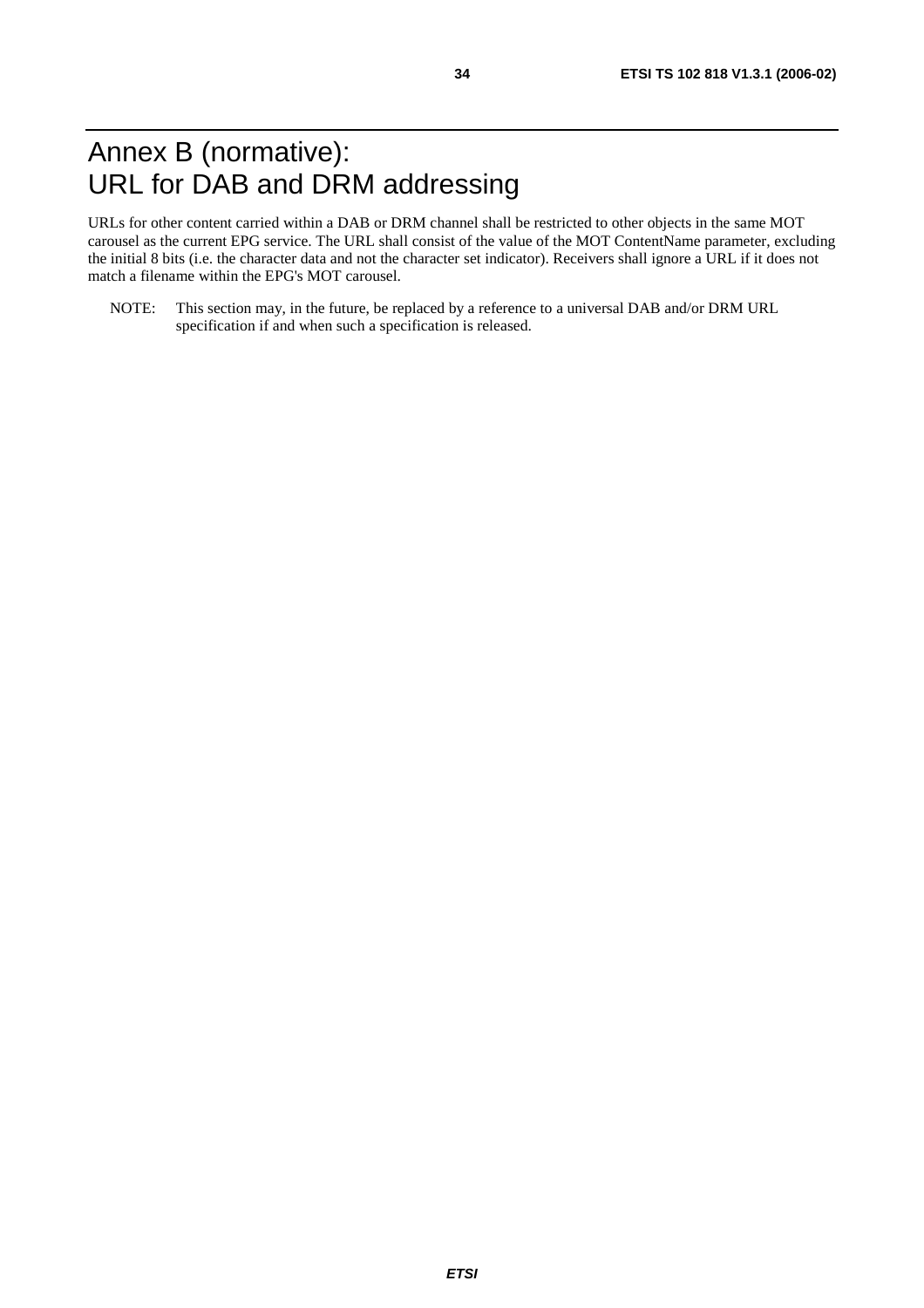## Annex C (informative): Filename conventions

When using file-based schedules the following filename conventions must be used (note that all filenames are case-insensitive).

## C.1 Schedule files

## C.1.1 DAB

One file per service per day named:

YYYYMMDD\_<ECC>\_<EId>\_<SId>\_<SCIdS>\_PI.xml

Where YYYY represents the year, MM represents the month, DD the day and  $\langle ECC \rangle$ ,  $\langle EId \rangle$ ,  $\langle SId \rangle$  and  $\langle SCId \rangle$ . uniquely identify the service using the form used in the serviceID XML element. This should contain a single <schedule> element and should contain <programme> elements, ordered by start time, for all programmes carried on this service that are billed to start at or between 00:00:00 and 23:59:59 on the date indicated in the filename.

NOTE: The scope element in a schedule indicates the time period covered by the schedule, from the billed start time of the first programme to the billed end time of the last programme.

E.g.

```
 "20020407_e1_ce15_c221_0_PI.xml"
```
## C.1.2 DRM

One file per service per day named:

```
 YYYYMMDD_<SId>_PI.xml
```
Where YYYY represents the year, MM represents the month, DD the day and <SId> uniquely identify the service using the form used in the serviceID XML element. This should contain a single <schedule> element and should contain <programme> elements, ordered by start time, for all programmes carried on this service that are billed to start at or between 00:00:00 and 23:59:59 on the date indicated in the filename.

NOTE: The scope element in a schedule indicates the time period covered by the schedule, from the billed start time of the first programme to the billed end time of the last programme.

E.g.

```
 "20020407_e1c238_PI.xml"
```
## C.2 Service information files

One file per ensemble/channel named:

```
YYYYMMDD_xxxxxxxx SI.xml
```
Where YYYY represents the year, MM represents the month, DD the day and xxxxxxxx is a string of up to 8 characters identifying the channel. There should be one file per ensemble/channel and this should contain a single <ensemble> element which contains ensemble information and <service> elements for all services in the ensemble/channel described by this EPG service. The information should be valid from the date indicated in the filename.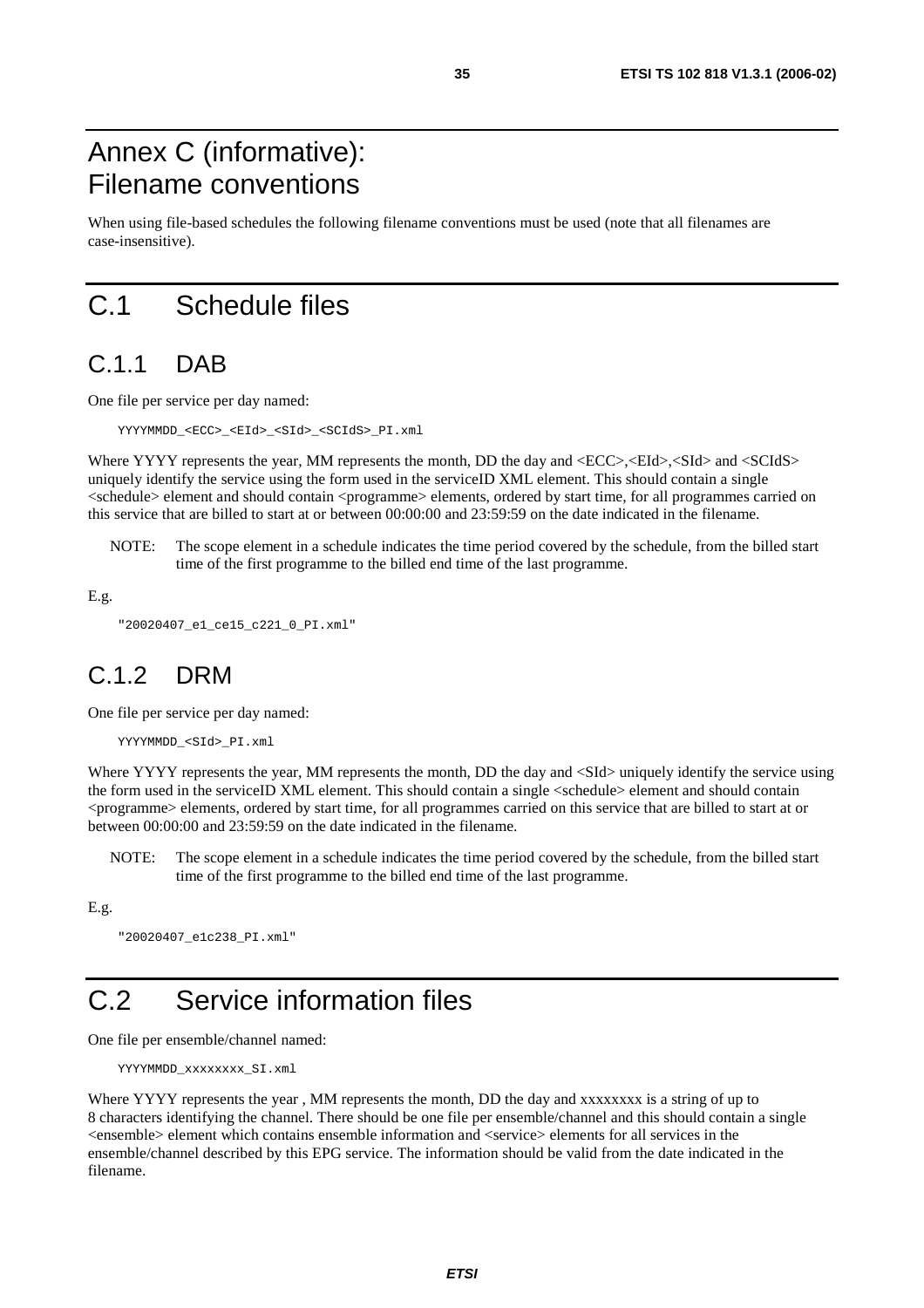```
E.g.
```
"20020101\_BBC\_SI.xml"

## C.3 Group information files

One file per ensemble/channel named:

```
 YYYYMMDD_xxxxxxxx_GI.xml
```
Where YYYY represents the year, MM represents the month, DD the day and xxxxxxxx is a string of up to 8 characters identifying the channel. This should contain a single <groups> element.

E.g.

"20020407\_BBC\_GI.xml"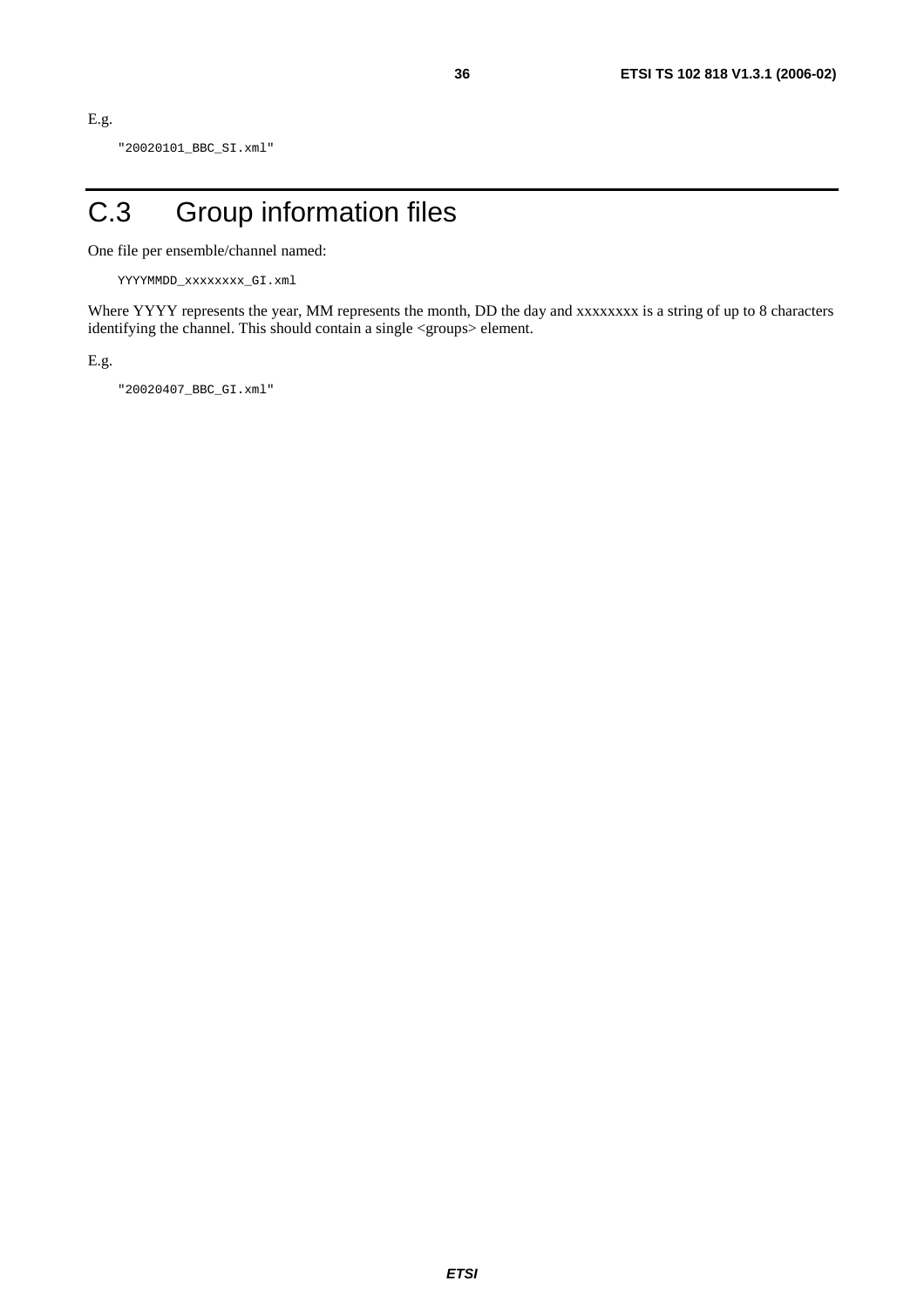## Annex D (normative): epgDataTypes\_13.xsd

```
<?xml version="1.0" encoding="UTF-8"?>
<xs:schema targetNamespace="http://www.worlddab.org/schemas/epg"
xmlns:xs="http://www.w3.org/2001/XMLSchema" xmlns="http://www.worlddab.org/schemas/epq"
elementFormDefault="qualified" attributeFormDefault="unqualified">
   <xs:import namespace="http://www.w3.org/XML/1998/namespace"
schemaLocation="http://www.w3.org/2001/xml.xsd"/>
   \leq 1 - - - -<!-- Definition of CAType -->
   <xs:complexType name="CAType">
      <xs:attribute name="type" default="none">
         <xs:simpleType>
             <xs:restriction base="xs:NMTOKEN">
                <xs:enumeration value="unspecified"/>
                <xs:enumeration value="none"/>
             </xs:restriction>
         \frac{2}{x}s:simpleType>
      \frac{2}{x}s: attribute>
   </xs:complexType>
   \lt!! -- -->
   <!-- Definition of keywordsType -->
   <xs:complexType name="keywordsType">
      <xs:simpleContent>
         <xs:restriction base="messageType"/>
      </xs:simpleContent>
   </xs:complexType>
   \lt!! -- -->
   <!-- Definition of mediaDescriptionType -->
   <xs:complexType name="mediaDescriptionType">
      <xs:choice>
          <xs:group ref="descriptionGroup"/>
          <xs:element name="multimedia">
             <xs:complexType>
                <xs:attribute name="mimeValue" type="mimeType" use="optional"/>
                <xs:attribute ref="xml:lang" default="en"/>
                <xs:attribute name="url" type="urlType"/>
                <xs:attribute name="type" use="optional">
                   <xs:simpleType>
                       <xs:restriction base="xs:string">
                          <xs:enumeration value="logo_unrestricted"/>
                          <xs:enumeration value="logo_mono_square"/>
                          <xs:enumeration value="logo colour square"/>
                          <xs:enumeration value="logo_mono_rectangle"/>
                          <xs:enumeration value="logo_colour_rectangle"/>
                       </xs:restriction>
                   </xs:simpleType>
                </xs:attribute>
                ....<br>
<xs:attribute name="width" type="xs:nonNegativeInteger"/><br>
<xs:attribute name="height" type="xs:nonNegativeInteger"/>
             </xs:complexType>
         </xs:element>
      \frac{1}{2}</xs:complexType>
   \leq 1 - - - -<!-- Definition of locationType -->
   <xs:complexType name="locationType">
      <xs:sequence>
         <xs:choice>
             <xs:element name="time" maxOccurs="unbounded">
                <xs:complexType>
                   <xs:attribute name="time" type="timePointType" use="required"/>
                   <xs:attribute name="duration" type="durationType" use="required"/>
                   <xs:attribute name="actualTime" type="timePointType"/>
                   <xs:attribute name="actualDuration" type="durationType"/>
```
37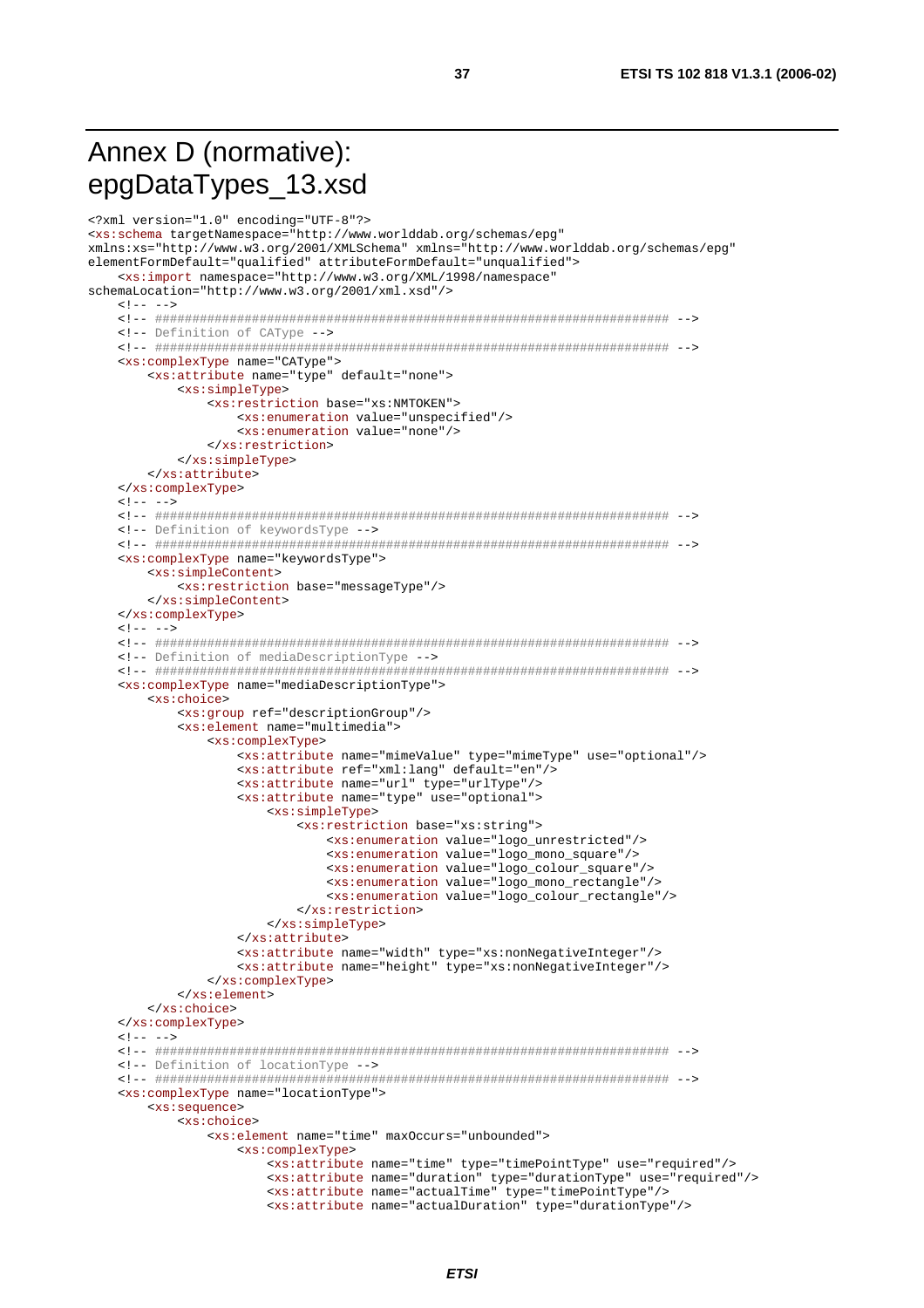```
</xs:complexType>
             \langle x s :element>
             <xs:element name="relativeTime" maxOccurs="unbounded">
                <xs:complexType>
                   <xs:attribute name="time" type="durationType" use="required"/>
                   <xs:attribute name="actualDuration" type="durationType"/>
                </xs:complexType>
             \frac{2}{x} </xs:element>
         </xs:choice>
         <xs:element name="bearer" minOccurs="0" maxOccurs="unbounded">
             <xs:complexType>
                <xs:attribute name="id" type="contentIDType" use="required"/>
                <xs:attribute name="trigger" type="triggerType"/>
             </xs:complexType>
         \epsilon/xs:element>
      \langle x s : \text{sequence} \rangle</xs:complexType>
   1 - - - -<!-- Definition of memberOfType -->
   <xs:complexType name="memberOfType">
      <xs:attribute name="shortId" type="shortCRIDType" use="required"/>
      <xs:attribute name="id" type="CRIDType" use="optional"/>
      <xs:attribute name="index" type="xs:positiveInteger" use="optional"/>
   </xs:complexType>
   21 - - - -<!-- Definition of element epgLanguageType-->
   <xs:complexType name="epgLanguageType">
      <xs:attribute ref="xml:lang" default="en"/>
   </xs:complexType>
   \lt!! -- -->
   <!-- Definition of linkType -->
   <xs:complexType name="linkType">
      <xs:attribute name="url" type="urlType" use="required"/>
      <xs:attribute name="mimeValue" type="mimeType"/>
      <xs:attribute ref="xml:lang" default="en"/>
      <xs:attribute name="description">
         <xs:simpleType>
             <xs:restriction base="xs:string">
               <xs:maxLength value="180"/>
             </xs:restriction>
         </xs:simpleType>
      </xs:attribute>
      <xs:attribute name="expiryTime" type="timePointType"/>
   </xs:complexType>
   21 - - - - -<!-- Definition of programmeType -->
   <xs:complexType name="programmeType">
      <xs:sequence>
         <xs:group ref="scheduleNameGroup" maxOccurs="unbounded"/>
         <xs:element name="location" type="locationType" maxOccurs="unbounded"/>
         <xs:element name="mediaDescription" type="mediaDescriptionType" minOccurs="0"
maxOccurs="unbounded"/>
         <xs:element name="genre" type="genreType" minOccurs="0" maxOccurs="unbounded"/>
         <xs:element name="CA" type="CAType" minOccurs="0"/>
         <xs:element name="keywords" type="keywordsType" minOccurs="0"/>
         <xs:element name="member0f" type="member0fType" min0ccurs="0" max0ccurs="unbounded"/>
          <xs:element name="link" type="linkType" minOccurs="0" maxOccurs="unbounded"/>
         <xs:element name="programmeEvent" minOccurs="0" maxOccurs="unbounded">
             <xs:complexType>
                <xs:sequence>
                   <xs:group ref="scheduleNameGroup" maxOccurs="unbounded"/>
                   <xs:element name="location" type="locationType" maxOccurs="unbounded"/>
                   <xs:element name="mediaDescription" type="mediaDescriptionType"
minOccurs="0" maxOccurs="unbounded"/>
                   <xs:element name="genre" type="genreType" minOccurs="0"
maxOccurs="unbounded"/>
                   <xs:element name="CA" type="CAType" minOccurs="0"/>
```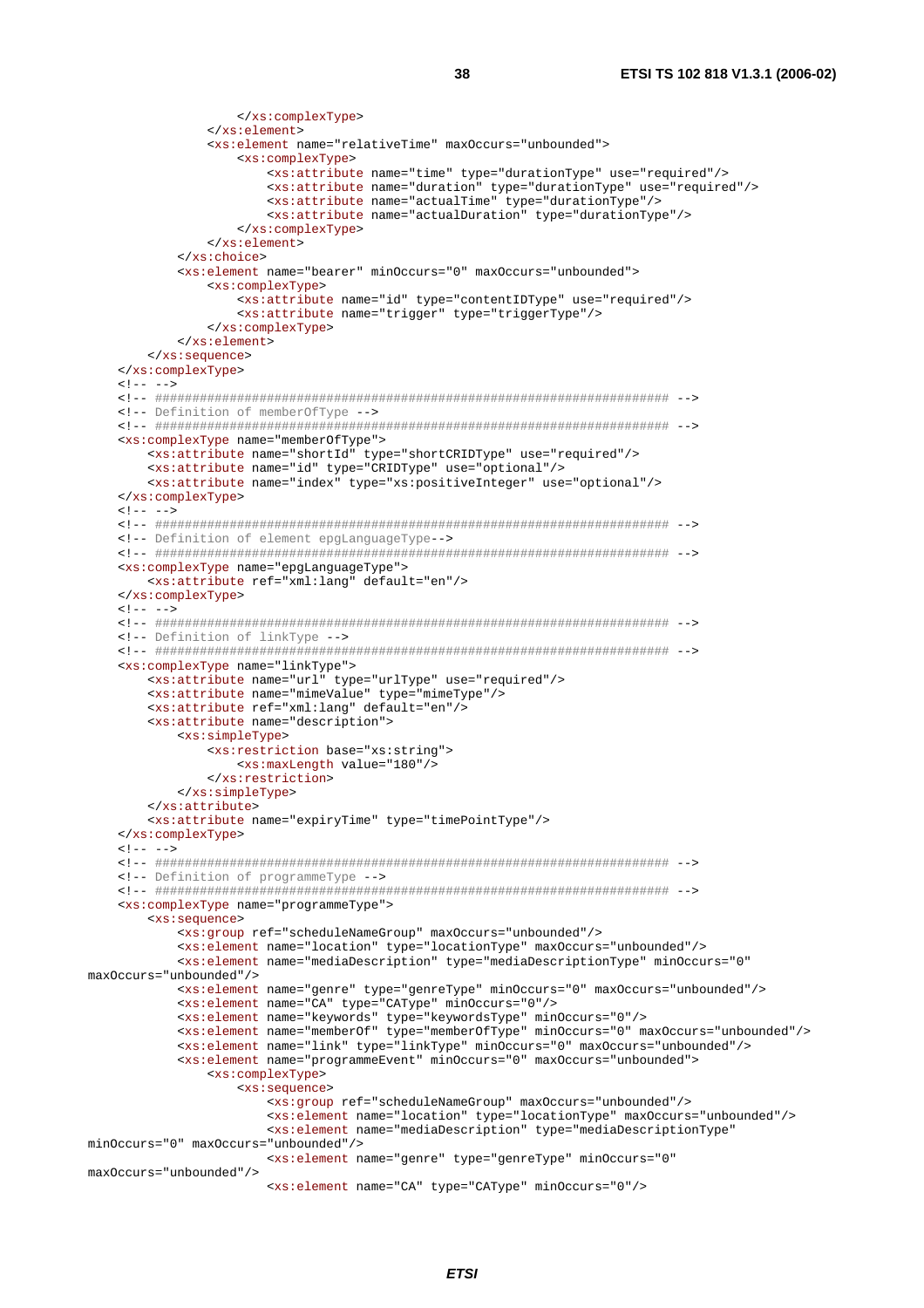<xs:element name="keywords" type="keywordsType" minOccurs="0" maxOccurs="unbounded"/> <xs:element name="memberOf" type="memberOfType" minOccurs="0" maxOccurs="unbounded"/> <xs:element name="link" type="linkType" minOccurs="0" maxOccurs="unbounded"/> </xs:sequence> <xs:attribute name="shortId" type="shortCRIDType" use="required"/> <xs:attribute name="id" type="CRIDType" use="optional"/> <xs:attribute name="version" type="xs:integer"/> <xs:attribute name="recommendation" type="recommendationType" default="no"/> <xs:attribute name="broadcast" type="broadcastType" default="on-air"/> <xs:attribute ref="xml:lang" use="optional" default="en"/> </xs:complexType> </xs:element> </xs:sequence> <xs:attribute name="shortId" type="shortCRIDType" use="required"/> <xs:attribute name="id" type="CRIDType" use="optional"/> <xs:attribute name="version" type="xs:integer"/> <xs:attribute name="recommendation" type="recommendationType" default="no"/> <xs:attribute name="broadcast" type="broadcastType" default="on-air"/> <xs:attribute name="bitrate" type="xs:nonNegativeInteger"/> <xs:attribute ref="xml:lang" use="optional" default="en"/> </xs:complexType>  $21 - - - - >$  <!-- ##################################################################### --> <!-- Definition of messageType --> <!-- ##################################################################### --> <xs:complexType name="messageType" abstract="true"> <xs:simpleContent> <xs:extension base="xs:string"> <xs:attribute ref="xml:lang" use="optional" default="en"/> </xs:extension> </xs:simpleContent> </xs:complexType>  $\lt!$ ! -- --> <!-- ##################################################################### --> <!-- Definition of shortNameType --> <!-- ##################################################################### --> <xs:complexType name="shortNameType"> <xs:simpleContent> <xs:restriction base="messageType"> <xs:maxLength value="8"/> </xs:restriction> </xs:simpleContent> </xs:complexType>  $\leq$   $|$   $-- >$  <!-- ##################################################################### --> <!-- Definition of mediumNameType --> <!-- ##################################################################### --> <xs:complexType name="mediumNameType"> <xs:simpleContent> <xs:restriction base="messageType"> <xs:maxLength value="16"/> </xs:restriction> </xs:simpleContent> </xs:complexType>  $\langle$ !-- --> <!-- ##################################################################### --> <!-- Definition of longNameType --> <!-- ##################################################################### --> <xs:complexType name="longNameType"> <xs:simpleContent> <xs:restriction base="messageType"> <xs:maxLength value="128"/> </xs:restriction> </xs:simpleContent> </xs:complexType>  $\leq$   $|$   $>$  <!-- ##################################################################### --> <!-- Definition of shortDescriptionType --> <!-- ##################################################################### --> <xs:complexType name="shortDescriptionType"> <xs:simpleContent> <xs:restriction base="messageType"> <xs:maxLength value="180"/> </xs:restriction> </xs:simpleContent>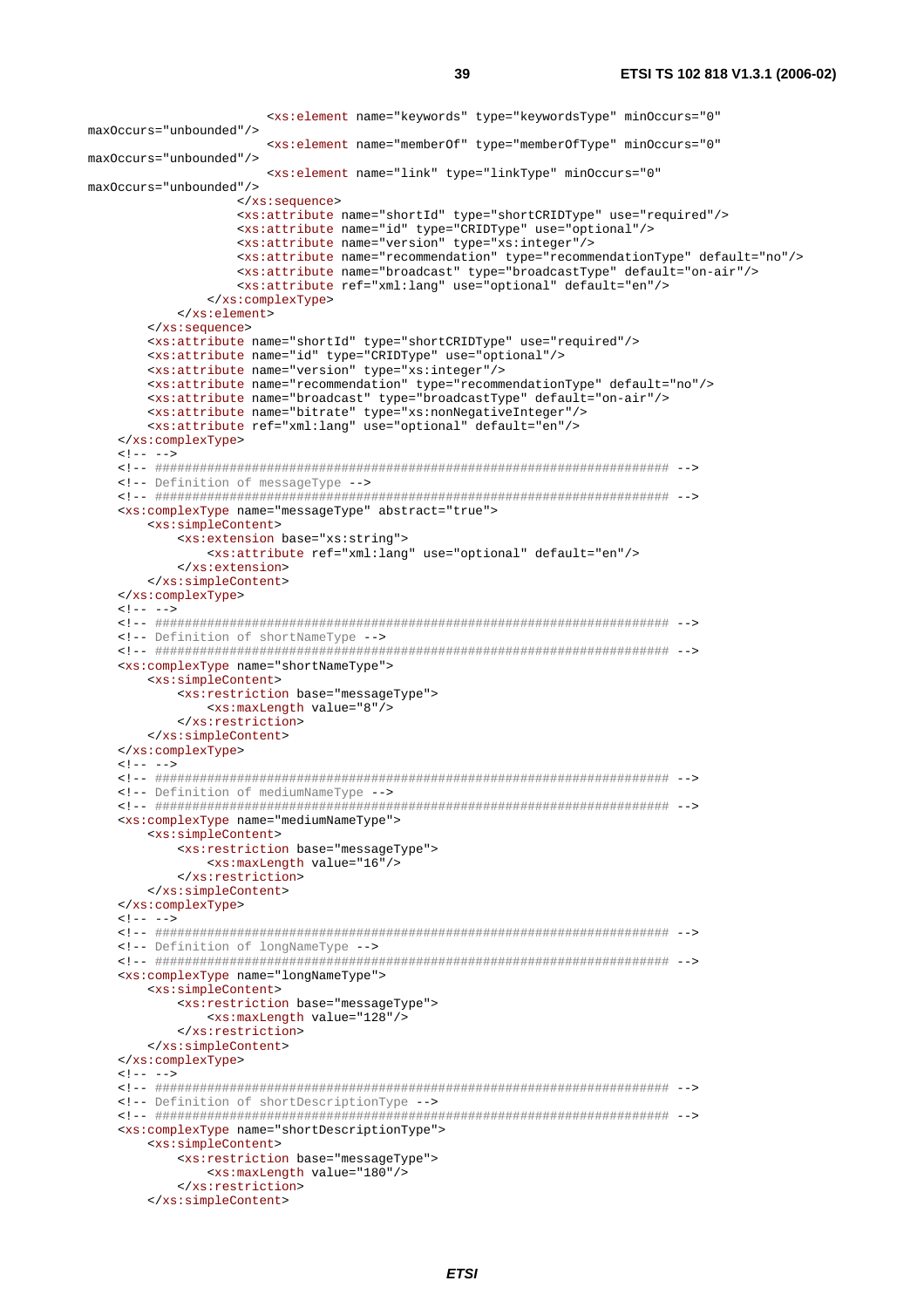```
</xs:complexType>
\lt!! -- -->
<!-- Definition of longDescriptionType -->
<xs:complexType name="longDescriptionType">
  <xs:simpleContent>
     <xs:restriction base="messageType">
        <xs:maxLength value="1200"/>
     </xs:restriction>
  </xs:simpleContent>
</xs:complexType>
21 - 2 - 2<!-- Definition of originatorType -->
<xs:simpleType name="originatorType">
   <xs:restriction base="xs:string">
     <xs:maxLength value="128"/>
  \frac{1}{\sqrt{2}}</xs:simpleType>
21 - - - - -<!-- Definition of serviceProviderType -->
<xs:simpleType name="serviceProviderType">
  <xs:restriction base="xs:string">
     <xs:maxLength value="128"/>
  </xs:restriction>
</xs:simpleType>
\leq 1 - - - -<!-- Definition of genreType -->
<xs:complexType name="genreType">
  <xs:sequence>
     <xs:element name="name" minOccurs="0">
        <xs:complexType>
           <xs:simpleContent>
              <xs:extension base="messageType">
                 <xs:attribute name="preferred" type="xs:boolean" use="optional"/>
              \epsilon/ye:\epsilonytengion>
           </xs:simpleContent>
        </xs:complexType>
     \frac{x}{x}<xs:element name="definition" type="messageType" minOccurs="0"/>
  \langle xs:semience>
  <xs:attribute name="href" type="termReferenceType" use="required"/>
   <xs:attribute name="type" use="optional" default="main">
     <xs:simpleType>
        <xs:restriction base="xs:string">
           <xs:enumeration value="main"/>
           <xs:enumeration value="secondary"/>
           <xs:enumeration value="other"/>
        </xs:restriction>
     \frac{2}{x} </xs:simpleType>
  </xs:attribute>
</xs:complexType>
21 - - - -<!-- Definition of termReferenceType -->
<xs:simpleType name="termReferenceType">
  <xs:union>
     sxs:simpleType>
        sxs: restriction base="xs: NMTOKEN">
           <xs:whiteSpace value="collapse"/>
           \langle xs:pattern value='::[^{\wedge}]:[^{\wedge}]:[^{\wedge}]:\ |^{\#}\rangle</xs:restriction>
     </xs:simpleType>
     <xs:simpleType>
        <xs:restriction base="xs:anyURI"/>
     </xs:simpleType>
  \frac{2}{x}</xs:simpleType>
\leq 1 - - - -<!-- Definition of CRIDType -->
```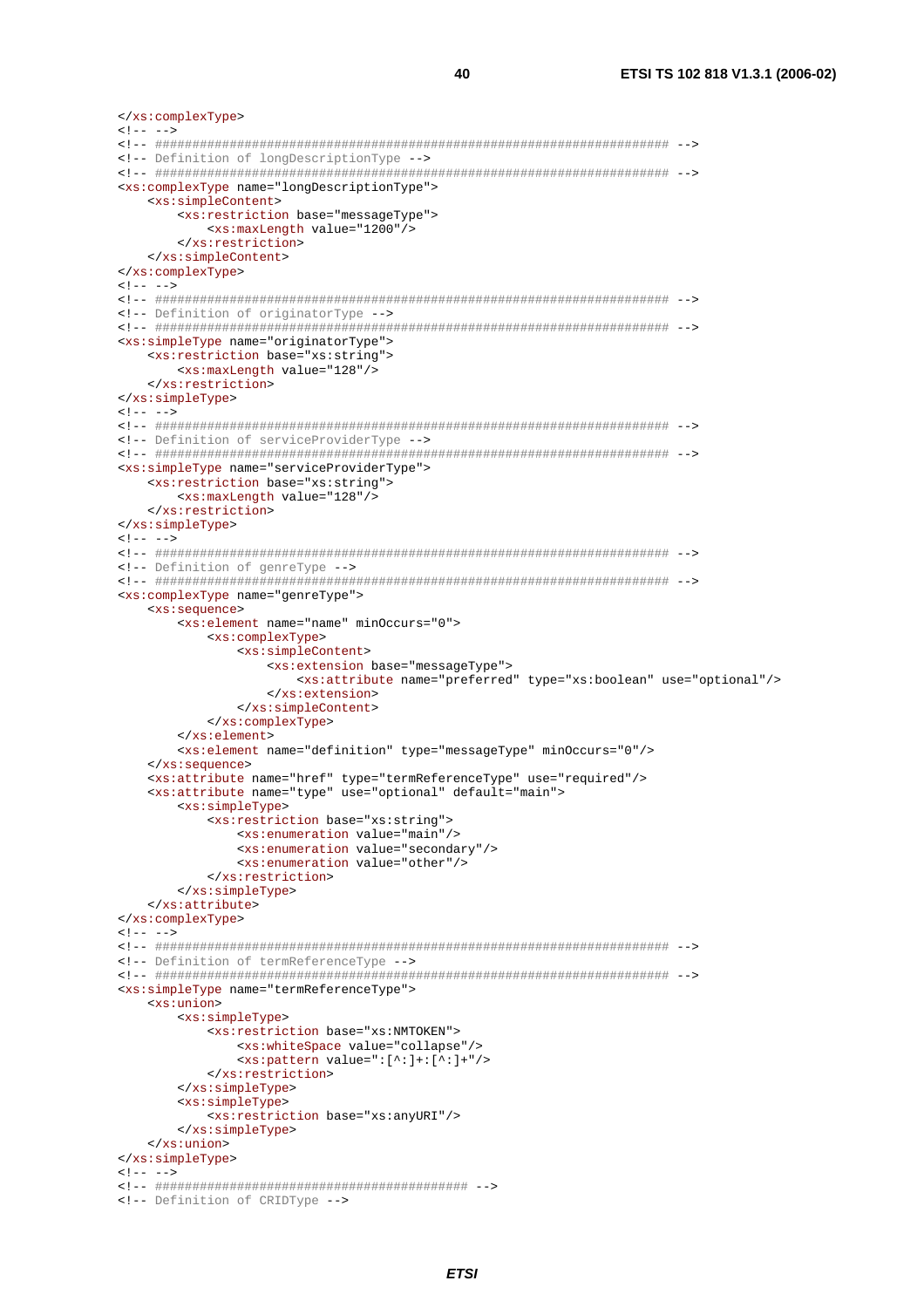```
<xs:simpleType name="CRIDType">
       <xs:restriction base="xs:anyURI">
          <xs:whiteSpace value="collapse"/>
          \langle xs:pattern value=' (c|C) (r|R) (i|I) (d|D) : //.*/.*" / ></xs:restriction>
   </xs:simpleType>
   51 - - -5<!-- Definition of shortCRIDType -->
   <xs:simpleType name="shortCRIDType">
       <xs:restriction base="xs:integer">
          <xs:minInclusive value="0"/>
          <xs:maxInclusive value="16777215"/>
      </xs:restriction>
   </xs:simpleType>
   <!-- Definition of timePointType -->
   \leq l-- restrictions: no leading minus sign, no fractional seconds -->
   <xs:simpleType name="timePointType">
       <xs:restriction base="xs:dateTime">
          \langle x s : pattern value = "[-1, +T[^{\wedge}].] + "/^{\wedge}]</xs:restriction>
   </xs:simpleType>
   <!-- Definition of durationType -->
   <!-- restrictions: no leading minus sign, no year/month/day, no fractional seconds -->
   <!-- Note: maximum of 18 hours is not enforced -->
   <xs:simpleType name="durationType">
       <xs:restriction base="xs:duration">
          \langle xs:pattern value='PT[^{\wedge}].]+"/{\rangle}</xs:restriction>
   </xs:simpleType>
   \leq ! -- -->
   <!-- Definition of contentIDType -- >
   <xs:simpleType_name="contentIDType">
      <xs:restriction base="xs:string">
          <xs:whiteSpace value="collapse"/>
          \{x: 10-9a-fA-F\}{2}\.[0-9a-fA-F]{4}\.)?[0-9a-fA-F]{4,8}\.[0-9a-fA-fA-F]{4,8}\.[0-9a-fA-F]{4,8}\.[0-9a-fA-F]{2}\.
F] {1}(\.[0-9a-fA-F]{2})?) | ([0-9a-fA-F]{6})"/>
      </xs:restriction>
   </xs:simpleType>
   \lt!! -- -->
   <!-- Definition of urlType-->
   <xs:simpleType name="urlType">
       <xs:restriction base="xs:anyURI">
          <xs:whiteSpace value="collapse"/>
          \langle x, y \rangle = \langle y, z \rangle (\langle z, z \rangle = \langle x, y \rangle = \langle x, y \rangle = \langle x, y \rangle = \langle y, y \rangle = \langle y, y \rangle = \langle y, y \rangle = \langle y, y \rangle = \langle y, y \rangle = \langle y, y \rangle = \langle y, y \rangle = \langle y, y \rangle = \langle y, y \rangle = \langle y, y \rangle = \langle y, y \rangle = \langle y, y \rangle = \langle y, y9] \backslash. \circ \circ \backslash - \backslash - \backslash - \backslash - \backslash + \backslash \backslash = \mid i \mid \backslash 1 , \} "\backslash ></xs:restriction>
   </xs:simpleType>
   21 - - - -<!-- Definition of broadcastType-->
   <xs:simpleType name="broadcastType">
       <xs:restriction base="xs:NMTOKEN">
          <xs:enumeration value="on-air"/>
          <xs:enumeration value="off-air"/>
      </xs:restriction>
   </xs:simpleType>
   21 - - - -<!-- Definition of recommendationType-->
   <xs:simpleType name="recommendationType">
       <xs:restriction base="xs:NMTOKEN">
          <xs:enumeration value="yes"/>
          <xs:enumeration value="no"/>
      </xs:restriction>
   </xs:simpleType>
```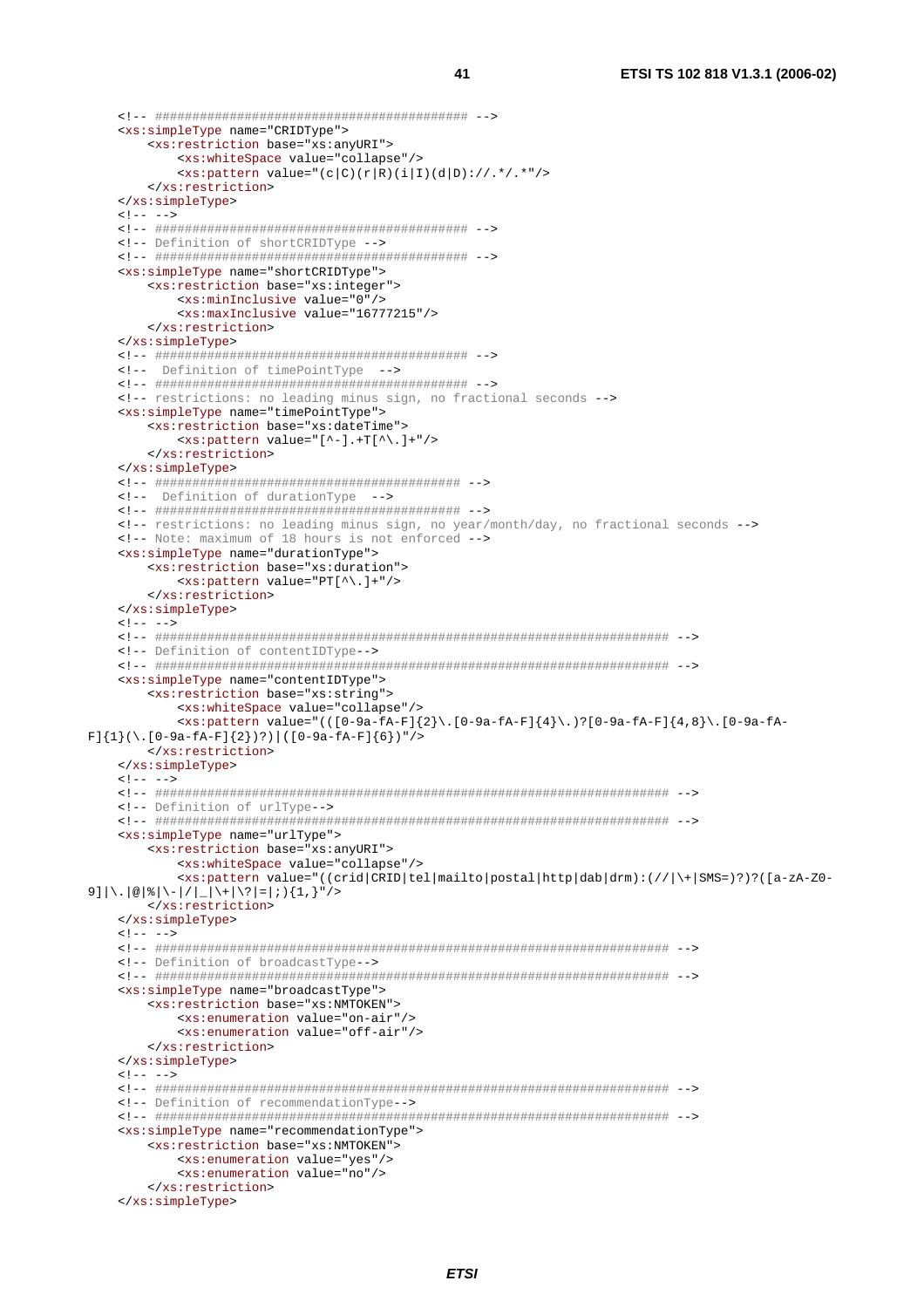$\lt!$ ! -- --> <!-- Definition of systemType -- > <xs:simpleType name="systemType"> <xs:restriction base="xs:NMTOKEN"> <xs:enumeration value="DAB"/> <xs:enumeration value="DRM"/> </xs:restriction> </xs:simpleType>  $\lt!$ ! -- --> <!-- Definition of simulcastType --> <xs:complexType name="simulcastType"> <xs:attribute name="system" type="epg:systemType" use="required"/> <xs:attribute name="id" type="contentIDType"/> </xs:complexType>  $1 - - - -$ <!-- Definition of mimeType (Multipurpose Internet Mail Extension --> <xs:simpleType name="mimeType"> <xs:restriction base="xs:string"> <xs:whiteSpace value="collapse"/> <xs:pattern value="([!-\.0-~]{1,}/[!-\.0-~]{1,})+"/> </xs:restriction> </xs:simpleType>  $21 - - - -$ <!-- Definition of triggerType --> <xs:simpleType name="triggerType"> <xs:restriction base="xs:string"> <xs:whiteSpace value="collapse"/> <xs:pattern value="[0-9a-fA-F]{8}"/> </xs:restriction> </xs:simpleType>  $21 - - - -$ <!-- Definition of ensembleIDType --> <xs:simpleType name="ensembleIDType"> <xs:restriction base="xs:string"> <xs:whiteSpace value="collapse"/> <xs:pattern value="([0-9a-fA-F]{2}\.[0-9a-fA-F]{4})|([0-9a-fA-F]{6})"/> </xs:restriction> </xs:simpleType>  $\lt!$ ! -- --> <!-- Definition of scheduleNameGroup --> <xs:group name="scheduleNameGroup"> <xs:sequence> <xs:element name="shortName" type="shortNameType" minOccurs="0" maxOccurs="unbounded"/> <xs:element name="mediumName" type="mediumNameType" maxOccurs="unbounded"/> <xs:element name="longName" type="longNameType" minOccurs="0" maxOccurs="unbounded"/>  $\langle xs : \text{sequence} \rangle$ </xs:group>  $21 - - - -$ <!-- Definition of serviceNameGroup --> <xs: qroup name="serviceNameGroup"> cys:semience> <xs:element name="shortName" type="shortNameType" maxOccurs="unbounded"/> <xs:element name="mediumName" type="mediumNameType" maxOccurs="unbounded"/> <xs:element name="longName" type="longNameType" minOccurs="0" maxOccurs="unbounded"/>  $\langle x s : \text{sequence} \rangle$ </xs:group>  $\lt!$ ! -- --> <!-- Definition of descriptionGroup --> <xs:group name="descriptionGroup"> <xs:sequence> <xs:element name="shortDescription" type="shortDescriptionType" minOccurs="0" max0ccurs="unbounded"/>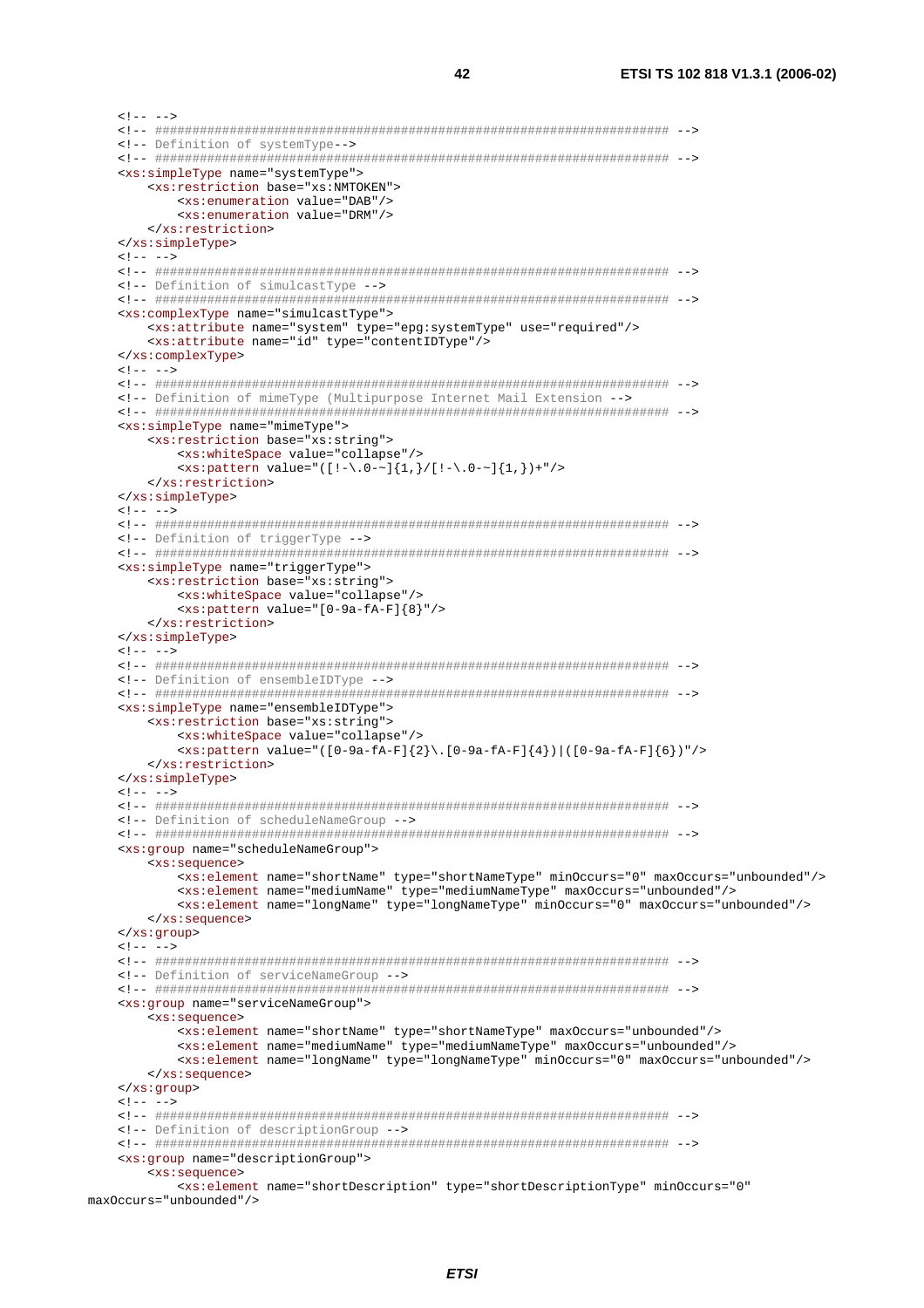```
 <xs:element name="longDescription" type="longDescriptionType" minOccurs="0" 
maxOccurs="unbounded"/> 
 </xs:sequence> 
 </xs:group> 
\langle!-- -->
</xs:schema>
```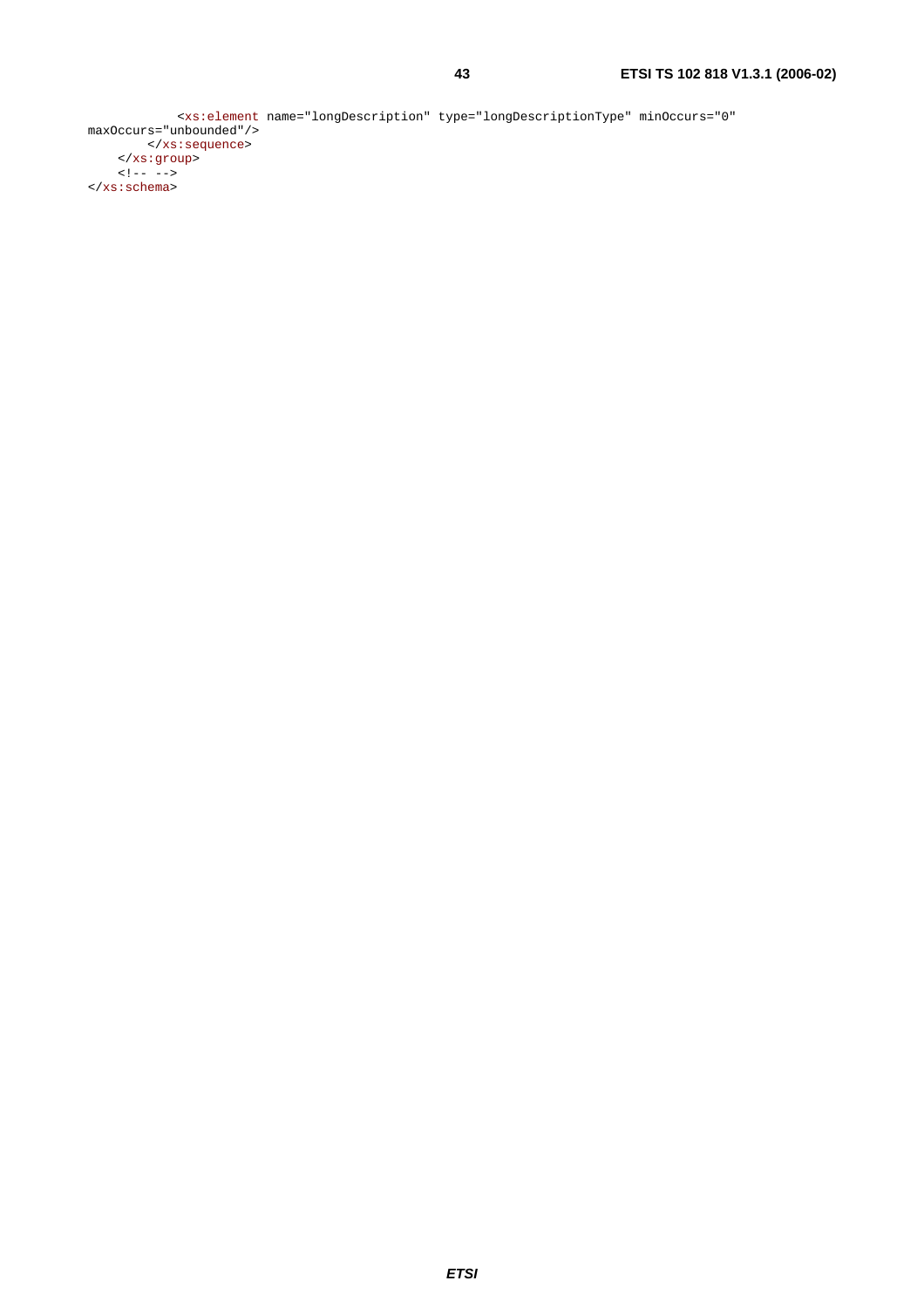## Annex E (normative): epgSchedule\_13.xsd

```
<?xml version="1.0" encoding="UTF-8"?>
<xs:schema xmlns:epg="http://www.worlddab.org/schemas/epg"
xmlns:xs="http://www.w3.org/2001/XMLSchema" elementFormDefault="qualified"
attributeFormDefault="unqualified">
    <xs:import namespace="http://www.w3.org/XML/1998/namespace"
schemaLocation="http://www.w3.org/2001/xml.xsd"/>
    <xs:import namespace="http://www.worlddab.org/schemas/epg"
schemaLocation="http://www.worlddab.org/schemas/epg/epgDataTypes_13.xsd"/>
   <!-- Declaration of element epg -->
   <xs:element name="epq">
       <xs:complexType>
           <xs:choice minOccurs="0" maxOccurs="unbounded">
               <xs:element name="programmeGroups" minOccurs="0" maxOccurs="unbounded">
                   <xs:complexType>
                       <xs:sequence>
                           <xs:element name="programmeGroup" maxOccurs="unbounded">
                               <xs:complexType>
                                  <xs:sequence>
                                      <xs:group ref="epg:scheduleNameGroup"
maxOccurs="unbounded"/>
                                      <xs:element name="mediaDescription"
type="epg:mediaDescriptionType" minOccurs="0" maxOccurs="unbounded"/>
                                      <xs:element name="genre" type="epg:genreType" minOccurs="0"
maxOccurs="unbounded"/>
                                      <xs:element name="keywords" type="epg:keywordsType"
minOccurs = "0"/>
                                       <xs:element name="memberOf" type="epg:memberOfType"
minOccurs="0" maxOccurs="unbounded"/>
                                       <xs:element name="link" type="epg:linkType" minOccurs="0"
maxOccurs="unbounded"/>
                                   </xs:sequence>
                                   <xs:attribute name="shortId" type="epg:shortCRIDType"
use="required"/>
                                   <xs:attribute name="id" type="epg:CRIDType" use="optional"/>
                                   <xs:attribute name="version" type="xs:integer"/>
                                   <xs:attribute name="type">
                                       <xs:simpleType>
                                           <xs:restriction base="xs:NMTOKEN">
                                              <xs:enumeration value="series"/>
                                              <xs:enumeration value="show"/>
                                              <xs:enumeration value="programConcept"/>
                                              <xs:enumeration value="magazine"/>
                                              <xs:enumeration value="programCompilation"/>
                                              <xs:enumeration value="otherCollection"/>
                                              <xs:enumeration value="otherChoice"/>
                                              <xs:enumeration value="topic"/>
                                           </xs:restriction>
                                       </xs:simpleType>
                                   \frac{2}{x}s: attribute>
                                   <xs:attribute name="numOfItems" type="xs:positiveInteger"/>
                               </xs:complexType>
                           \frac{2}{x}s:element>
                       </xs:sequence>
                       <xs:attribute name="version" type="xs:integer"/>
                       <xs:attribute name="creationTime" type="epg:timePointType"/>
                       <xs:attribute name="originator" type="epg:originatorType"/>
                   </xs:complexType>
               \langle x s : \text{element} \rangle<xs:element name="schedule" minOccurs="0" maxOccurs="unbounded">
                   <xs:complexType>
                       <xs:sequence>
                           <xs:element name="scope" minOccurs="0">
                               sxs:complexType>
                                  <xs:sequence>
                                       <xs:element name="serviceScope" minOccurs="0"
maxOccurs="unbounded">
                                          <xs:complexType>
                                               <xs:attribute name="id" type="epg:contentIDType"
```
44

use="required"/>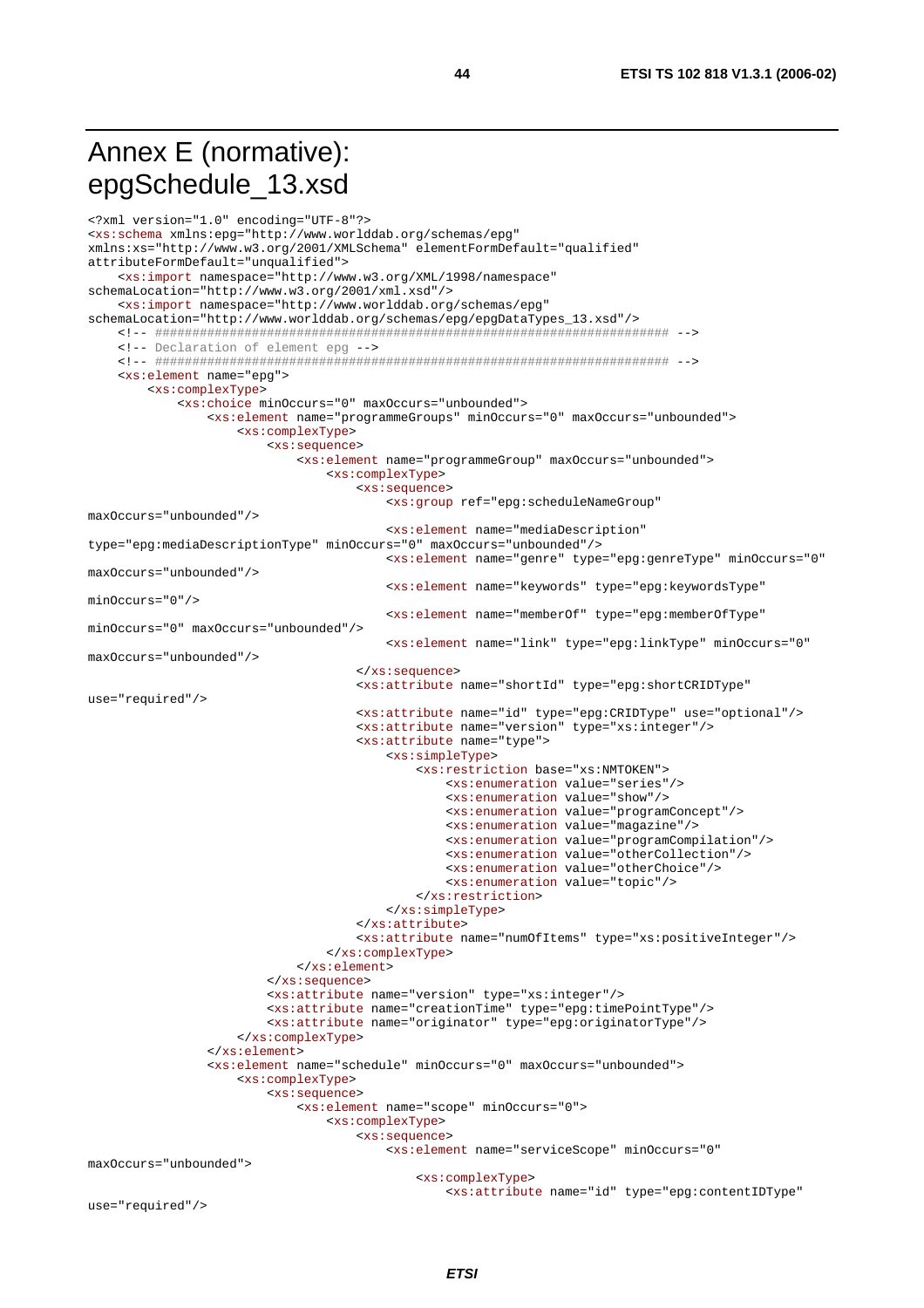```
 </xs:complexType> 
                                            </xs:element> 
                                        </xs:sequence> 
                                        <xs:attribute name="startTime" type="epg:timePointType" 
use="required"/> 
                                        <xs:attribute name="stopTime" type="epg:timePointType" 
use="required"/> 
                                   </xs:complexType> 
                               </xs:element> 
                               <xs:element name="programme" type="epg:programmeType" 
maxOccurs="unbounded"/> 
                           </xs:sequence> 
                           <xs:attribute name="version" type="xs:integer"/> 
                           <xs:attribute name="creationTime" type="epg:timePointType"/> 
                           <xs:attribute name="originator" type="epg:originatorType"/> 
                      </xs:complexType> 
                  </xs:element> 
                  <xs:element name="programme" type="epg:programmeType" minOccurs="0" 
maxOccurs="unbounded"/> 
                  <xs:element name="alternateSource" minOccurs="0" maxOccurs="unbounded"> 
                      <xs:complexType> 
                           <xs:attribute name="protocol" default="URL"> 
                               <xs:simpleType> 
                                   <xs:restriction base="xs:NMTOKEN"> 
                                        <xs:enumeration value="DAB"/> 
                                        <xs:enumeration value="DRM"/> 
                                        <xs:enumeration value="URL"/> 
                                    </xs:restriction> 
                               </xs:simpleType> 
                           </xs:attribute> 
                           <xs:attribute name="type" default="identical"> 
                               <xs:simpleType> 
                                    <xs:restriction base="xs:NMTOKEN"> 
                                        <xs:enumeration value="more"/> 
                                        <xs:enumeration value="less"/> 
                                        <xs:enumeration value="similar"/> 
                                        <xs:enumeration value="identical"/> 
                                   </xs:restriction> 
                               </xs:simpleType> 
                           </xs:attribute> 
                           <xs:attribute name="url" type="epg:urlType" use="required"/> 
                      </xs:complexType> 
                  </xs:element> 
              </xs:choice> 
              <xs:attribute name="system" type="epg:systemType" default="DAB"/> 
         </xs:complexType> 
     </xs:element> 
    21 - - - -</xs:schema>
```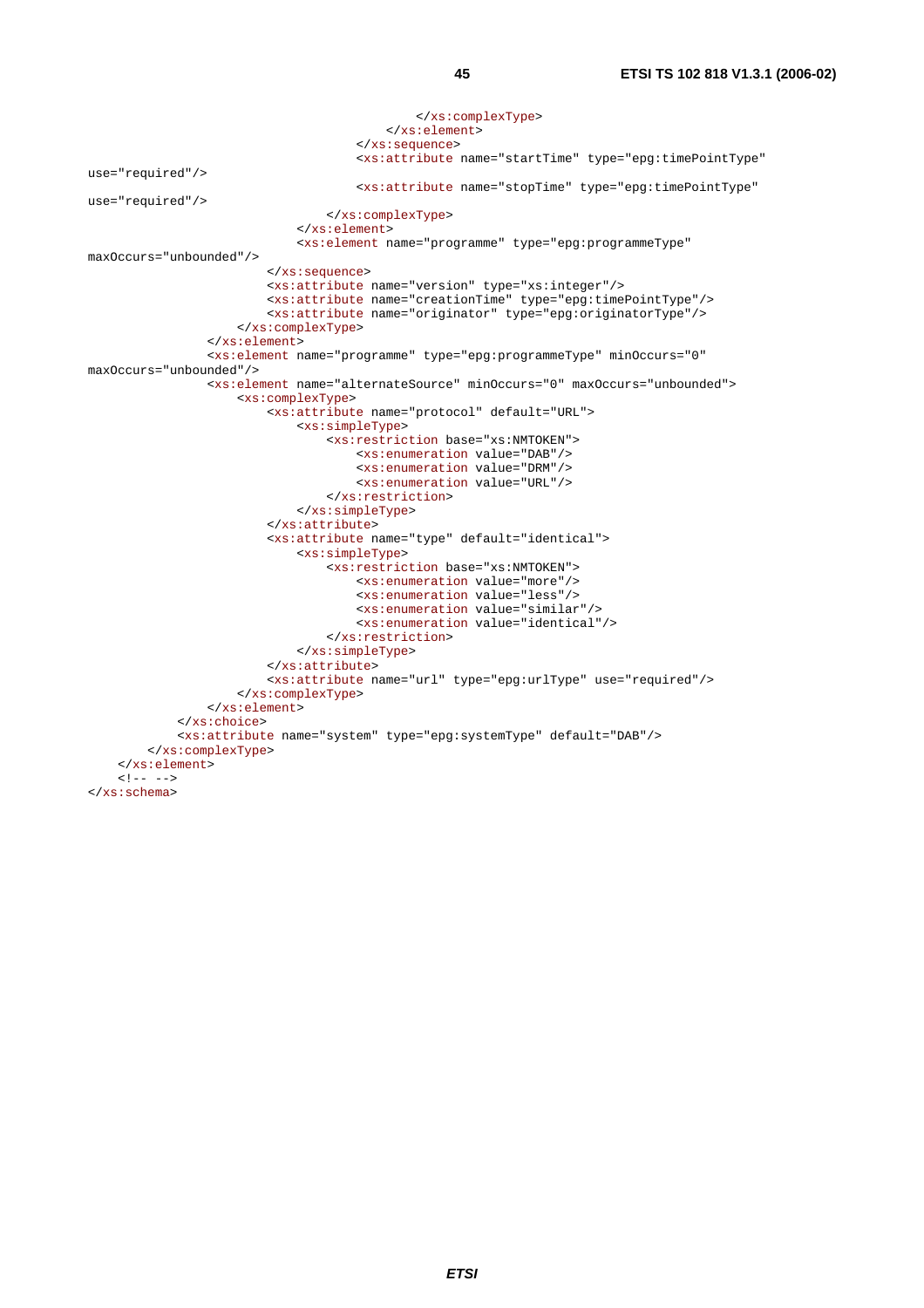## Annex F (normative): epgSI\_13.xsd

```
<?xml version="1.0" encoding="UTF-8"?>
<xs:schema xmlns:epg="http://www.worlddab.org/schemas/epg"
xmlns:xs="http://www.w3.org/2001/XMLSchema" elementFormDefault="qualified"
attributeFormDefault="unqualified">
    <xs:import namespace="http://www.w3.org/XML/1998/namespace"
schemaLocation="http://www.w3.org/2001/xml.xsd"/>
    <xs:import namespace="http://www.worlddab.org/schemas/epg"
schemaLocation="http://www.worlddab.org/schemas/epg/epgDataTypes_13.xsd"/>
   \langle!-- -->
    <!-- Declaration of serviceInformation -->
   xxs:annotation<xs:documentation xml:lang="en">
        Service information includes the structure of and information about the multiplex and its
associated services
       </xs:documentation>
   \epsilon/ye:annotation>
   <xs:element name="serviceInformation">
       <xs:complexType>
           <xs:sequence>
               <xs:element name="ensemble" maxOccurs="unbounded">
                   <xs:complexType>
                       <xs:sequence>
                           <xs:qroup ref="epq:serviceNameGroup" maxOccurs="unbounded"/>
                           <xs:element name="frequency" minOccurs="0" maxOccurs="unbounded">
                               <xs:complexType>
                                   <xs:attribute name="type" default="primary">
                                       <xs:simpleType>
                                          <xs:restriction base="xs:NMTOKEN">
                                              <xs:enumeration value="primary"/>
                                              <xs:enumeration value="alternative"/>
                                          </xs:restriction>
                                       </xs:simpleType>
                                   </xs:attribute>
                                   <xs:attribute name="kHz" type="xs:nonNegativeInteger"/>
                               </xs:complexType>
                           \frac{1}{2} </xs: element>
                           <xs:element name="mediaDescription" type="epg:mediaDescriptionType"
minOccurs="0" maxOccurs="unbounded"/>
                           <xs:element name="CA" type="epg:CAType" minOccurs="0"/>
                           <xs:element name="keywords" type="epg:keywordsType" minOccurs="0"/>
                           <xs:element name="link" type="epg:linkType" minOccurs="0"
maxOccurs="unbounded"/>
                           <xs:element name="service" minOccurs="0" maxOccurs="unbounded">
                               <xs:complexType>
                                   <xs:sequence>
                                       <xs:element_name="serviceID"_maxOccurs="unbounded">
                                          <xs:complexType>
                                              <xs:attribute name="id" type="epg:contentIDType"
use="required"/>
                                              <xs:attribute name="type" default="primary">
                                                  <xs:simpleType>
                                                      <xs:restriction base="xs:NMTOKEN">
                                                          <xs:enumeration value="primary"/>
                                                          <xs:enumeration value="secondary"/>
                                                      </xs:restriction>
                                                  </xs:simpleType>
                                              </xs:attribute>
                                          </xs:complexType>
                                       \langle xs :element>
                                       <xs:element name="simulcast" type="simulcastType"
minOccurs="0" maxOccurs="unbounded">
                                       <xs:group ref="epg:serviceNameGroup" maxOccurs="unbounded"/>
                                       <xs:element name="mediaDescription"
type="epg:mediaDescriptionType" minOccurs="0" maxOccurs="unbounded"/>
                                       <xs:element name="genre" type="epg:genreType" minOccurs="0"
maxOccurs="unbounded"/>
                                       <xs:element name="epgLanguage" type="epg:epgLanguageType"
minOccurs="0" maxOccurs="unbounded"/>
                                       <xs:element name="CA" type="epg:CAType" minOccurs="0"/>
```
46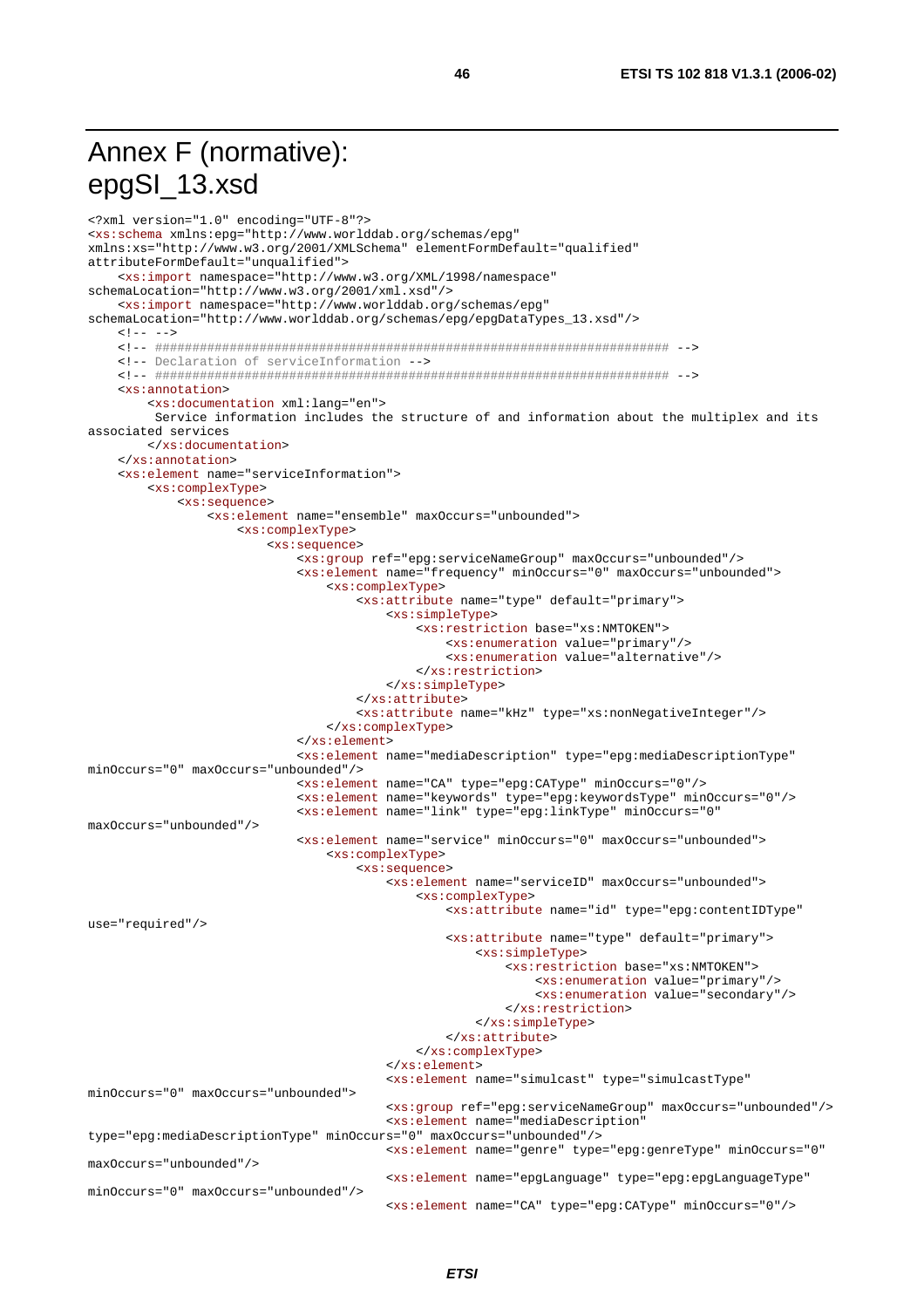minOccurs="0"/>

```
maxOccurs="unbounded"/> 
                                       <xs:attribute name="version" type="xs:integer"/> 
                                       <xs:attribute name="format" default="audio"> 
                                                <xs:restriction base="xs:NMTOKEN"> 
                                                    <xs:enumeration value="audio"/> 
                                                    <xs:enumeration value="DLS"/> 
                                                    <xs:enumeration value="MOTSlideshow"/> 
                                                    <xs:enumeration value="MOTBWS"/> 
                                                    <xs:enumeration value="TPEG"/> 
                                                    <xs:enumeration value="DGPS"/> 
                                                    <xs:enumeration value="proprietary"/> 
                                                </xs:restriction> 
                                           </xs:simpleType> 
                                       </xs:attribute> 
                                       <xs:attribute name="bitrate" type="xs:nonNegativeInteger"/> 
                                   </xs:complexType> 
                              </xs:element> 
                          </xs:sequence> 
                          <xs:attribute name="id" type="epg:ensembleIDType" use="required"/> 
                          <xs:attribute name="version" type="xs:integer"/> 
                      </xs:complexType> 
                  </xs:element> 
             </xs:sequence> 
             <xs:attribute name="version" type="xs:integer"/> 
             <xs:attribute name="creationTime" type="epg:timePointType"/> 
             <xs:attribute name="originator" type="epg:originatorType"/> 
             <xs:attribute name="serviceProvider" type="epg:serviceProviderType"/> 
             <xs:attribute name="system" type="epg:systemType" default="DAB"/> 
         </xs:complexType> 
     </xs:element> 
</xs:schema>
```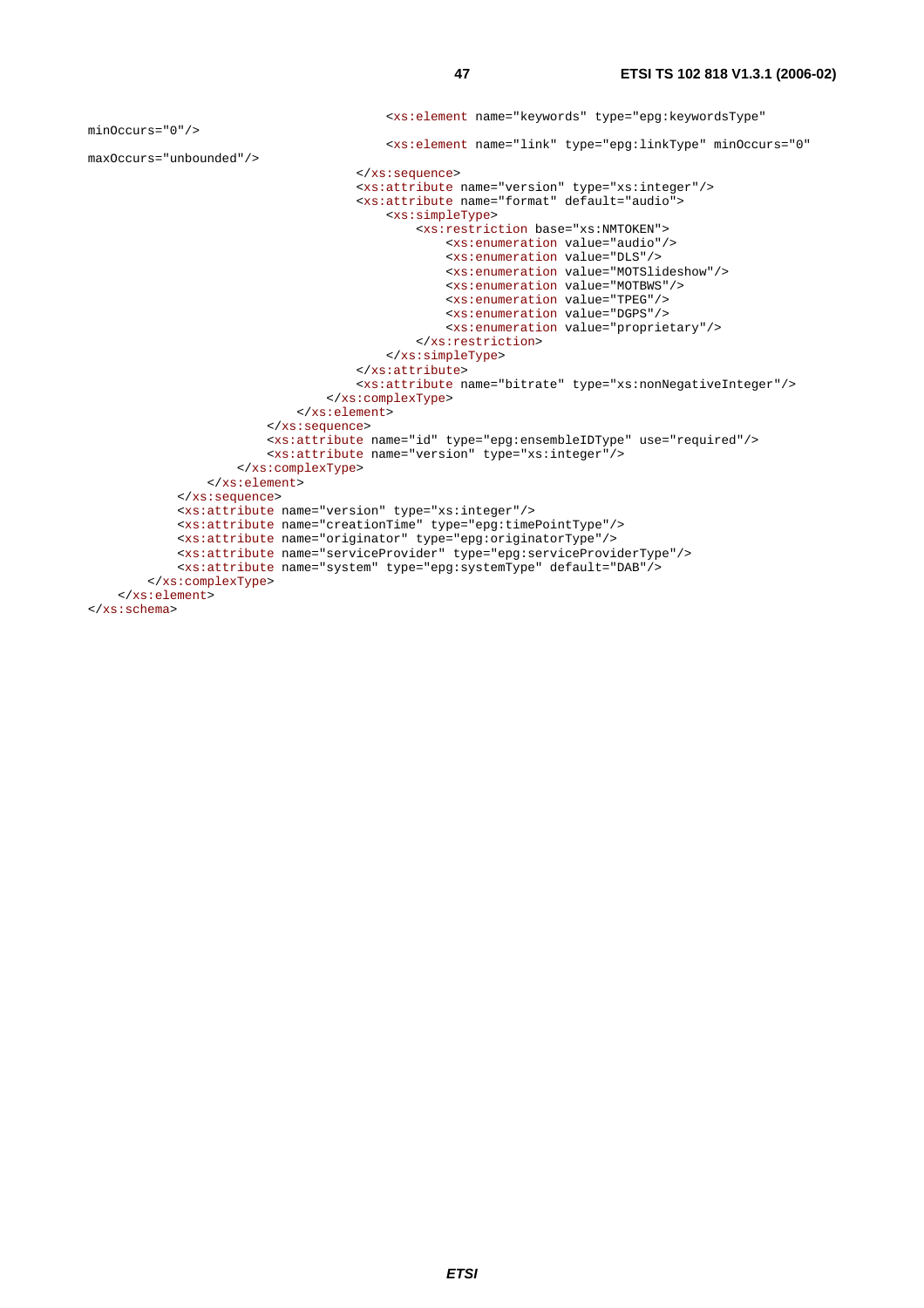## Annex G (informative): Future extensions of the schema

Schema can be changed and not break well-written parsers as long as certain guidelines are followed:

- 1) Elements cannot be removed.
- 2) Attributes cannot be removed.
- 3) Attributes cannot be changed from "implied" to "required".
- 4) Default values should not be modified (generally).
- 5) A "value" cannot be removed from an attribute "value" list.
- 6) The required structure of a document cannot be changed. For example, ? cannot become + and a new element cannot be required to appear inside an existing element. Only ? and \* can be used when changing the document structure.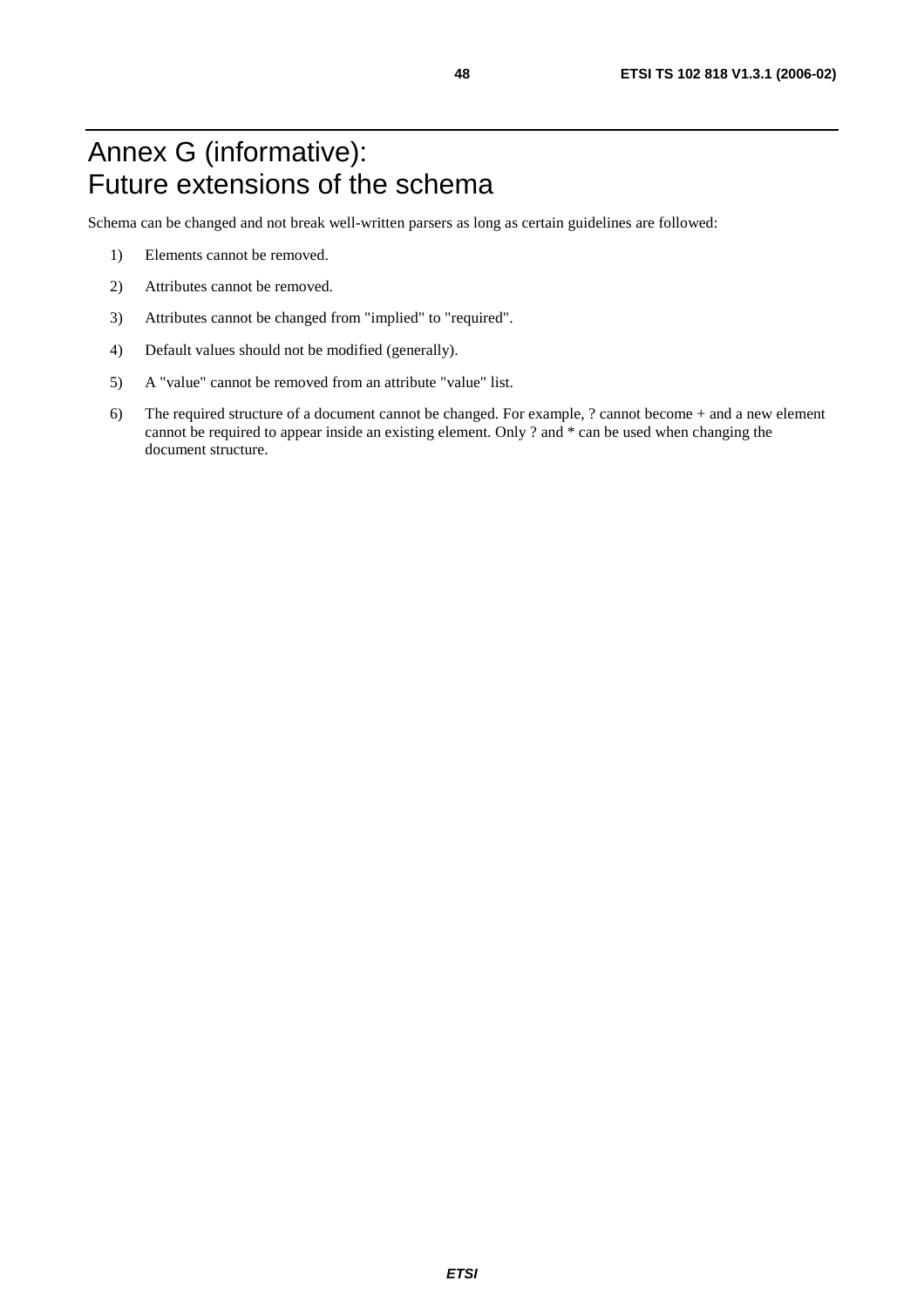## Annex H (informative): Converting DAB and DRM PTy to TV-Anytime genres

This is a very simple mapping from DAB and DRM programme type (PTy) codes to TV-Anytime genres, as used in the present document. Note that there may be more than one TV-Anytime genre suggested for each Pty code.

| PTy code         | PT <sub>v</sub> name  | TV-Anytime genre equivalents                                              |
|------------------|-----------------------|---------------------------------------------------------------------------|
| $\boldsymbol{0}$ | Undefined             | <none></none>                                                             |
| $\overline{1}$   | <b>News</b>           | 3.1.1 (Content.Non-fiction.News)                                          |
| $\overline{2}$   | <b>CurrentAffairs</b> | 3.1.1.16 (Content.Non-fiction.News.Current Affairs)                       |
| 3                | Information           | 1.2 (Intention.Information)                                               |
| $\overline{4}$   | Sport                 | 3.2 (Content.Sport)                                                       |
| $\overline{5}$   | Education             | 1.3 (Intention.Education)                                                 |
|                  |                       | 3.1.3.6 (Content.Non-fiction.General Non-fiction.Education)               |
| $\overline{6}$   | Drama                 | 3.4 (Content.Fiction)                                                     |
| $\overline{7}$   | Culture               | 3.1.4 (Content.Non-fiction.Arts & Media)                                  |
| $\overline{8}$   | Science               | 3.1.6 (Content.Non-fiction.Sciences)                                      |
| 9                | Varied                | 3.1 (Content.Non-fiction)                                                 |
| 10               | PopMusic              | 3.6.4.1 (Content.Music and Dance.Pop-rock.Pop)                            |
| 11               | RockMusic             | 3.6.4 (Content.Music and Dance.Pop-rock)                                  |
| $\overline{12}$  | EasyListening         | 3.6.3.2 (Content. Music and Dance. Background Music. Easy Listening)      |
| $\overline{13}$  | LightClassical        | 3.6.1.5 (Content.Music and Dance.Classical.Light Classical)               |
| 14               | SeriousClassical      | 3.6.1.2 (Content.Music and Dance.Classical.Classical)                     |
| 15               | OtherMusic            | 3.6 (Content.Music and Dance)                                             |
| 16               | Weather               | 1.2.2 (Intention.Information.Pure Information)                            |
|                  |                       | 3.1.1.13 (Content.Non-fiction.News/Weather forecasts)                     |
| 17               | Finance               | 1.2.2 (Intention.Information.Pure Information)                            |
|                  |                       | 3.1.3.5 (Content.Non-fiction.General Non-fiction.Finance)                 |
| 18               | ChildrensProgrammes   | 4.2.1 (Intended Audience.Age Groups.Children)                             |
| 19               | SocialAffairs         | 3.1.3.2 (Content.Non-fiction.General Non-fiction.Social)                  |
| 20               | Religion              | 3.1.2.1 (Content.Non-fiction.Philospphies of Life.Religious Philosophies) |
| 21               | Phoneln               | 2.1.8 (Format.Structured.Phone-in)                                        |
| $\overline{22}$  | Travel                | 3.3.5(Content.Leisure/Hobby.Travel/Tourism)                               |
| 23               | Leisure               | 3.3 (Content.Leisure/Hobby)                                               |
| 24               | JazzMusic             | 3.6.2 (Content.Music and Dance.Jazz)                                      |
| $\overline{25}$  | CountryMusic          | 3.6.6 (Content.Music and Dance.Country and Western)                       |
| 26               | NationalMusic         | 3.6.9 (Content.Music and Dance.World/Traditonal/Ethnic/Folk Music)        |
| 27               | OldiesMusic           | 3.6.3.5 (Content.Music and Dance.Background Music.Oldies)                 |
| 28               | FolkMusic             | 3.6.9 (Content. Music and Dance. World/Traditonal/Ethnic/Folk Music)      |
| 29               | Documentary           | 3.1 (Content.Non-fiction)                                                 |
|                  |                       | 2.1.4 (Format.Structured.Documentary)                                     |